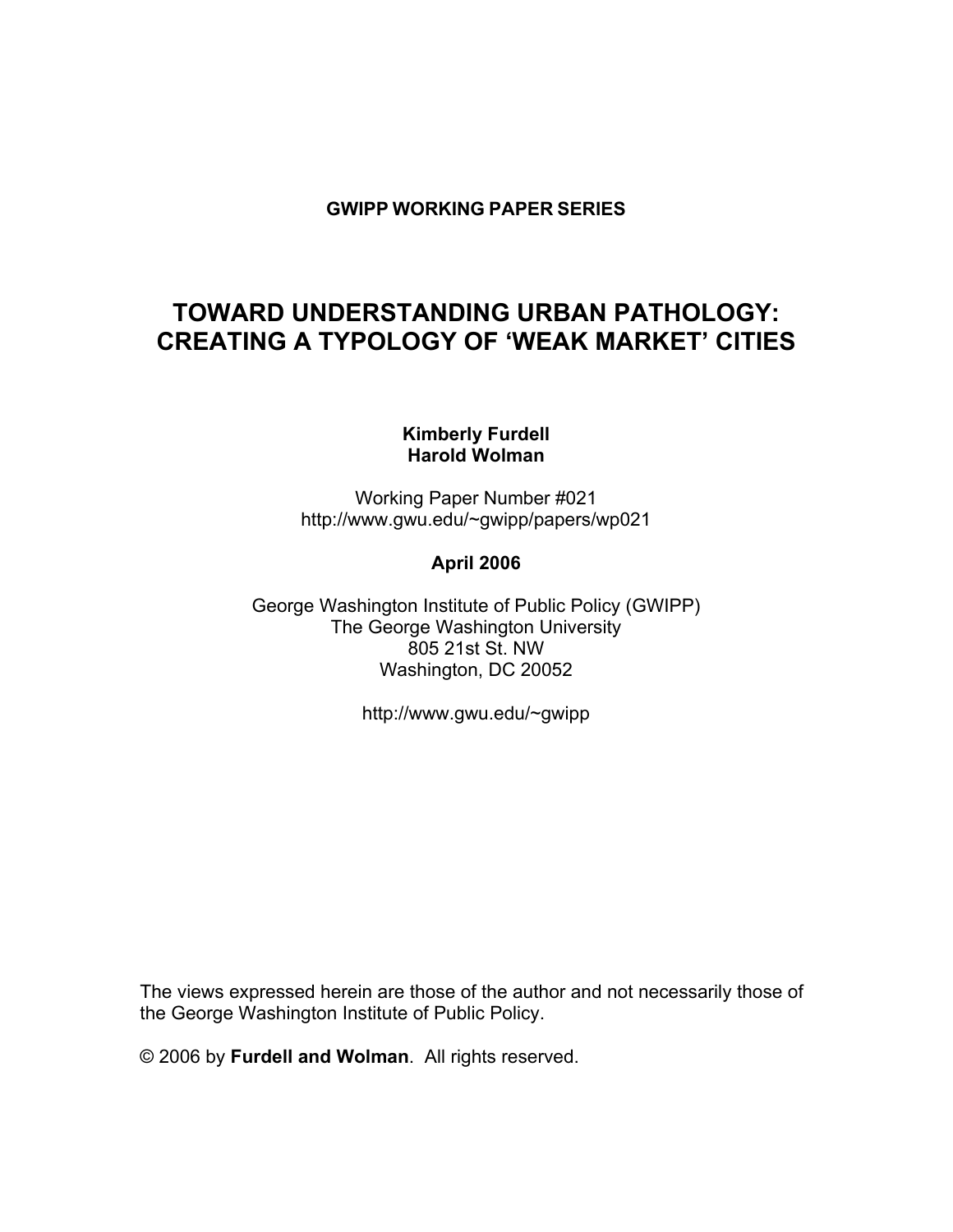## TOWARD UNDERSTANDING URBAN PATHOLOGY: CREATING A TYPOLOGY OF 'WEAK MARKET' CITIES

Kimberly Furdell Hal Wolman

Funding for this project has been provided by The Metropolitan Policy Program of the Brookings Institution.

### Presented at the 2006 annual meeting of the Urban Affairs Association in Montreal, Quebec, Canada April 20, 2006

Authors:

Kimberly Furdell is a doctoral student in the School of Public Policy and Public Administration at The George Washington University.

Hal Wolman is Director of the George Washington Institute of Public Policy and Professor of Political Science at The George Washington University.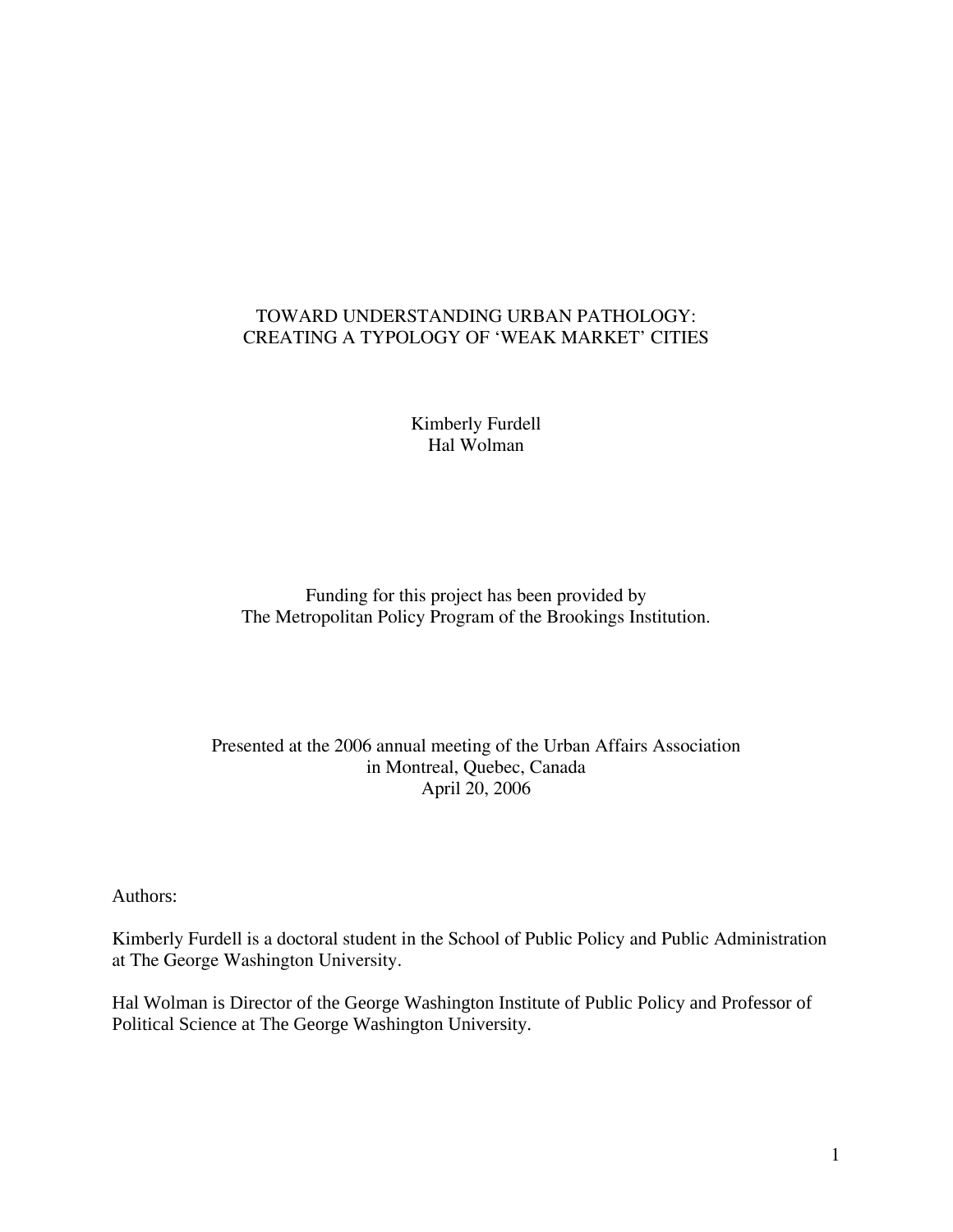#### ABSTRACT

Not all distressed cities are the same, either in the causes of their distress or in its manifestations. In this paper, we empirically develop a typology of economically distressed cities which differentiates among types of cities based on different aspects of economic distress and its impact on city residents. We measure two facets of distress by using eight indicators to create two distinct distress indexes, the City Economic Condition index and the Residential Economic Wellbeing index. Cities that fall in the bottom third of the distribution on these indexes are considered economically distressed, or "Weak Market" cities. We then use cluster analysis to differentiate among the weak market cities based on different aspects of distress, and to explore the relationship between the economic health of cities and that of their metropolitan areas. We argue that urban policy makers must recognize that distressed cities are not a homogenous group, and that appropriate policy solutions will reflect the differences among such cities.

The purpose of this paper is twofold. First, we want to identify a set of "Weak Market" cities, or those experiencing a high degree of economic distress. And second, we want to examine these weak market cities and further differentiate among them based on different aspects of economic distress. We argue that distressed cities are not a homogenous group, either in the causes or their distress or in its manifestations, and that understanding differences among weak market cities will aid in the search for appropriate policy solutions.

We began by using a set of economic indicators to construct two broad measures of the economic health of cities: the economic wellbeing of city residents as of 2000, and the growth of the city economy during the 1990s. We then used these measures to create a typology of central cities. Within this typology, the set of cities exhibiting the most severe levels of economic difficulty was designated Weak Market. We then used cluster analysis to create a typology of the weak market cities based on our two measures of economic health and on the individual indicators included in the measures. We also used cluster analysis to examine how the economic health of the cities' MSAs affects the cluster groupings. We conclude that: 1) there are, in fact,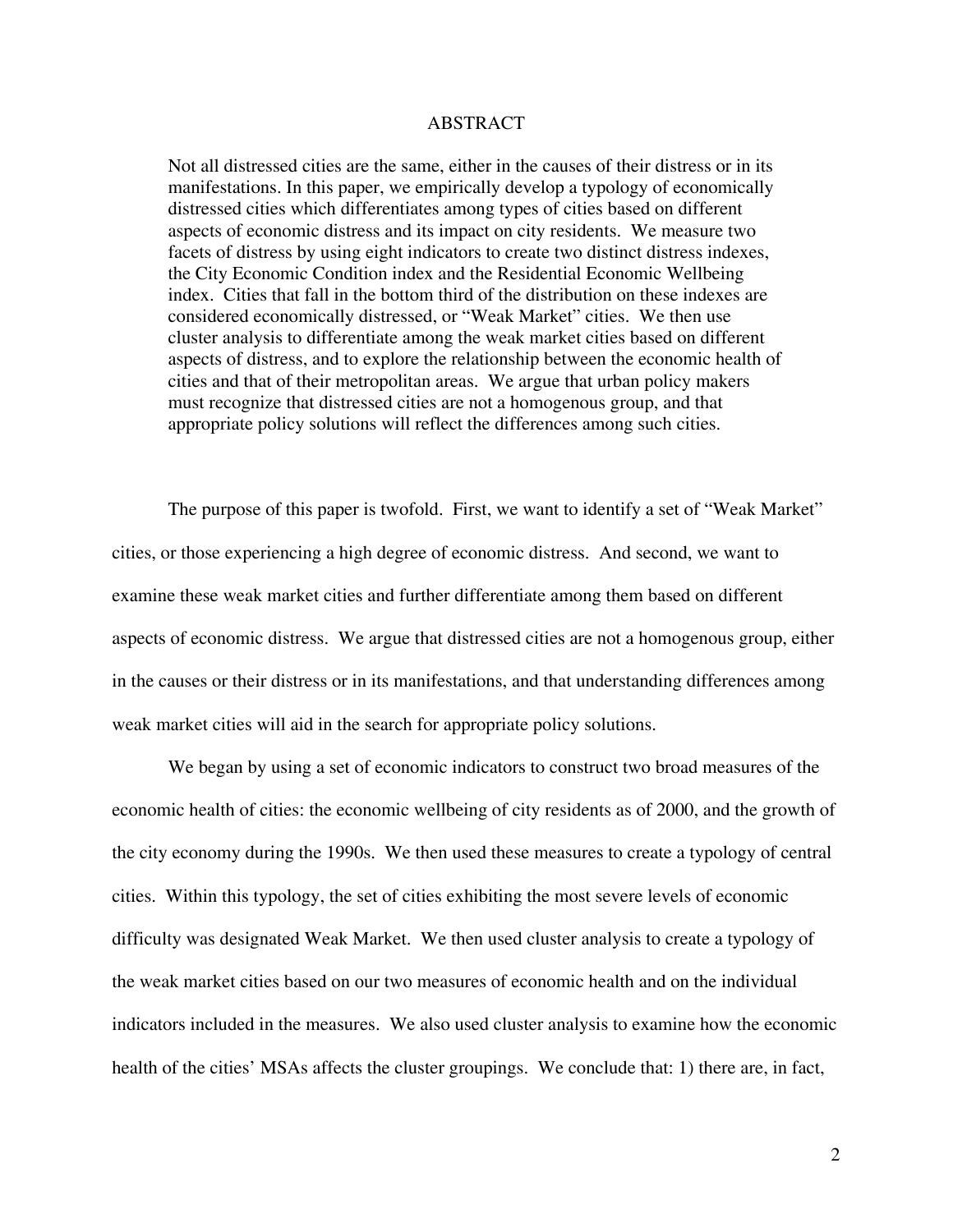meaningful differences among types of economically distressed cities; and 2) the economic health of cities in inextricably bound up in the economic health of their MSAs.

#### **Identifying Weak Market Cities**

We began by including in our data set the 302 cities that met at least one of the following criteria either in 1990 or 2000:

- Cities with populations of at least 50,000 that were the primary city in a metropolitan area;
- Cities with populations of at least  $50\%$  of the population of the primary city in their metropolitan area; or
- Cities with populations of at least 150,000 regardless of whether they were the primary city in a metropolitan area.

 We collected data on eight indicators of city economic health, and divided them into two intuitively distinct groups. One group of indicators reflects cities' economic growth during the 1990s. These indicators include: growth in employment, growth in annual payroll, and growth in establishments.<sup>1</sup> The second group of indicators measure the economic wellbeing of city residents in 2000. These measures are: per capita income, median household income, poverty rate, unemployment rate, and labor force participation rate. (See Table 1 for variable definitions and data sources.) We used Cronbach's alpha to confirm that our indicator groupings

 $\overline{a}$ 

 $1$  Due to data availability constraints, the earnings and establishments variables were measured at the county level.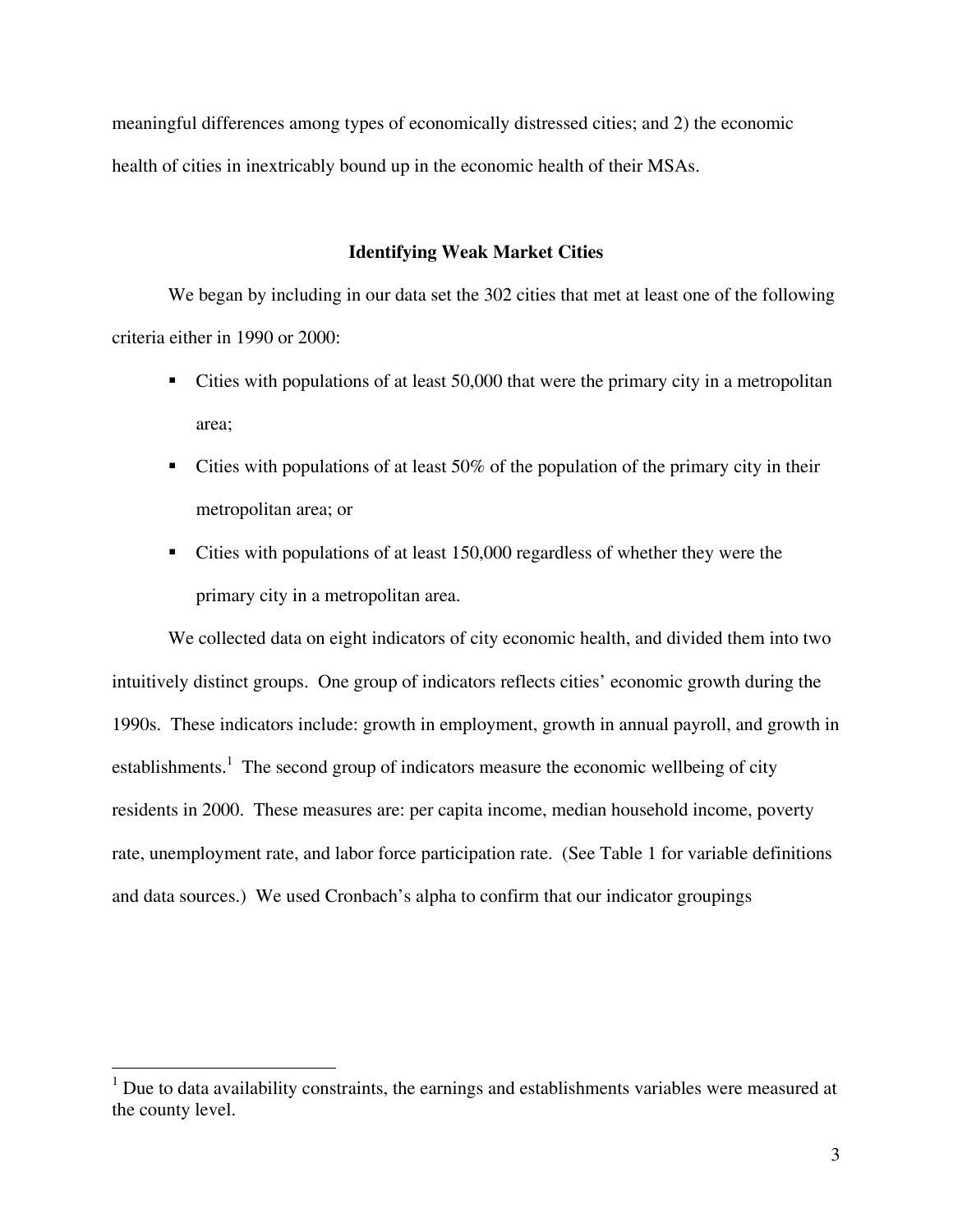represented two internally cohesive sets of variables. The alpha coefficient in both cases showed a high degree of reliability. $^{2}$ 

 The two sets of indicators were used to create two indexes of economic health: City Economic Condition, and Residential Economic Wellbeing. We used z-scores to standardize the variables, and summed the z-scores across the variables within each index. For those variables for which a lower value indicates a lesser degree of economic distress, such as poverty rate, the signs on the z-scores were reversed so that a higher z-score always indicated better economic health. To get each city's index scores, we divided by the number of variables in the index. As a result, the index scores for each index were on roughly the same scale and could easily be compared. We then ranked each city on the indexes according to the index scores. (See Table 2) for cities and their index scores and corresponding rankings.) $3$ 

 A typology of central cities was formed using the two sets of index scores. The cities were divided into thirds for each index based on their rankings, with the top third of cities considered Strong on that index, the middle third Moderate, and the bottom third Weak. The typology was created by grouping the cities according to the nine possible combinations of strong, moderate, and weak economic health as measured by the two indexes. (See Tables 3a through 3i for the typology groupings.) Sixty-five of the 302 central cities were considered Weak on both the City Economic Condition index and the Residential Economic Wellbeing index. These 65 cities were designated as Weak Market cities. (See Table 3i for the list of these cities.)

 $\overline{a}$ 

<sup>&</sup>lt;sup>2</sup> For the indicators in the City Economic Condition index,  $\alpha$  = 0.8598. For the Residential Economic Wellbeing index,  $\alpha = 0.8991$ .

<sup>&</sup>lt;sup>3</sup> The Pearsonian correlation coefficient between the two indexes was 0.4597, meaning they are measuring two distinct aspects of economic health and are not closely correlated with one another. The rank-order correlation between the two indexes was 0.5033.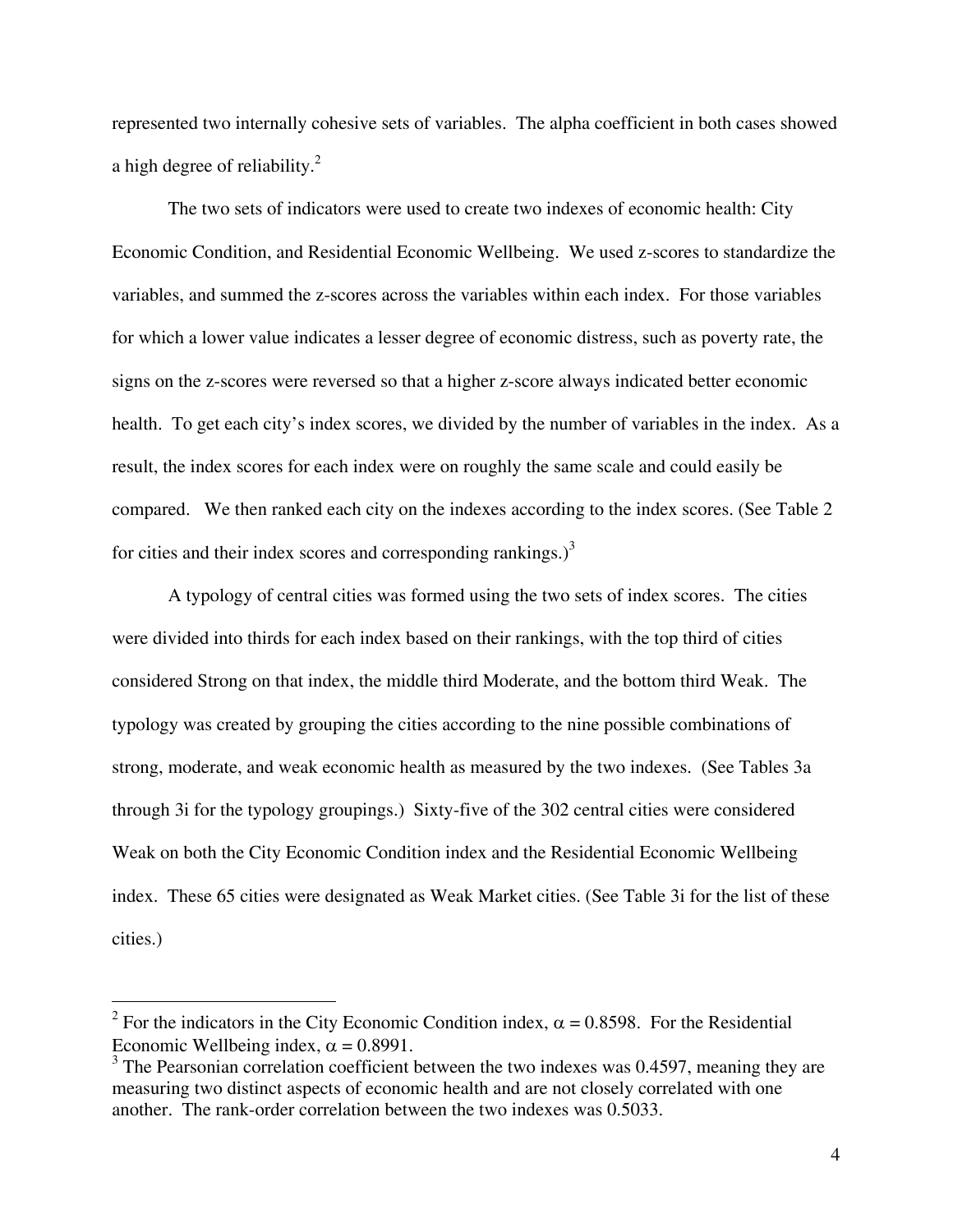#### **Characteristics of Weak Market Cities**

 Over half of the weak market cities (58%) are concentrated in just eight states: Connecticut, Indiana, Massachusetts, Michigan, New Jersey, New York, Ohio, and Pennsylvania. (Cities in these states made up only 20.5% of the set of all central cities.) This reflects the difficulties facing the northeastern region of the country, as the so-called "rust belt" states attempt to revitalize the region's stagnant economy and stem the decline of its cities. The three states with the highest proportion of cities that are weak market are New York, with seven of its eight cities considered weak market, Pennsylvania (nine out of ten), and Ohio (eight out of eleven). California also had seven of its 33 cities fall into the weak market category.

 The set of weak market cities was characterized by slow economic growth, or even retraction in many cases, and high levels of residential economic distress. The overall mean index score for both indexes is approximately zero. The mean City Economic Condition index score for the weak market cities is –0.89, or approximately one standard deviation below the mean for all cities. Likewise, the mean Residential Economic Condition index score for the weak market cities is –0.96, about 1.1 standard deviations below the overall mean. On average, the weak market cities lost 8% of their jobs, compared to an average employment growth of 18% among non-weak market cities. Weak market cities saw average payroll growth of only 50% (in current dollars) and average growth in establishments of 1.4%, compared to 91% average payroll growth and 18% average establishment growth among the rest of the central cities.

 In terms of the Residential Economic Wellbeing indicators, average per capita income in weak market cities was 78% of the average for non-weak market cities (\$16,019 compared to \$20,424), and average median household income was 76% of the average for other cities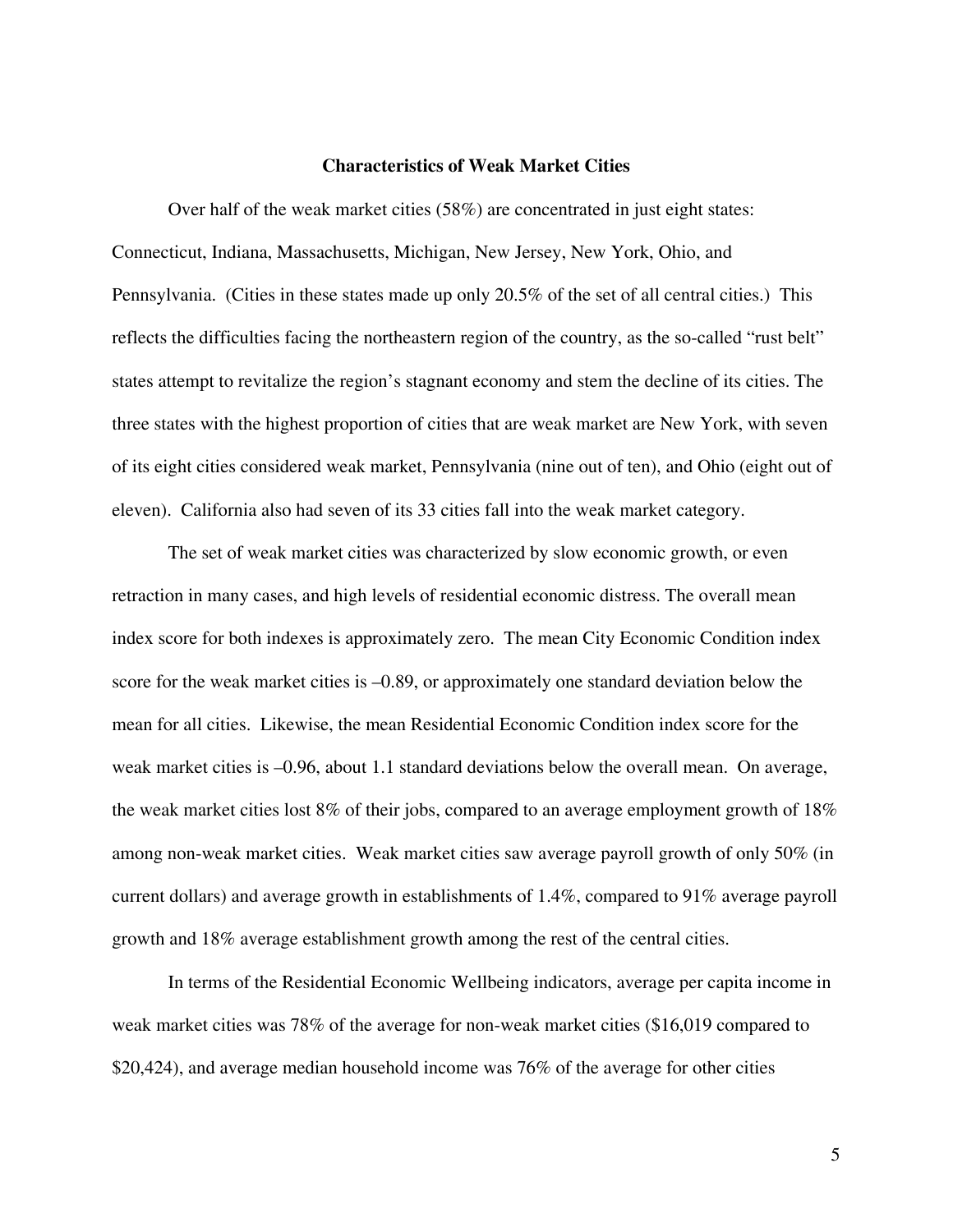(\$29,138 compared to \$38,510). Weak market cities had an average unemployment rate of 10% and labor force participation rate of 59%, compared to an average 6% unemployment and 65% labor force participation in non-weak market cities. And the average poverty rate in weak market cities was 23%, compared to an average of 15% in other cities. (See Table 4 for summary statistics comparing weak market cities to non-weak market cities and to all central cities.)

#### **Testing the Typology of Central Cities**

 To test our typology of cities, we did a cluster analysis using the index scores as the variables around which cities would cluster. (See the Appendix for a description of the cluster analysis methodology.) Using hierarchical agglomerative cluster analysis, the preferred cluster solution gave us 8 clusters, plus one city, Plano, TX, that did not group with any others cities. $4$ (See Table 5 for cluster groupings.) We conducted one-way analysis of variance (ANOVA) models for each index and determined that the mean index scores for both indexes were significantly different among the clusters.<sup>5</sup>

There were two clusters, termed Strong Economic Health (32 cities, including Omaha, NE, and Greensboro, NC) and Strongest Economic Health (14 cities such as Boise, ID, and Austin, TX) that had high average index scores on both indexes. On the opposite end of the spectrum, there were two clusters, the High Economic Distress (74 cities such as Cincinnati, OH and Pittsburgh, PA) and Highest Economic Distress (36 cities, including Birmingham, AL, and Providence, RI) with low average index scores on both indexes. There were also clusters characterized by Low Residential Wellbeing (17 cities such as Tallahassee, FL, and Brownsville,

 $\overline{a}$ 

<sup>&</sup>lt;sup>4</sup> Plano was an outlier because of its extremely high score on the City Economic Condition index.

<sup>&</sup>lt;sup>5</sup> For the Residential Economic Wellbeing index, the F-statistic was  $405.52$  (p=0.000); for the City Economic Condition index, the F-statistic was 212.32 (p=0.000).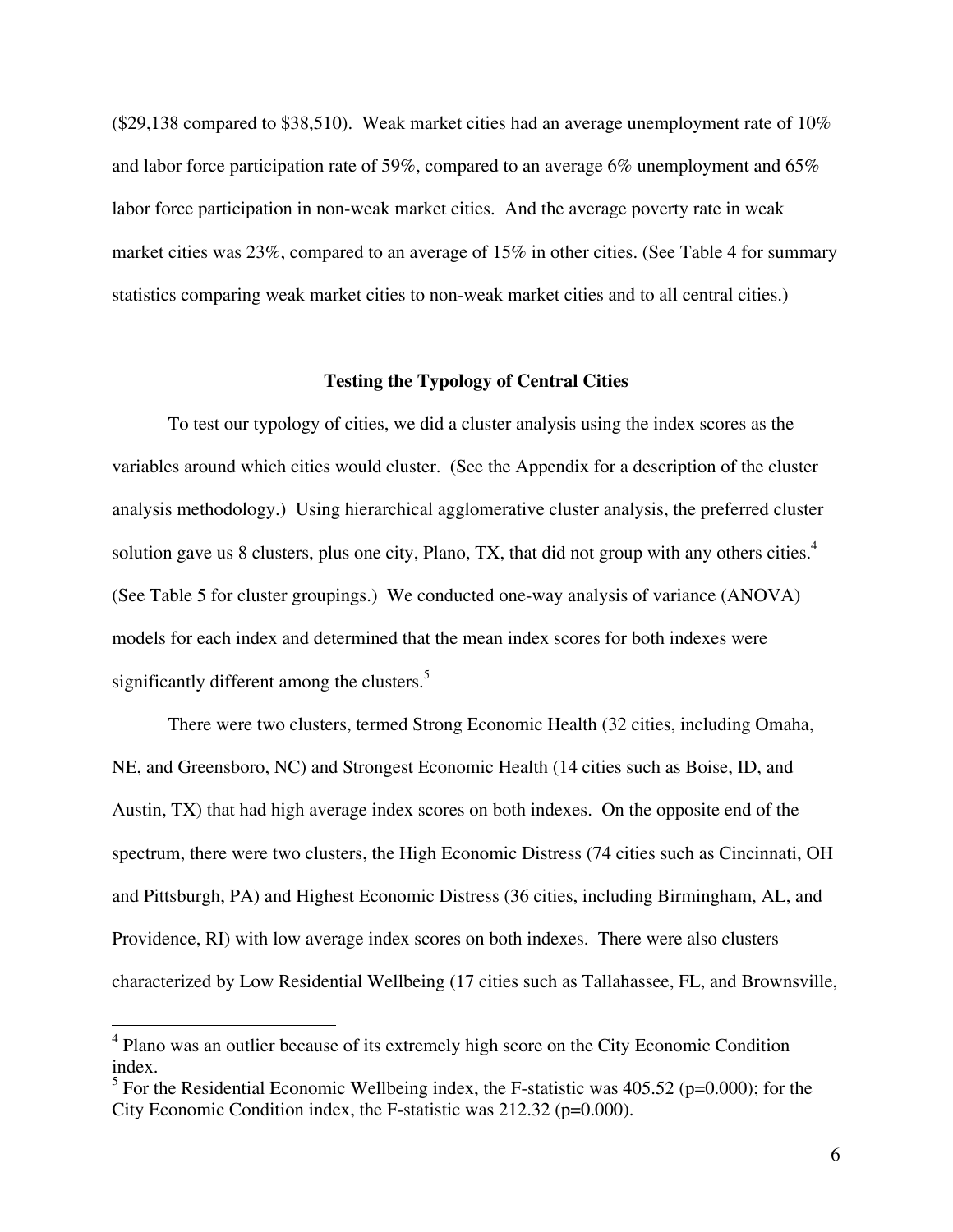TX), Strong City Economic Condition (41 cities, including Salt Lake City, UT, and San Antonio, TX), and High Residential Wellbeing (19 cities such as Rochester, MN, and Seattle, WA). One large cluster of 67 cities, the Average Levels of Distress cluster, had mean index scores that were near the average scores for all cities and included Boston, MA, and Houston, TX.<sup>6</sup> (See Table 5) for the mean index scores for each cluster.)

We were primarily interested in how these clusters corresponded with our central city typology, and particularly whether our set of Weak Market cities clustered together. For the most part, they did. All of the 36 cities in the Highest Economic Distress cluster were weak market cities. The 27 remaining weak market cities fell into the High Economic Distress cluster. Of the 74 cities in this cluster, therefore, 39% of them were weak market cities. The weak market cities that comprise the Highest Economic Distress cluster were generally much worse off than were those weak market cities in the High Economic Distress cluster, particularly with regards to the Residential Economic Wellbeing index. The cities in the Highest Economic Distress cluster had a mean Residential Economic Wellbeing index score of –1.23, while the Residential Economic Wellbeing index score for the weak market cities that were in the High Economic Distress cluster was about half that, -0.62. Looking at just the cities in the High Economic Distress cluster, those in the cluster that were weak market had lower average index scores that those that were not, again particularly on the Residential Economic Wellbeing index – the mean index score was  $-0.62$  for weak market cities, compared to  $-0.23$  for the non-weak market cities in the cluster. Weak market cities that are in Pennsylvania were much more likely to be in the High Economic Distress cluster, whereas six of the seven weak market cities in New York were in the Highest Economic Distress cluster.

 $\overline{a}$ 

 $6$  We repeated this process using the individual indicators that comprised the indexes as the variables in the cluster analysis. The resulting clusters, though not identical, were quite similar.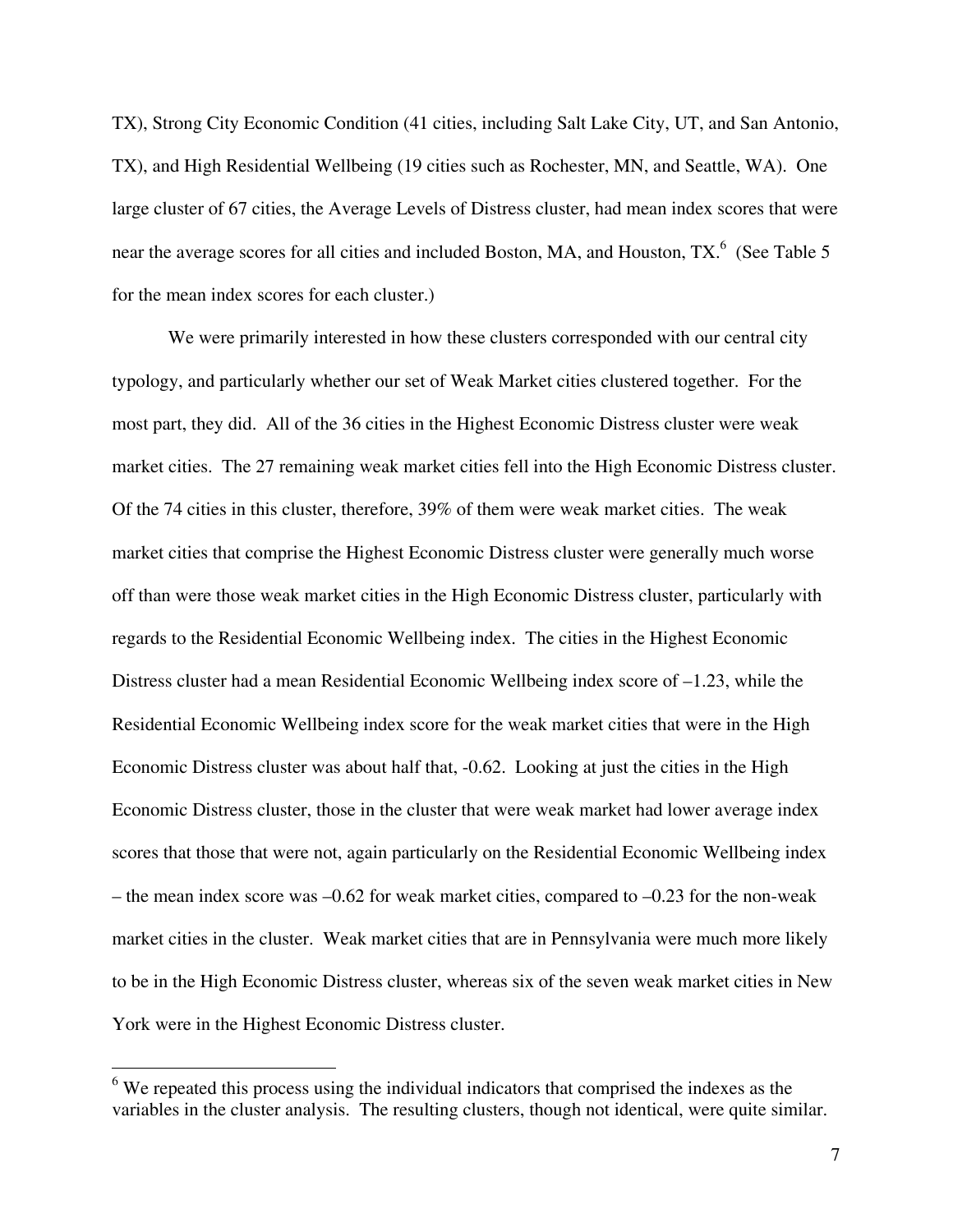#### **Differentiating Among Types of Weak Market Cities**

 We next performed cluster analysis on just the weak market cities to determine if the set of cities could be divided into distinct groups with interpretable defining characteristics. The indicators that were the components of our economic health indexes were used as the variables in the cluster analysis. We found that there were, in fact, groups of cities within the set of weak market cities that could be differentiated according to their degree of economic distress, both overall and on the various indicators. Again using hierarchical agglomerative cluster analysis, the preferred cluster solution gave us five distinct clusters, plus two outlier cities (Bridgeport, CT, and Allentown, PA) that clustered together.<sup>7</sup> (See Table 6 for the cluster groups.) ANOVAs again showed that the clusters were significantly different on both of the economic health indexes and on all of the indicators except for per capita income and change in employment. (See Table 7 for summary statistics by cluster and Table 8 for the results of the analysis of variance.)

 One cluster of 12 cities had high index scores relative to the rest of the weak market cities. These cities are termed the Least Economically Distressed and include Canton, OH, and Springfield, MA. While this cluster did not have the highest mean index scores on either index, this was the only set of cities to have mean index scores that were significantly higher than the overall mean for both indexes. The cluster is also characterized by having the lowest mean unemployment rate, 8.1%, the lowest mean poverty rate, 19.3%, and the highest growth in establishments, 8.3%. The Pennsylvania and Massachusetts weak market cities are largely concentrated in this cluster – all of the weak market cities that are in Massachusetts are in this

1

 $<sup>7</sup>$  These two cities were anomalous due to a combination of extremely high employment loss at</sup> the city level and high annual payroll growth at the county level.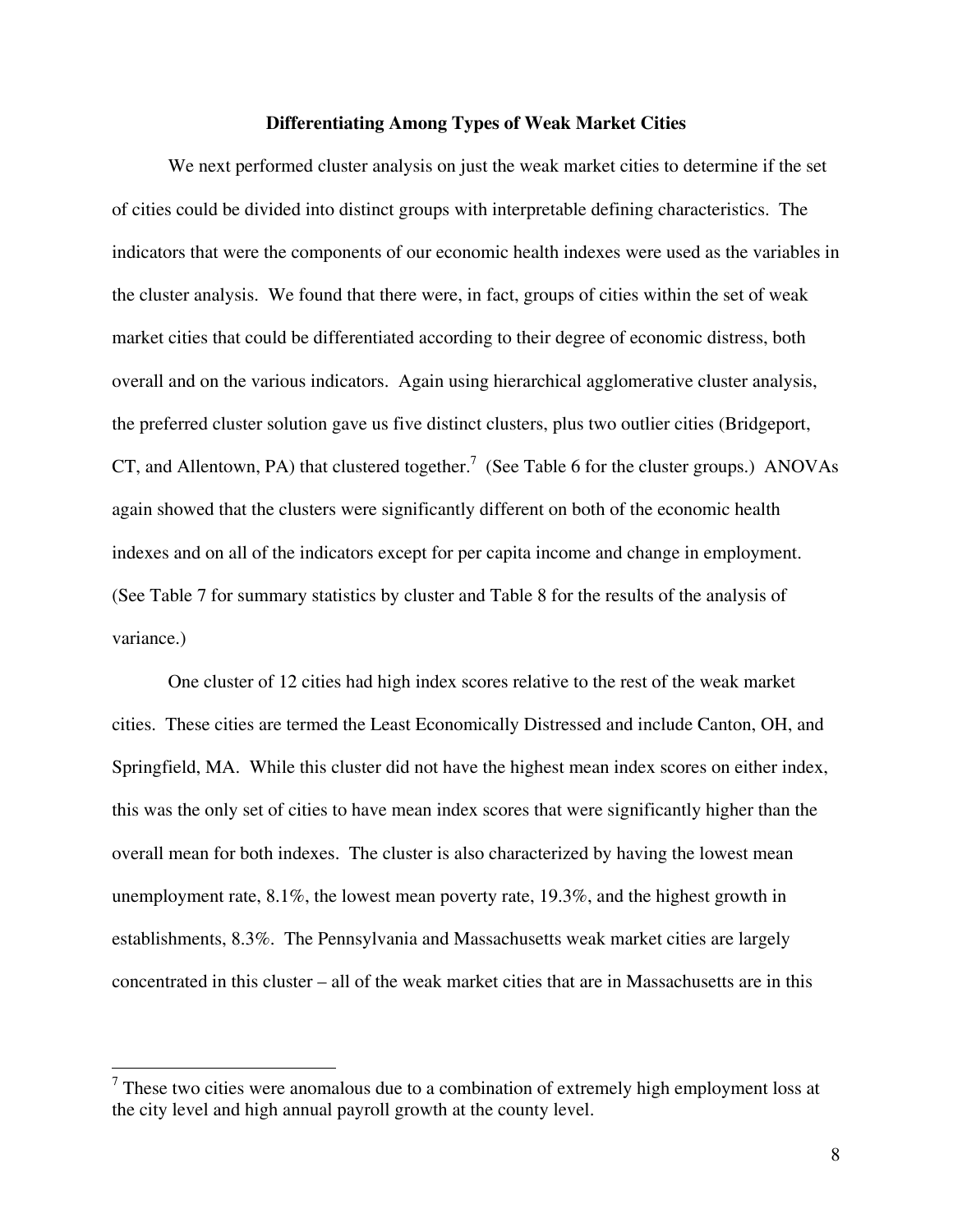cluster, as are five of Pennsylvania's nine weak market cities (Altoona, Erie, Harrisburg, Lancaster, and Scranton). Eight of the 12 cities in the cluster are in these two states.

 The 15 cities in the High Residential Wellbeing cluster had the highest mean Residential Economic Wellbeing index score of all the cluster groupings with –0.66, but a mean score on the City Economic Condition index that was not significantly different from the overall mean index score. The cluster has the highest mean median household and per capita incomes, \$32,430 and \$18,355, respectively, and the highest labor force participation rate, 61.5%. The group also has the highest growth in annual payroll, though there were two other clusters that had payroll growth that was almost as high. Typical of cities in this cluster are Albany, NY, which had a median household income of \$30,041, a per capita income of \$18,281, and a labor force participation rate of 63.6%; and Jackson, MS, with median household income of \$30,414, per capita income of \$17,116, and labor force participation rate of 62.2%.

 A cluster of 13 cities had the worst mean Residential Economic Wellbeing index score by far, -1.49, and their mean index score on the City Economic Condition index was close to the overall average. This is termed the Worst Residential Wellbeing cluster, and includes Detroit, MI, with a Residential Economic Wellbeing index score of –1.51, and Miami, FL, with an index score of –1.78. This cluster is also characterized by having the lowest mean median household income with \$26,172, the highest mean unemployment and poverty rates, 12.3% and 26.4% respectively, and the lowest labor force participation rate at 56%. The mean per capita income for the cluster is close to the lowest for the clusters. The cities also had the highest loss in employment, 12.7%. Three of the four Michigan weak market cities are in this cluster (Detroit, Flint, and Saginaw), as are two of the three Connecticut weak market cities (Hartford and New Haven).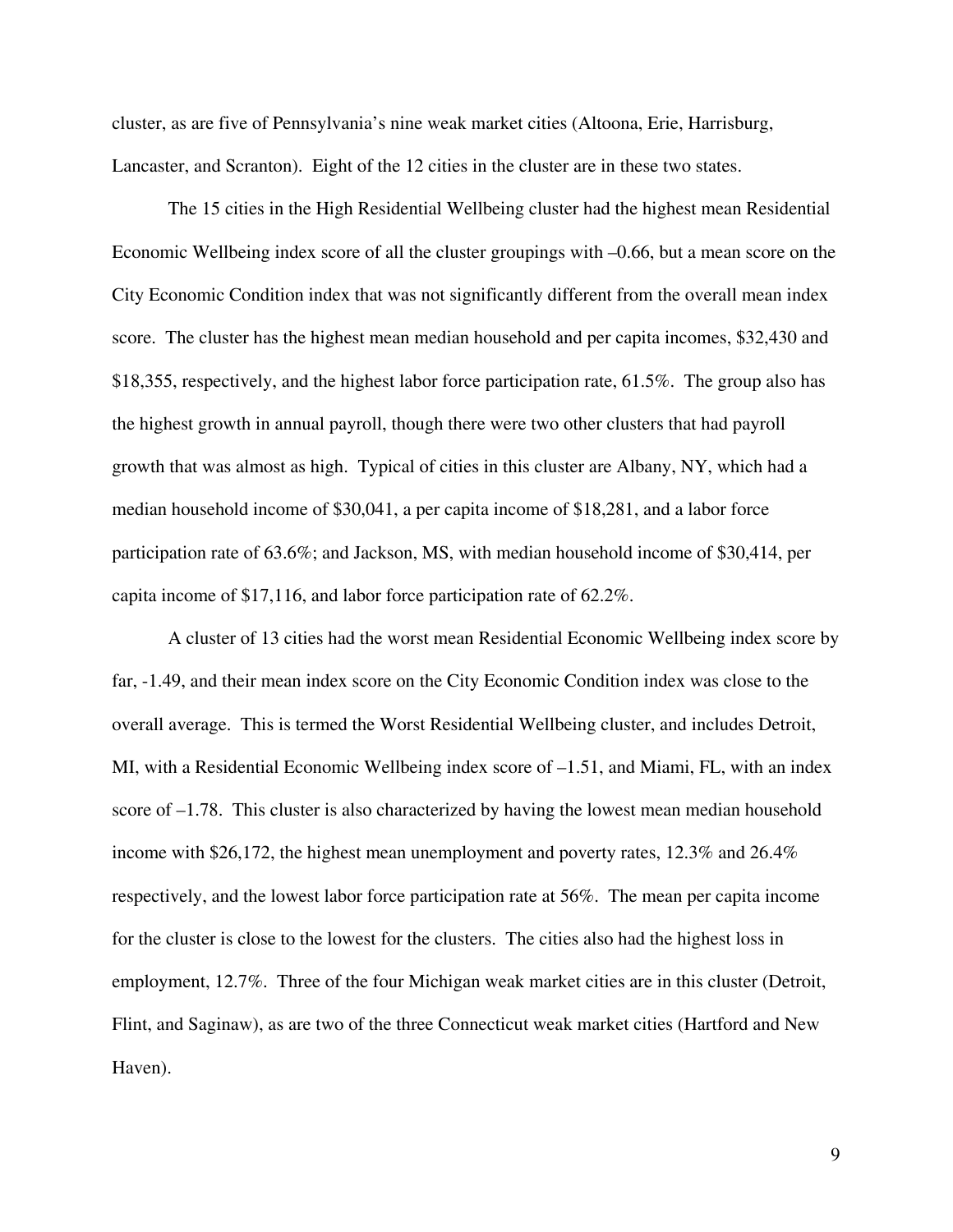There are 15 cities in the Worst City Economic Condition cluster. They had a mean City Economic Condition index score of  $-1.14$ , and a mean index score on the Residential Economic Wellbeing index that was close to the overall mean score. This is the only cluster to have a net loss in establishments during the 1990s, a mean change of –4.9 percent. The cluster also had the lowest payroll growth at 41.3%. Cities in this cluster include Baltimore, MD, with a 6.9% loss in the number of establishments and a 46.9% growth in annual payroll, and Syracuse, NY, which lost 6.7% of its establishments and saw payroll growth of only 31.6%. The New York weak market cities are concentrated in this cluster – five of the states' seven weak market cities are in this group (Binghamton, Rochester, Schenectady, Syracuse, and Utica).

 Finally, eight cities are in a cluster we are terming the Mixed Economic Picture cluster. These cities had the highest mean score on the City Economic Condition index, -0.60, but did relatively poorly on the Residential Economic Wellbeing index with a mean score of –1.14. This group of cities was the only cluster with negligible average employment loss, -0.5%, and had the highest mean payroll growth with an increase of 61.5%. However, the cluster also had the lowest mean per capita income, \$14,553, and a relatively high mean unemployment rate at 11%. Typical of the cities in this cluster are Stockton, CA, with earnings growth of more than 63% but an unemployment rate of 12.4%, and Trenton, NJ, which had greater than 69% earnings growth but per capita income of only \$14,621. The California weak market cities were largely concentrated in this cluster, with five of the states' seven weak market cities (Fresno, Merced, San Bernardino, Santa Maria, and Stockton) having a pattern of higher city economic condition but lower residential wellbeing.

**The Health of Cities' Metro Areas**

10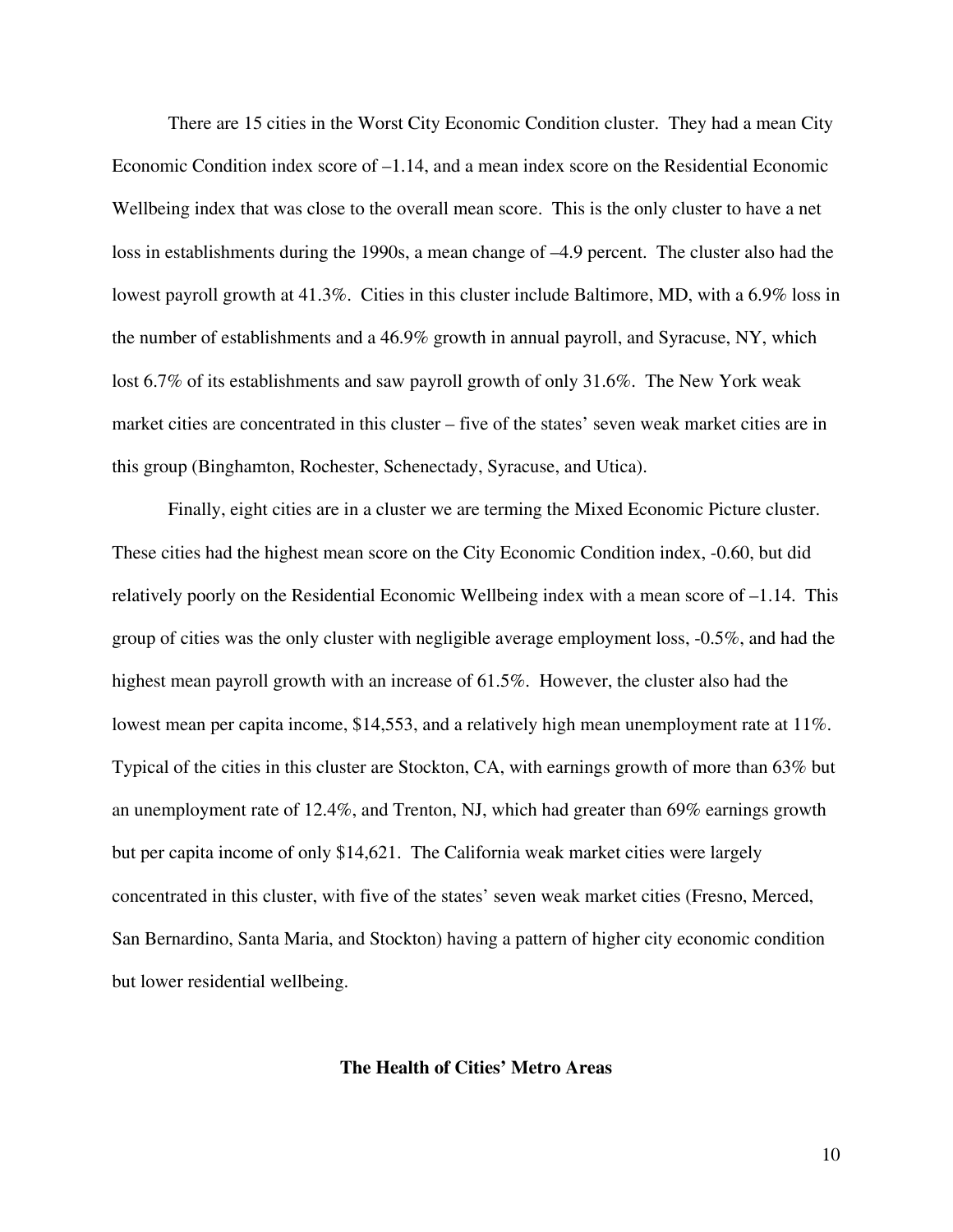We wanted to look at weak market cities in the context of the economic health of their MSAs. To do this, we created an MSA Economic Condition index for all central cities similar to the City Economic Condition index. The four indicators used to form this index are the change in MSA-level employment, wages, and gross metropolitan product from 1990 to 2000 and the gross metropolitan product per job in 2000. (See Table 9 for the list of indicators, their definitions, and data sources.) We again used Cronbach's alpha to test the cohesion of the index's four indicators, and found a relatively high degree of internal validity ( $\alpha = 0.7785$ ). As with the other two economic health indexes, these indicators were standardized using z-scores, summed across the standardized values, and divided by the number of indicators to create each city's index score. We then ranked the MSAs according to their index scores and divided them into thirds to get the Weak, Moderate, and Strong groups. (See Table 10 for a list of the MSAs and their index scores and rankings.)

 Not surprisingly, there is a strong link between the economic health of cities and that of their MSAs.<sup>8</sup> The 65 weak market cities were in MSAs with an average MSA Economic Condition index score of –0.51, compared with a mean index score of 0.15 for the non-weak market cities' MSAs. Only three weak market cities were in MSAs that had Strong scores on the MSA Economic Condition index (Bridgeport, CT; Richmond, VA; and San Bernardino, CA). Fifteen were in MSAs with Moderate index scores, while the majority, 46 cities, were in MSAs with Weak MSA Economic Condition index scores.

 We repeated the cluster analysis of the weak market cities, this time adding the indicators in the MSA Economic Condition index to the analysis, to see how much the cluster groups would change when the economic health of cities' MSAs was taken into account. The preferred

<sup>&</sup>lt;sup>8</sup> The correlation coefficient between the City Economic Condition index and the MSA Economic Condition index was 0.7473.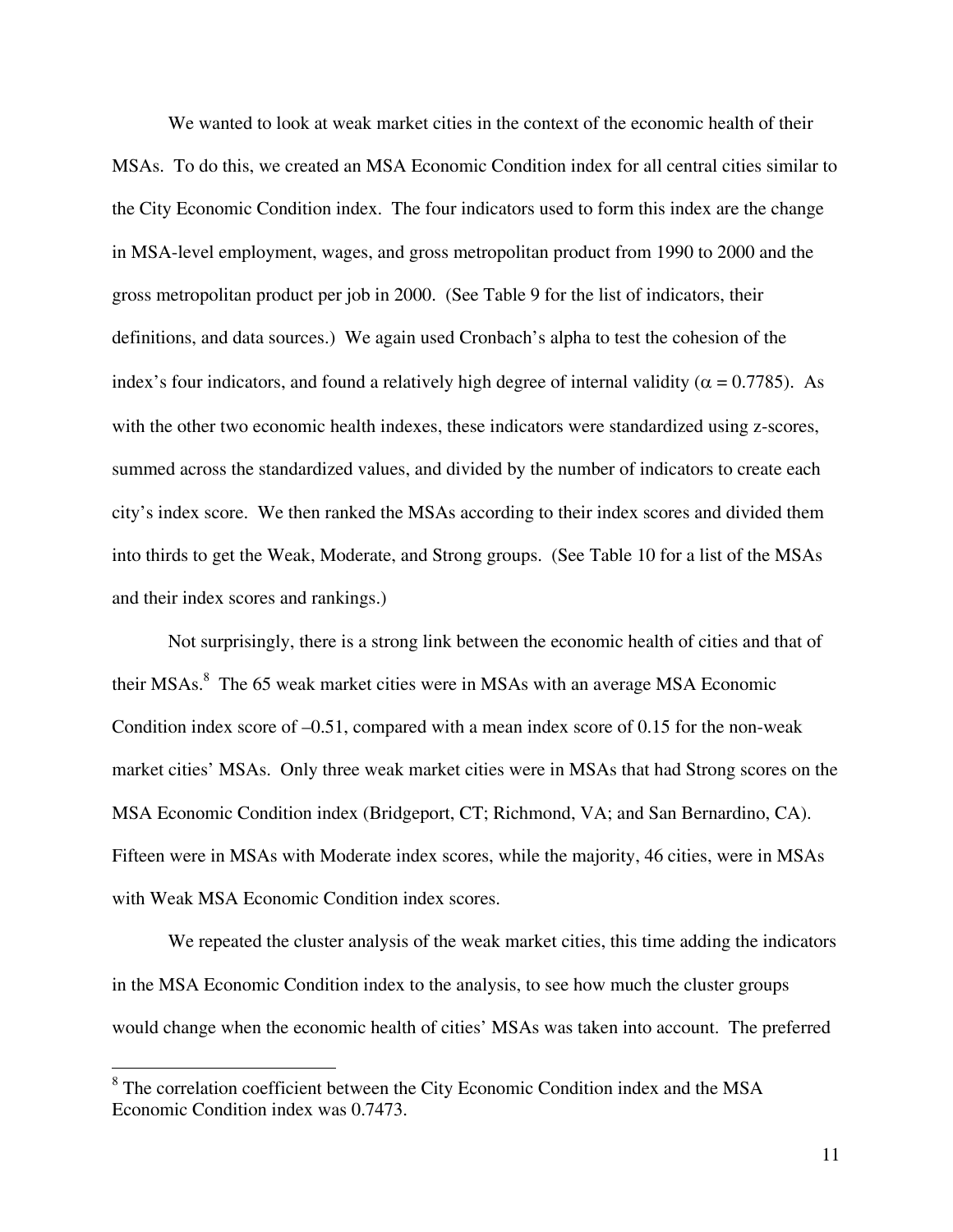cluster solution gave us six clusters of cities. (See Table 11 for the cluster groupings.) We found that the MSA-level indicators were strong drivers of the clustering, likely due to their strong relationship to the City Economic Condition indicators. ANOVAs showed that only the two Economic Condition indexes were significantly different among the clusters. The Residential Economic Wellbeing index scores showed no significant difference, nor did any of the indicators in the index with the exception of per capita income. Of the indicators in the City Economic Condition index, the change in employment was not significantly different among the groups; of those in the MSA Economic Condition index, GMP per job also showed no significant difference among the clusters. (See Table 12 for summary statistics for the clusters and Table 13 for results of the analysis of variance.)

 The description of the different clusters in this analysis largely mirror those for the previous cluster analysis that did not include the MSA-level indicators. Four cities grouped together to form the Least Economically Distressed cluster: Bridgeport, CT; Detroit, MI; Miami, FL; and San Bernardino, CA. The cities had the only mean MSA Economic Condition index score that was greater than zero, an average of 0.277, meaning that the average index score for the cities in this cluster was higher than the index scores of more than half the MSAs in the set of all central cities. The cluster also had the highest mean City Economic Condition index score, -0.77. The mean growth in annual payroll at the city level of 70.2% was the highest of all the clusters, and the cluster had the highest mean values for all of the MSA-level indicators except for GMP per job, though it was less than 1% lower than the highest mean value on that indicator. Interestingly, though this cluster had the highest mean scores on the City and MSA Economic Condition indexes, it had the worst average score on the Residential Economic Wellbeing index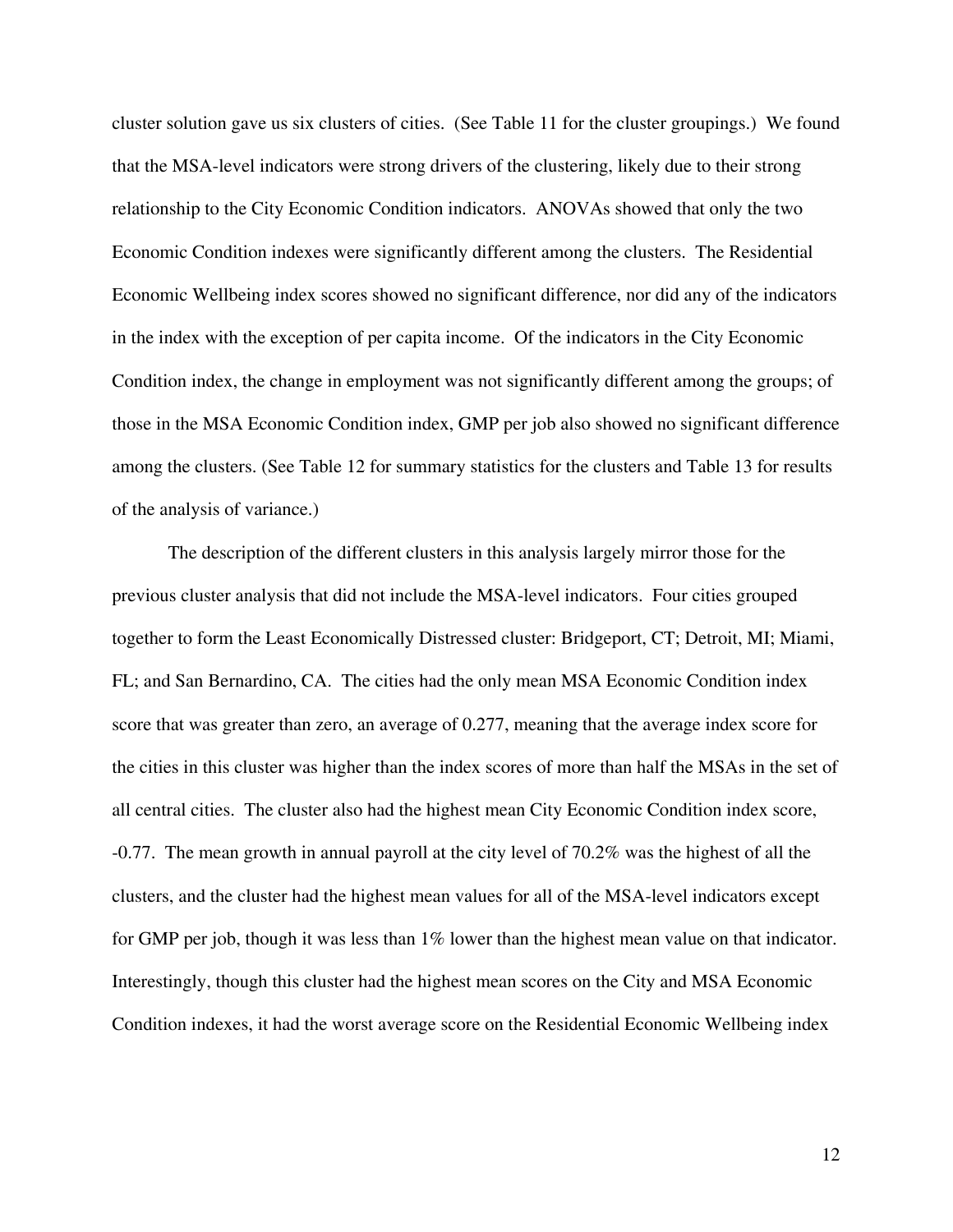and the lowest mean per capita income, the one indicator in this index for which there are significant differences among the clusters.

 Seven cities clustered to form the Most Economically Distressed group, which had the lowest mean MSA Economic Condition index score by far, -1.08, and the second worst average City Economic Condition index score. The cluster had the slowest mean growth in annual payroll at the city level, 41.1%, and was one of only two clusters that had an average loss in establishments. At the MSA level, the cities also had the slowest mean total wage and GMP growth, at 36.7% and 38.6%, respectively. This cluster also had a low mean Residential Economic Wellbeing index score. Typical of cities in this cluster is Binghamton, NY, with citylevel loss in establishments of almost 7.5% and payroll growth of only 23.2%, and only 25.8% and 40.2% MSA growth in total wages and GMP, respectively.

 The Worst City Economic Condition cluster contained six cities that, with a mean index score of –1.12, had the worst City Economic Condition. The cities' MSA Economic Condition average index score was also below the average for all weak market cities, and the group's Residential Economic Wellbeing index score was quite low. The cluster was characterized by the highest average loss in employment at the city level, -18.8 %, as well as the highest mean unemployment and poverty rates, though these variables were not significantly different among the clusters. Included in the cluster are Flint, MI, which had 34% employment loss, and Hartford, CT, with more than 23% employment loss.

 A cluster of ten cities was characterized by a high mean City Economic Condition index score of –0.77 and a relatively low average MSA Economic Condition index score. This group is termed the Strong City, Weak MSA cluster. The cities in this cluster had the highest average growth in establishments, 7.8%, but the lowest mean GMP per job, \$64,834. The cluster did,

13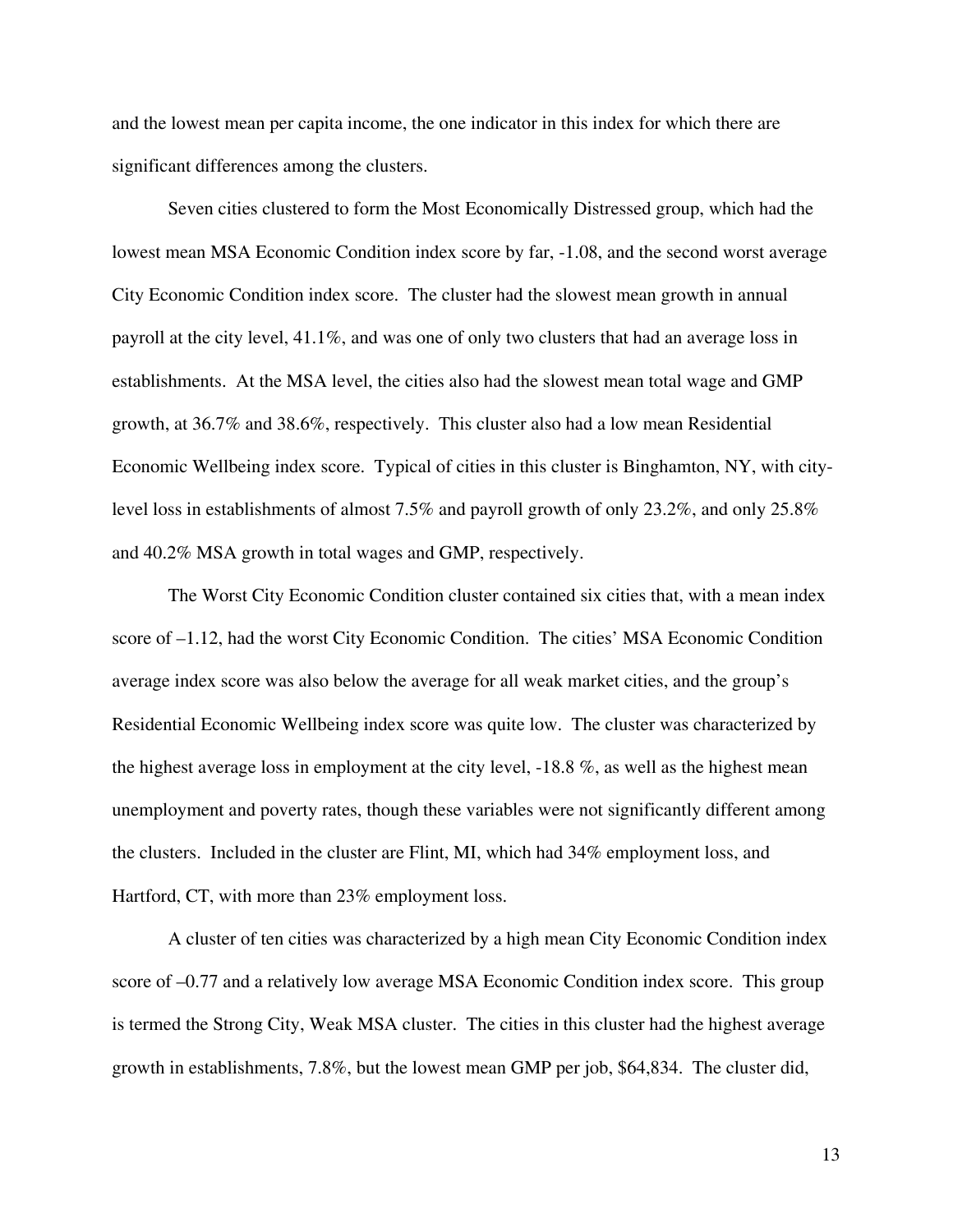however, have a high average Residential Economic Wellbeing index score. Cities in this cluster include Erie, PA, with establishments growth of over 10% and a GMP per job of just under \$64,000, and Canton, OH, which saw growth in establishments of around 8% and had a GMP per job under \$64,000.

 The cluster termed Strong MSA, Weak City contained 14 cities, such as Los Angeles, CA, and Newark, NJ, that had the second highest mean MSA Economic Condition index score at –0.38, but a relatively low mean score on the City Economic Condition index at –0.96. The cluster also had the highest average Residential Economic Wellbeing index score with –0.608, and the highest mean per capita income, \$18,482.

 And finally, the Average Levels of Distress cluster includes 23 cities with unremarkable mean indicator values and index scores. Cities in this cluster include Cleveland, OH, New Orleans, LA, and St. Louis, MO.

#### **Comparing the Two Weak Market Cluster Groups**

 Despite their similar sounding characteristics, the weak market cluster analysis that included the MSA-level variables resulted in largely different cluster groupings than the cluster analysis that did not include that variables. Of the 15 cities in the non-MSA cluster termed Worst City Economic Condition, only one, Rochester, NY, was in the corresponding cluster in the MSA cluster groupings. Three of the 15 were in the Most Economically Distressed MSA cluster. In contrast, however, of the 12 cities in the Least Economically Distressed non-MSA cluster, 10 grouped together to form the Strong City, Weak MSA cluster in the MSA cluster groupings. Apart from this cluster, however, the non-MSA cluster groupings and the MSA cluster groupings had little overlap and were not really comparable.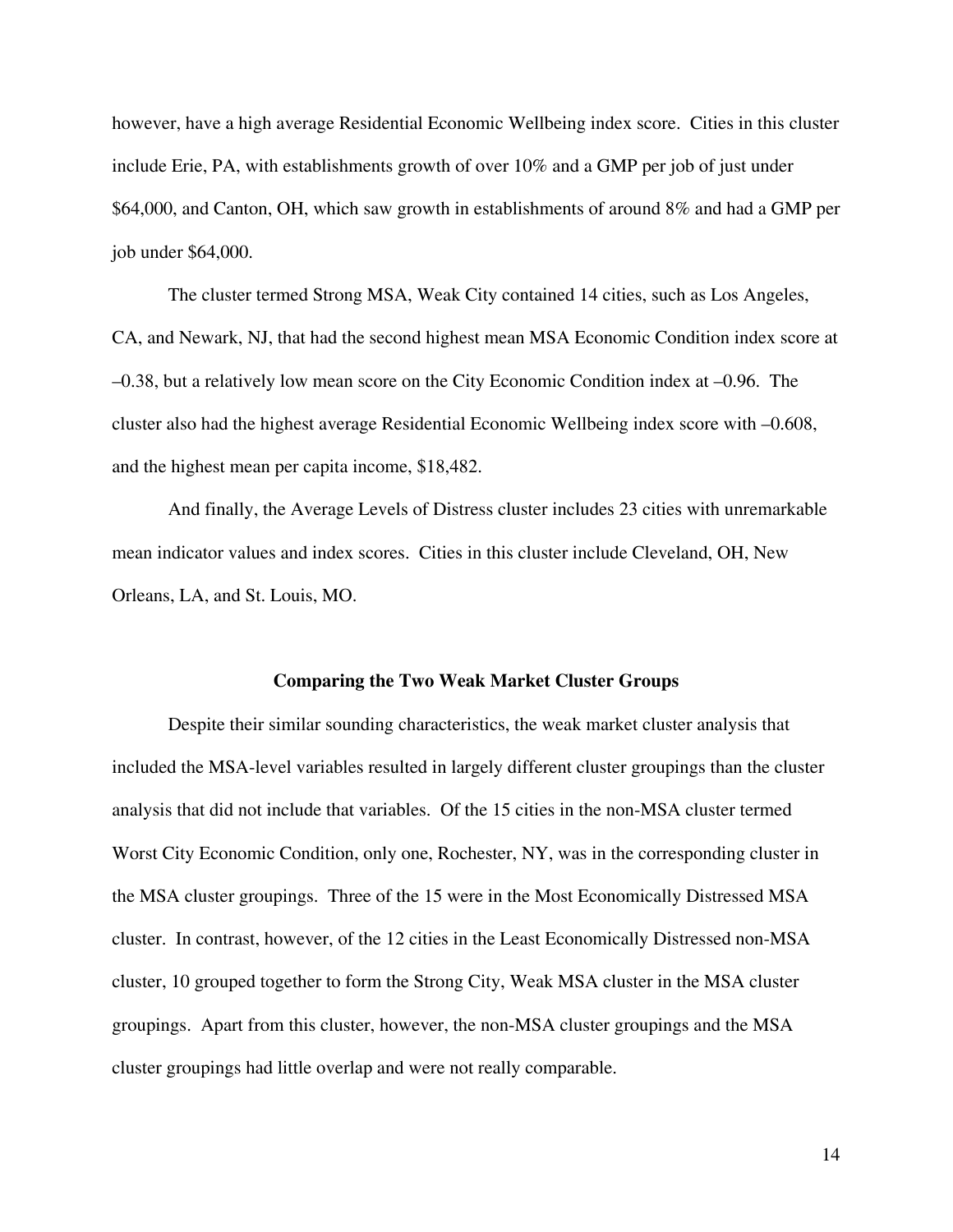There was also less clustering of states' cities in the MSA clusters than there was in the non-MSA groups. Instead of grouping together in the MSA clusters, the New York cities were divided between the Most Economically Distressed and Worst City Economic Condition clusters. However, the Massachusetts weak market cities did group together as part of the Strong City, Weak MSA cluster.

#### **Next Steps and Policy Implications**

 Our next steps in this research are to explore other descriptive characteristics that may help differentiate among the types of weak market cities, including factors such as MSA size, percentage of the metropolitan area population living in the central city, region, demographic structure, and industry mix. We also will engage in causal modeling of the index scores and their indicators in order to get at what causes economic distress among weak market cities. What we hope to show is that economic distress includes many facets and has many causes, and that policy solutions for weak market cities attempting to improve their economic health should be appropriate according to both the causes of distress and its effects on city residents.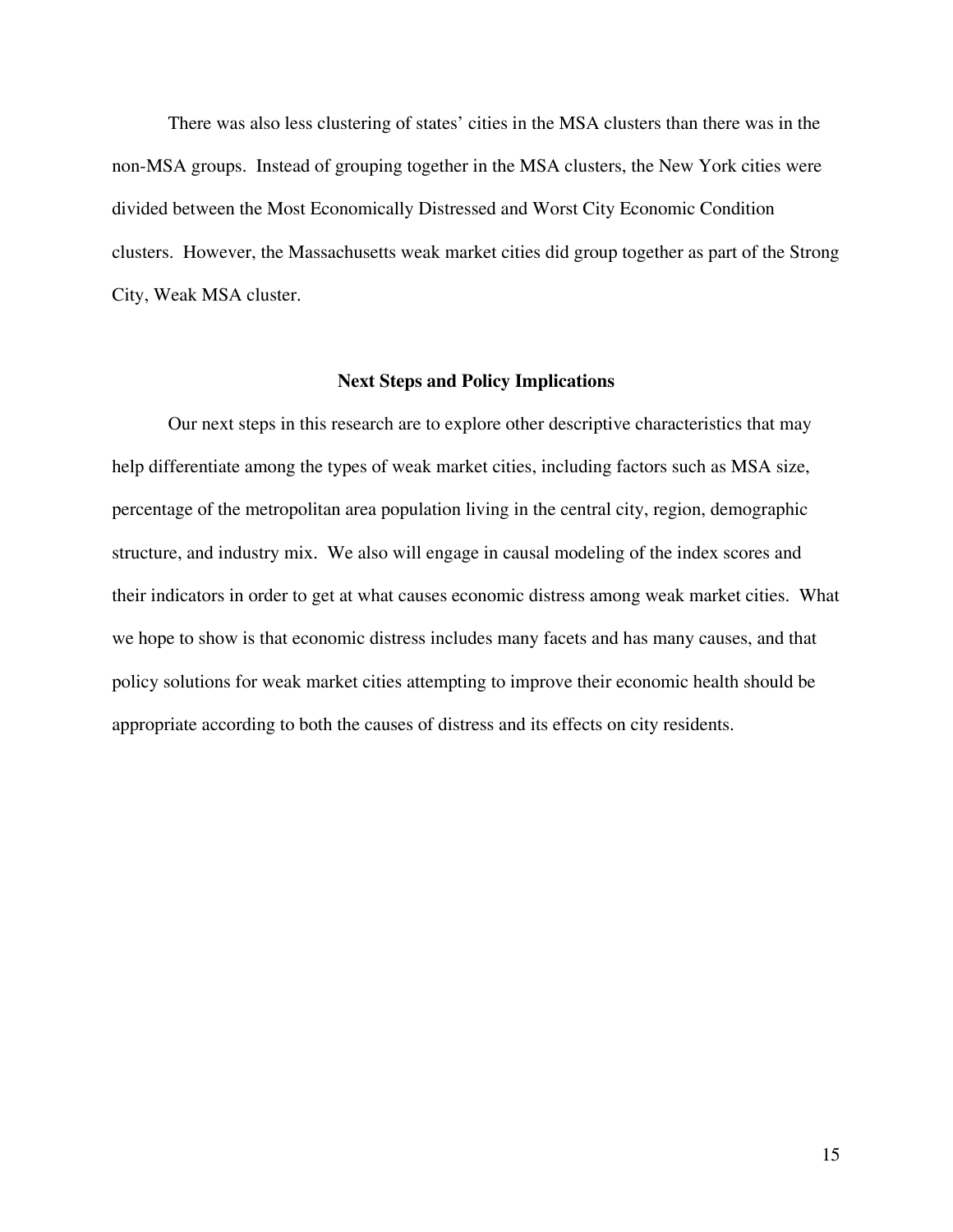## TABLES

## **TABLE 1: Indicators used to measure city economic health**

*All variables are measured at the city level unless otherwise indicated.*

|                                                  | <b>Definition</b>                                                                                             |                                                                   |  |  |  |  |  |
|--------------------------------------------------|---------------------------------------------------------------------------------------------------------------|-------------------------------------------------------------------|--|--|--|--|--|
|                                                  | <b>City Economic Condition Indicators</b>                                                                     |                                                                   |  |  |  |  |  |
| Change in Employment                             | Change in the number of jobs by place of<br>work, 1990-2000                                                   | State of the Cities Data<br>Systems, Census Data 1990<br>and 2000 |  |  |  |  |  |
| Change in Annual<br>Wages                        | Change in annual wages of the county<br>containing the majority of city residents <sup>9</sup> ,<br>1990-2000 | <b>County Business Patterns</b><br>1990 and 2000                  |  |  |  |  |  |
| Change in<br>Establishments                      | Change in the number of establishments in<br>the central county (see above), 1990-2000                        |                                                                   |  |  |  |  |  |
| <b>Residential Economic Wellbeing Indicators</b> |                                                                                                               |                                                                   |  |  |  |  |  |
| Median Household<br>Income                       | Median income of city households 2000                                                                         |                                                                   |  |  |  |  |  |
| <b>Unemployment Rate</b>                         | Employed residents as a percent of<br>residents in the labor force 2000                                       | State of the Cities Data                                          |  |  |  |  |  |
| Poverty Rate                                     | Percent of residents with household<br>incomes below the poverty line 2000                                    | Systems, Census Data 2000                                         |  |  |  |  |  |
| <b>Labor Force</b><br><b>Participation Rate</b>  | Percent of working-age residents in the<br>labor force 2000                                                   |                                                                   |  |  |  |  |  |
| Per Capita Income                                | Total income per city resident 2000                                                                           | U.S. Census of Population<br>and Housing 2000                     |  |  |  |  |  |

<sup>&</sup>lt;sup>9</sup> If city population was more or less evenly split between two counties, both were included. The five counties that are contiguous with the New York City boroughs were combined.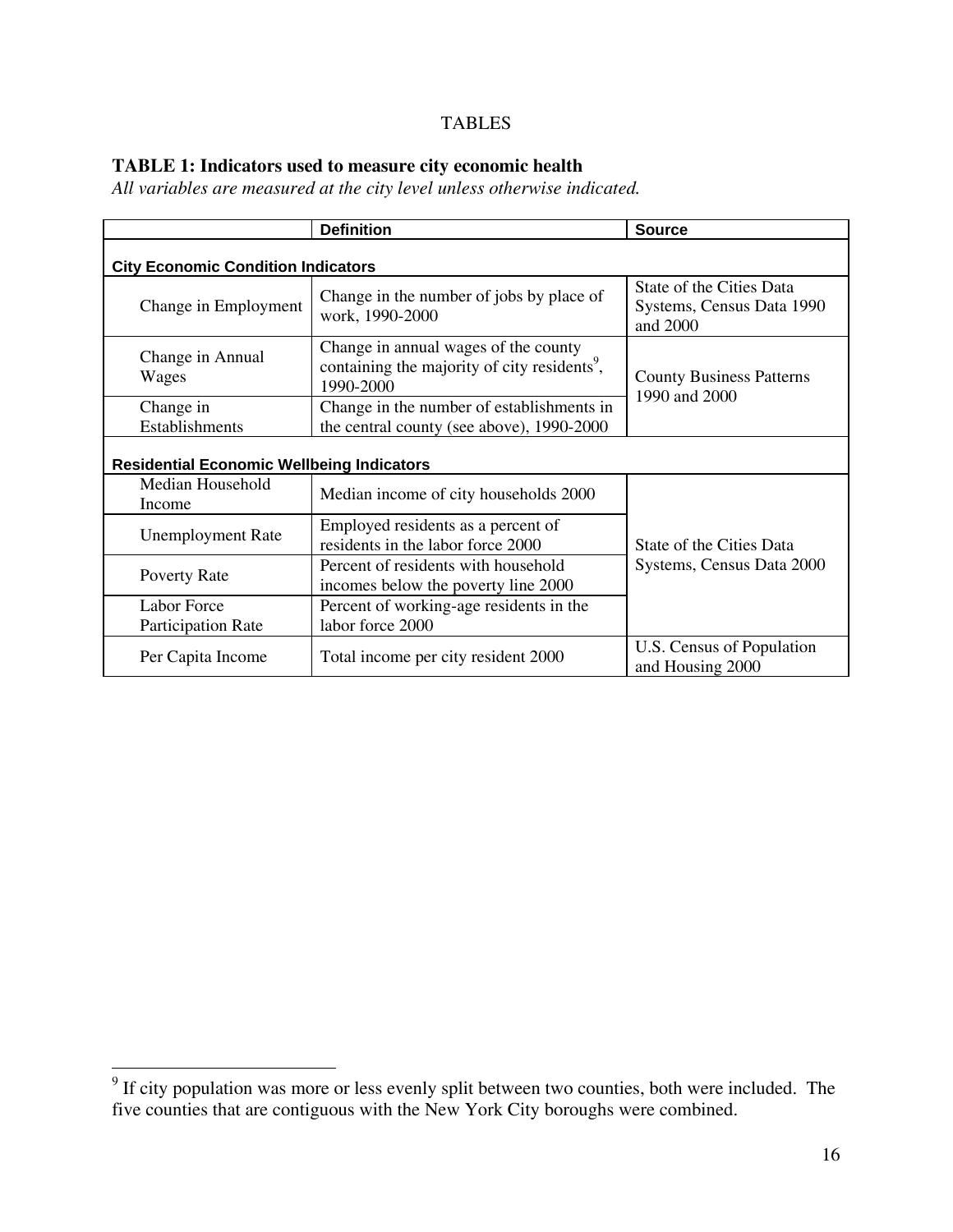### **TABLE 2: Central city index scores and rankings**

*Rankings are out of 30210 central cities. A high index score indicates better economic health.*

| <b>City</b>                    | <b>State</b>  | <b>City economic</b><br>condition<br>index | <b>Rank: City</b><br>economic<br>condition<br>index | <b>Residential</b><br>economic<br>wellbeing<br>index | Rank:<br><b>Residential</b><br>economic<br>wellbeing index |
|--------------------------------|---------------|--------------------------------------------|-----------------------------------------------------|------------------------------------------------------|------------------------------------------------------------|
| Abilene                        | <b>TX</b>     | $-0.424$                                   | 196                                                 | $-0.278$                                             | 193                                                        |
| Akron                          | <b>OH</b>     | $-0.570$                                   | 217                                                 | $-0.223$                                             | 183                                                        |
| Albany                         | <b>GA</b>     | $-0.562$                                   | 214                                                 | $-1.242$                                             | 283                                                        |
| Albany                         | <b>NY</b>     | $-0.829$                                   | 260                                                 | $-0.808$                                             | 251                                                        |
| Albuquerque                    | <b>NM</b>     | 0.120                                      | 109                                                 | 0.419                                                | 95                                                         |
| Allentown                      | PA            | $-0.762$                                   | 248                                                 | $-0.464$                                             | 215                                                        |
| Altoona                        | PA            | $-0.557$                                   | 213                                                 | $-0.751$                                             | 245                                                        |
| Amarillo                       | <b>TX</b>     | $-0.036$                                   | 135                                                 | 0.203                                                | 118                                                        |
| Ames                           | IA            | 0.187                                      | 105                                                 | 0.192                                                | 119                                                        |
| Anaheim                        | CA            | $-0.331$                                   | 180                                                 | 0.371                                                | 101                                                        |
| Anchorage                      | AK            | 0.001                                      | 129                                                 | 1.507                                                | 10                                                         |
| Anderson                       | IN            | $-1.072$                                   | 285                                                 | $-0.201$                                             | 180                                                        |
| Ann Arbor                      | MI            | 0.047                                      | 119                                                 | 0.875                                                | 43                                                         |
| Appleton                       | WI            | 0.911                                      | 39                                                  | 1.383                                                | 16                                                         |
| Arlington                      | <b>TX</b>     | 0.660                                      | 57                                                  | 1.256                                                | 18                                                         |
| Arlington                      | <b>VA</b>     | $-0.169$                                   | 154                                                 | 2.554                                                | $\overline{2}$                                             |
| Asheville                      | NC            | 0.360                                      | 82                                                  | $-0.036$                                             | 152                                                        |
| <b>Athens-Clarke County</b>    | <b>GA</b>     | 0.327                                      | 84                                                  | $-0.898$                                             | 260                                                        |
| Atlanta                        | <b>GA</b>     | 0.727                                      | 49                                                  | $-0.522$                                             | 222                                                        |
| <b>Augusta-Richmond County</b> | <b>GA</b>     | 0.566                                      | 67                                                  | $-0.447$                                             | 212                                                        |
| Aurora                         | CO            | 1.621                                      | 17                                                  | 1.161                                                | 26                                                         |
| Austin                         | <b>TX</b>     | 2.904                                      | 3                                                   | 0.978                                                | 35                                                         |
| <b>Bakersfield</b>             | CA            | $-0.542$                                   | 212                                                 | $-0.154$                                             | 175                                                        |
| <b>Baltimore</b>               | <b>MD</b>     | $-1.178$                                   | 293                                                 | $-1.029$                                             | 267                                                        |
| <b>Baton Rouge</b>             | LA            | $-0.077$                                   | 140                                                 | $-0.593$                                             | 230                                                        |
| <b>Battle Creek</b>            | MI            | $-0.599$                                   | 223                                                 | $-0.052$                                             | 156                                                        |
| <b>Beaumont</b>                | <b>TX</b>     | $-0.679$                                   | 235                                                 | $-0.453$                                             | 213                                                        |
| Bellingham                     | <b>WA</b>     | 0.806                                      | 42                                                  | $-0.359$                                             | 206                                                        |
| <b>Bend</b>                    | <b>OR</b>     | 2.420                                      | 6                                                   | 0.829                                                | 46                                                         |
| Bethlehem                      | PA            | $-0.899$                                   | 265                                                 | $-0.235$                                             | 187                                                        |
| <b>Billings</b>                | <b>MT</b>     | 0.367                                      | 81                                                  | 0.500                                                | 83                                                         |
| Binghamton                     | ${\bf NY}$    | $-1.530$                                   | 301                                                 | $-0.867$                                             | 257                                                        |
| Birmingham                     | $\mathbf{AL}$ | $-0.979$                                   | 274                                                 | $-1.160$                                             | 277                                                        |
| <b>Bismarck</b>                | $\rm ND$      | 0.200                                      | 101                                                 | 0.982                                                | 34                                                         |
| Bloomington                    | ${\rm IL}$    | 0.485                                      | 73                                                  | 1.428                                                | 12                                                         |

 $10$  Rankings for the City Economic Condition index are out of 301 cities; Carson City, NV does not have an index score and was not ranked due to missing data on the payroll and establishments variables.

 $\overline{a}$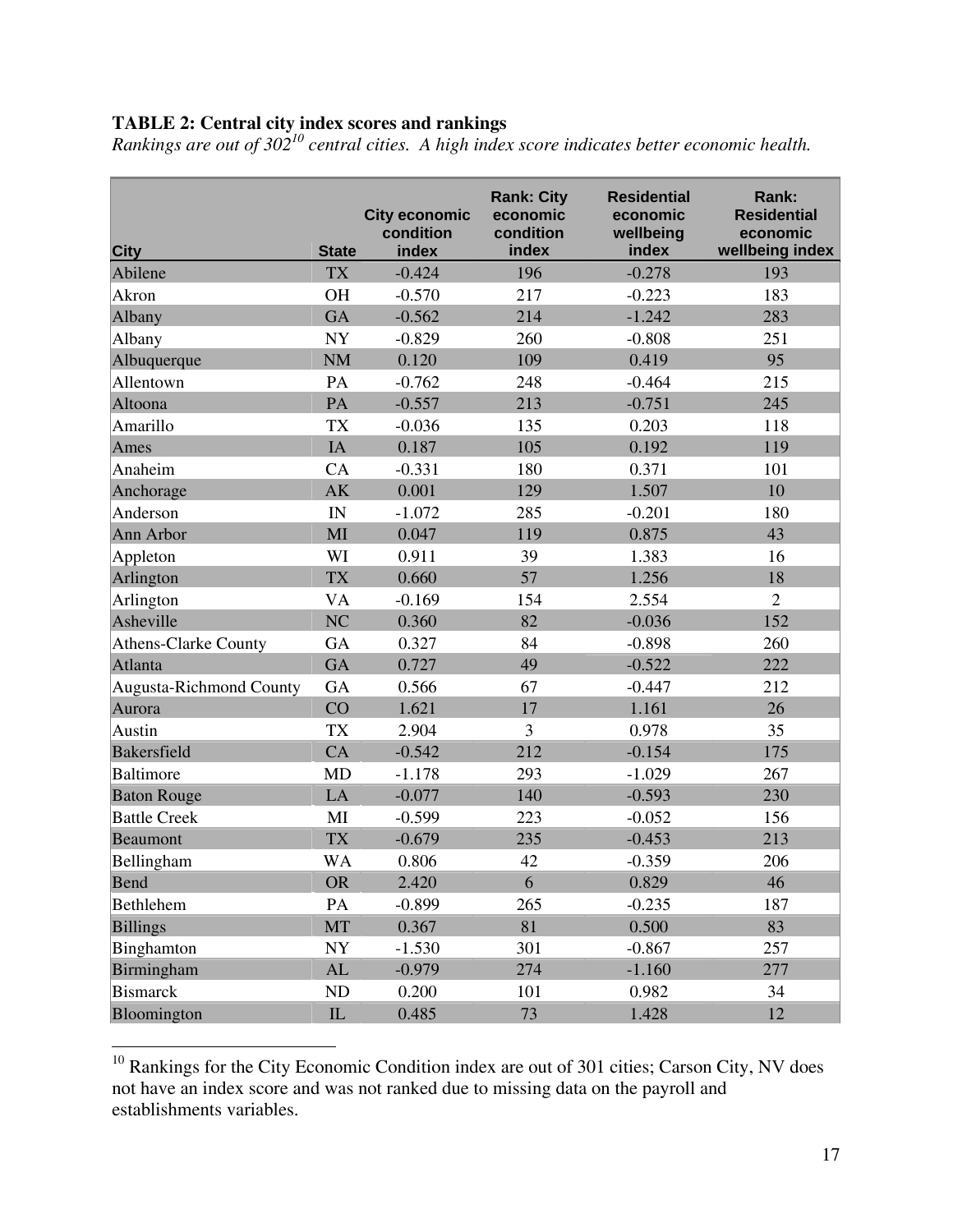| <b>City</b>            | <b>State</b>   | <b>City economic</b><br>condition<br>index | <b>Rank: City</b><br>economic<br>condition<br>index | <b>Residential</b><br>economic<br>wellbeing<br>index | Rank:<br><b>Residential</b><br>economic<br>wellbeing index |
|------------------------|----------------|--------------------------------------------|-----------------------------------------------------|------------------------------------------------------|------------------------------------------------------------|
| Bloomington            | IN             | $-0.003$                                   | 131                                                 | $-0.840$                                             | 254                                                        |
| <b>Boise</b>           | ID             | 2.232                                      | 8                                                   | 1.138                                                | 27                                                         |
| <b>Boston</b>          | <b>MA</b>      | 0.032                                      | 123                                                 | 0.151                                                | 123                                                        |
| <b>Boulder</b>         | CO             | 2.481                                      | $\overline{5}$                                      | 0.880                                                | 42                                                         |
| <b>Bridgeport</b>      | <b>CT</b>      | $-0.681$                                   | 236                                                 | $-0.608$                                             | 234                                                        |
| Brownsville            | <b>TX</b>      | 0.708                                      | 53                                                  | $-2.274$                                             | 302                                                        |
| <b>Bryan</b>           | <b>TX</b>      | 1.771                                      | 12                                                  | $-0.291$                                             | 195                                                        |
| <b>Buffalo</b>         | <b>NY</b>      | $-1.115$                                   | 288                                                 | $-1.442$                                             | 290                                                        |
| Canton                 | OH             | $-0.744$                                   | 246                                                 | $-0.621$                                             | 236                                                        |
| Cape Coral             | ${\rm FL}$     | 0.624                                      | 58                                                  | 0.700                                                | 53                                                         |
| <b>Carson City</b>     | <b>NV</b>      | na                                         | $\operatorname{na}$                                 | 0.460                                                | 89                                                         |
| <b>Cedar Rapids</b>    | IA             | 0.289                                      | 87                                                  | 1.169                                                | 25                                                         |
| Champaign              | $\mathbf{L}$   | 0.015                                      | 128                                                 | $-0.205$                                             | 181                                                        |
| Charleston             | <b>SC</b>      | 0.197                                      | 102                                                 | 0.020                                                | 141                                                        |
| Charleston             | WV             | $-0.512$                                   | 211                                                 | 0.189                                                | 121                                                        |
| Charlotte              | N <sub>C</sub> | 0.912                                      | 38                                                  | 1.236                                                | 19                                                         |
| Chattanooga            | <b>TN</b>      | $-0.098$                                   | 143                                                 | $-0.263$                                             | 191                                                        |
| Cheyenne               | WY             | 0.136                                      | 108                                                 | 0.628                                                | 62                                                         |
| Chicago                | $\rm IL$       | $-0.564$                                   | 215                                                 | $-0.340$                                             | 202                                                        |
| Chico                  | CA             | $-0.190$                                   | 158                                                 | $-0.833$                                             | 253                                                        |
| Cincinnati             | OH             | $-0.850$                                   | 263                                                 | $-0.353$                                             | 204                                                        |
| Clarksville            | <b>TN</b>      | 1.247                                      | 25                                                  | 0.507                                                | 81                                                         |
| Cleveland              | <b>OH</b>      | $-0.866$                                   | 264                                                 | $-1.374$                                             | 288                                                        |
| <b>College Station</b> | <b>TX</b>      | 1.066                                      | 30                                                  | $-1.759$                                             | 298                                                        |
| Colorado Springs       | CO             | 1.782                                      | 11                                                  | 1.103                                                | 31                                                         |
| Columbia               | <b>MO</b>      | 0.720                                      | 50                                                  | 0.135                                                | 127                                                        |
| Columbia               | <b>SC</b>      | $-0.225$                                   | 163                                                 | $-0.437$                                             | 210                                                        |
| Columbus               | <b>GA</b>      | $-0.360$                                   | 185                                                 | 0.010                                                | 144                                                        |
| Columbus               | <b>OH</b>      | 0.033                                      | 122                                                 | 0.605                                                | 68                                                         |
| Corpus Christi         | <b>TX</b>      | $-0.266$                                   | 173                                                 | $-0.176$                                             | 177                                                        |
| Dallas                 | <b>TX</b>      | 0.064                                      | 118                                                 | 0.208                                                | 117                                                        |
| Danbury                | <b>CT</b>      | $-0.228$                                   | 166                                                 | 1.384                                                | 15                                                         |
| Danville               | VA             | $-1.138$                                   | 291                                                 | $-0.928$                                             | 263                                                        |
| Davenport              | IA             | $-0.053$                                   | 137                                                 | 0.305                                                | 110                                                        |
| Dayton                 | OH             | $-1.064$                                   | 283                                                 | $-0.935$                                             | 264                                                        |
| Daytona Beach          | ${\rm FL}$     | $-0.201$                                   | 159                                                 | $-1.094$                                             | 273                                                        |
| Decatur                | AL             | $-0.056$                                   | 138                                                 | 0.158                                                | 122                                                        |
| Decatur                | IL             | $-0.933$                                   | 269                                                 | $-0.341$                                             | 203                                                        |
| Deltona                | ${\rm FL}$     | 0.940                                      | 35                                                  | 0.347                                                | 106                                                        |
| Denver                 | CO             | 0.238                                      | 91                                                  | 0.637                                                | 60                                                         |
| Des Moines             | IA             | $-0.214$                                   | 161                                                 | 0.509                                                | 79                                                         |
| Detroit                | MI             | $-0.960$                                   | 271                                                 | $-1.509$                                             | 292                                                        |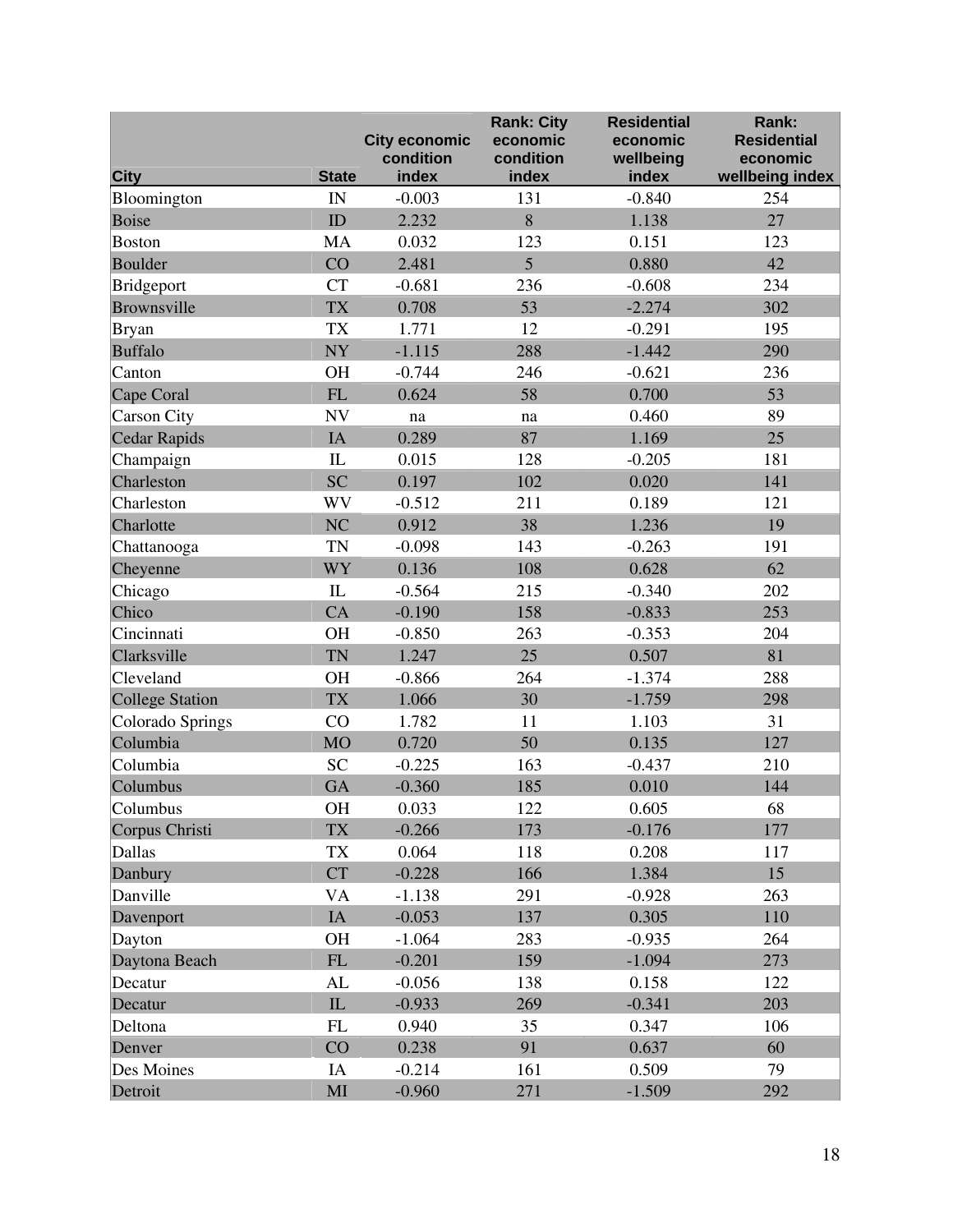| <b>City</b>         | <b>State</b>             | <b>City economic</b><br>condition<br>index | <b>Rank: City</b><br>economic<br>condition<br>index | <b>Residential</b><br>economic<br>wellbeing<br>index | Rank:<br><b>Residential</b><br>economic<br>wellbeing index |
|---------------------|--------------------------|--------------------------------------------|-----------------------------------------------------|------------------------------------------------------|------------------------------------------------------------|
| Dothan              | AL                       | 0.077                                      | 116                                                 | 0.058                                                | 135                                                        |
|                     | IA                       | $-0.265$                                   | 172                                                 | 0.532                                                | 77                                                         |
| Dubuque             |                          |                                            |                                                     |                                                      |                                                            |
| Duluth              | <b>MN</b>                | $-0.130$                                   | 148                                                 | $-0.054$                                             | 157                                                        |
| Durham              | NC                       | 1.054                                      | 31                                                  | 0.588                                                | 72                                                         |
| Eau Claire          | WI                       | 0.746                                      | 47                                                  | 0.474                                                | 87                                                         |
| El Paso             | <b>TX</b>                | $-0.169$                                   | 153                                                 | $-0.926$                                             | 262                                                        |
| Elkhart             | IN                       | $-0.408$                                   | 193                                                 | 0.294                                                | 111                                                        |
| Erie                | PA                       | $-0.683$                                   | 237                                                 | $-0.657$                                             | 239                                                        |
| Eugene              | <b>OR</b>                | 0.167                                      | 106                                                 | 0.190                                                | 120                                                        |
| Evansville          | IN                       | $-0.449$                                   | 202                                                 | 0.008                                                | 145                                                        |
| Fairfield           | CA                       | $-0.128$                                   | 147                                                 | 0.821                                                | 47                                                         |
| <b>Fall River</b>   | <b>MA</b>                | $-0.582$                                   | 220                                                 | $-0.514$                                             | 220                                                        |
| Fargo               | ND                       | 0.594                                      | 61                                                  | 0.881                                                | 41                                                         |
| Fayetteville        | AR                       | 1.509                                      | 19                                                  | $-0.504$                                             | 219                                                        |
| Fayetteville        | $\rm NC$                 | 0.088                                      | 115                                                 | $-0.065$                                             | 158                                                        |
| Flagstaff           | AZ                       | 1.305                                      | 23                                                  | 0.502                                                | 82                                                         |
| Flint               | MI                       | $-1.406$                                   | 299                                                 | $-1.352$                                             | 287                                                        |
| <b>Fort Collins</b> | CO                       | 1.625                                      | 16                                                  | 0.889                                                | 40                                                         |
| Fort Lauderdale     | FL                       | 0.206                                      | 100                                                 | 0.360                                                | 105                                                        |
| Fort Smith          | AR                       | $-0.247$                                   | 170                                                 | 0.015                                                | 143                                                        |
| Fort Wayne          | $\ensuremath{\text{IN}}$ | $-0.491$                                   | 209                                                 | 0.369                                                | 103                                                        |
| Fort Worth          | <b>TX</b>                | 0.261                                      | 90                                                  | 0.122                                                | 129                                                        |
| Fremont             | CA                       | 0.582                                      | 64                                                  | 2.430                                                | $\overline{4}$                                             |
| Fresno              | CA                       | $-0.579$                                   | 218                                                 | $-1.091$                                             | 272                                                        |
| Gainesville         | FL                       | 0.023                                      | 126                                                 | $-0.965$                                             | 265                                                        |
| Glendale            | CA                       | $-0.769$                                   | 249                                                 | 0.620                                                | 65                                                         |
| <b>Grand Rapids</b> | MI                       | $-0.251$                                   | 171                                                 | 0.111                                                | 131                                                        |
| <b>Great Falls</b>  | <b>MT</b>                | $-0.399$                                   | 191                                                 | $-0.044$                                             | 155                                                        |
| Greeley             | CO                       | 1.324                                      | 21                                                  | 0.018                                                | 142                                                        |
| <b>Green Bay</b>    | WI                       | 0.223                                      | 96                                                  | 0.673                                                | 56                                                         |
| Greensboro          | $\rm NC$                 | 0.230                                      | 93                                                  | 0.633                                                | 61                                                         |
| Greenville          | N <sub>C</sub>           | 0.799                                      | 44                                                  | $-0.555$                                             | 225                                                        |
| Greenville          | <b>SC</b>                | 0.108                                      | 111                                                 | 0.245                                                | 115                                                        |
| Gulfport            | <b>MS</b>                | 1.582                                      | 18                                                  | $-0.181$                                             | 178                                                        |
| Harrisburg          | PA                       | $-0.688$                                   | 239                                                 | $-0.870$                                             | 258                                                        |
| Hartford            | <b>CT</b>                | $-1.220$                                   | 296                                                 | $-1.967$                                             | 300                                                        |
| Honolulu            | H <sub>I</sub>           | $-1.134$                                   | 290                                                 | 0.582                                                | 73                                                         |
| Houston             | <b>TX</b>                | 0.031                                      | 124                                                 | $-0.102$                                             | 167                                                        |
| Huntington          | WV                       | $-0.702$                                   | 242                                                 | $-1.338$                                             | 286                                                        |
| Huntsville          | $\mathbf{AL}$            | 0.227                                      | 95                                                  | 0.511                                                | 78                                                         |
| Idaho Falls         | ID                       | 0.402                                      | 77                                                  | 0.490                                                | 84                                                         |
| Indianapolis        | $\ensuremath{\text{IN}}$ | $-0.130$                                   | 149                                                 | 0.679                                                | 55                                                         |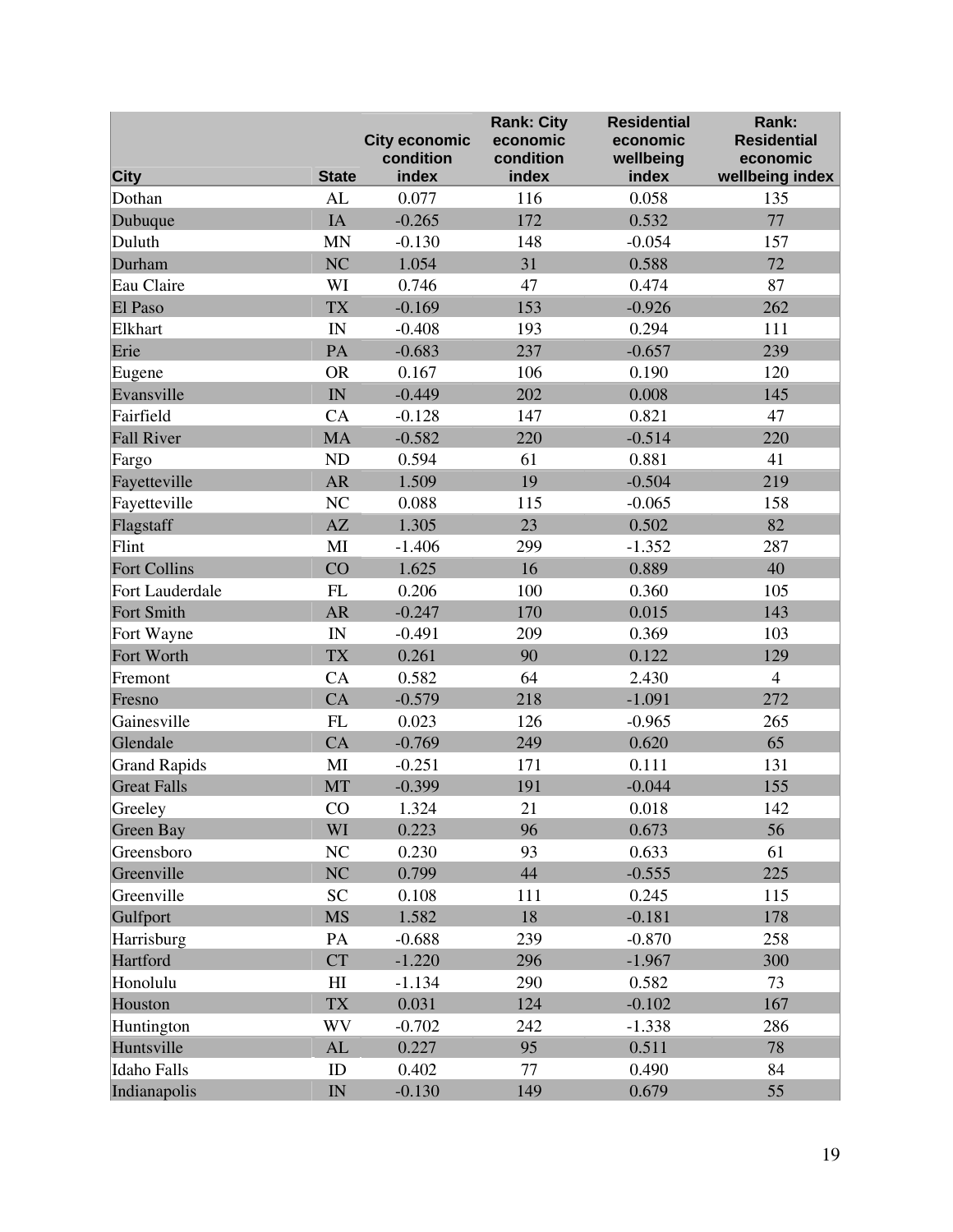|                     |                | <b>City economic</b><br>condition | <b>Rank: City</b><br>economic<br>condition | <b>Residential</b><br>economic<br>wellbeing | Rank:<br><b>Residential</b><br>economic |
|---------------------|----------------|-----------------------------------|--------------------------------------------|---------------------------------------------|-----------------------------------------|
| <b>City</b>         | <b>State</b>   | index                             | index                                      | index                                       | wellbeing index                         |
| Iowa City           | IA             | 0.720                             | 51                                         | 0.363                                       | 104                                     |
| Irving              | <b>TX</b>      | 0.949                             | 34                                         | 1.210                                       | 22                                      |
| Jackson             | <b>MS</b>      | $-0.817$                          | 256                                        | $-0.672$                                    | 241                                     |
| Jackson             | <b>TN</b>      | 0.781                             | 45                                         | $-0.246$                                    | 190                                     |
| Jacksonville        | FL             | 0.105                             | 112                                        | 0.597                                       | 70                                      |
| Jacksonville        | N <sub>C</sub> | 1.258                             | 24                                         | 0.646                                       | 59                                      |
| Janesville          | WI             | $-0.025$                          | 134                                        | 1.125                                       | 29                                      |
| Johnson City        | <b>TN</b>      | 0.583                             | 63                                         | $-0.027$                                    | 150                                     |
| Jonesboro           | <b>AR</b>      | 0.495                             | 71                                         | $-0.020$                                    | 148                                     |
| Kalamazoo           | MI             | $-0.685$                          | 238                                        | $-0.763$                                    | 248                                     |
| Kansas City         | MO             | $-0.581$                          | 219                                        | 0.332                                       | 108                                     |
| Kennewick           | <b>WA</b>      | 0.984                             | 33                                         | 0.486                                       | 85                                      |
| Killeen             | <b>TX</b>      | 0.915                             | 37                                         | 0.336                                       | 107                                     |
| Knoxville           | <b>TN</b>      | $-0.118$                          | 144                                        | $-0.495$                                    | 218                                     |
| La Crosse           | WI             | $-0.371$                          | 186                                        | 0.027                                       | 139                                     |
| Lafayette           | IN             | 0.413                             | 76                                         | 0.578                                       | 74                                      |
| Lafayette           | LA             | 0.672                             | 56                                         | 0.052                                       | 136                                     |
| <b>Lake Charles</b> | LA             | 0.069                             | 117                                        | $-0.598$                                    | 231                                     |
| Lakeland            | FL             | $-0.226$                          | 164                                        | $-0.318$                                    | 199                                     |
| Lancaster           | PA             | $-0.631$                          | 230                                        | $-0.629$                                    | 237                                     |
| Lansing             | MI             | $-0.812$                          | 255                                        | 0.137                                       | 126                                     |
| Laredo              | <b>TX</b>      | 1.694                             | 14                                         | $-1.537$                                    | 293                                     |
| Las Cruces          | <b>NM</b>      | 0.876                             | 41                                         | $-0.757$                                    | 246                                     |
| Las Vegas           | <b>NV</b>      | 2.592                             | $\overline{4}$                             | 0.447                                       | 93                                      |
| Lawrence            | <b>KS</b>      | 0.925                             | 36                                         | 0.310                                       | 109                                     |
| Lawton              | OK             | $-0.007$                          | 132                                        | $-0.091$                                    | 165                                     |
| Lexington-Fayette   | KY             | $-0.125$                          | 146                                        | 0.755                                       | 51                                      |
| Lincoln             | <b>NE</b>      | 0.500                             | 69                                         | 1.023                                       | 32                                      |
| Little Rock         | ${\sf AR}$     | $-0.083$                          | 141                                        | 0.460                                       | 90                                      |
| Long Beach          | CA             | $-1.130$                          | 289                                        | $-0.459$                                    | 214                                     |
| Longview            | TX             | $-0.416$                          | 195                                        | $-0.183$                                    | 179                                     |
| Los Angeles         | CA             | $-1.010$                          | 277                                        | $-0.423$                                    | 209                                     |
| Louisville          | KY             | $-0.392$                          | 190                                        | $-0.536$                                    | 223                                     |
| Lubbock             | <b>TX</b>      | $-0.278$                          | 176                                        | $-0.120$                                    | 169                                     |
| Lynchburg           | <b>VA</b>      | $-0.377$                          | 189                                        | $-0.245$                                    | 189                                     |
| Macon               | <b>GA</b>      | $-0.734$                          | 245                                        | $-1.181$                                    | 278                                     |
| Madison             | WI             | 0.399                             | 78                                         | 0.924                                       | 38                                      |
| Manchester          | NH             | $-0.339$                          | 181                                        | 0.852                                       | 44                                      |
| Mansfield           | <b>OH</b>      | $-0.820$                          | 257                                        | $-0.398$                                    | 208                                     |
| McAllen             | <b>TX</b>      | 1.315                             | 22                                         | $-0.876$                                    | 259                                     |
| Medford             | <b>OR</b>      | 0.610                             | 60                                         | 0.035                                       | 138                                     |
| Melbourne           | ${\rm FL}$     | $-0.118$                          | 145                                        | 0.073                                       | 134                                     |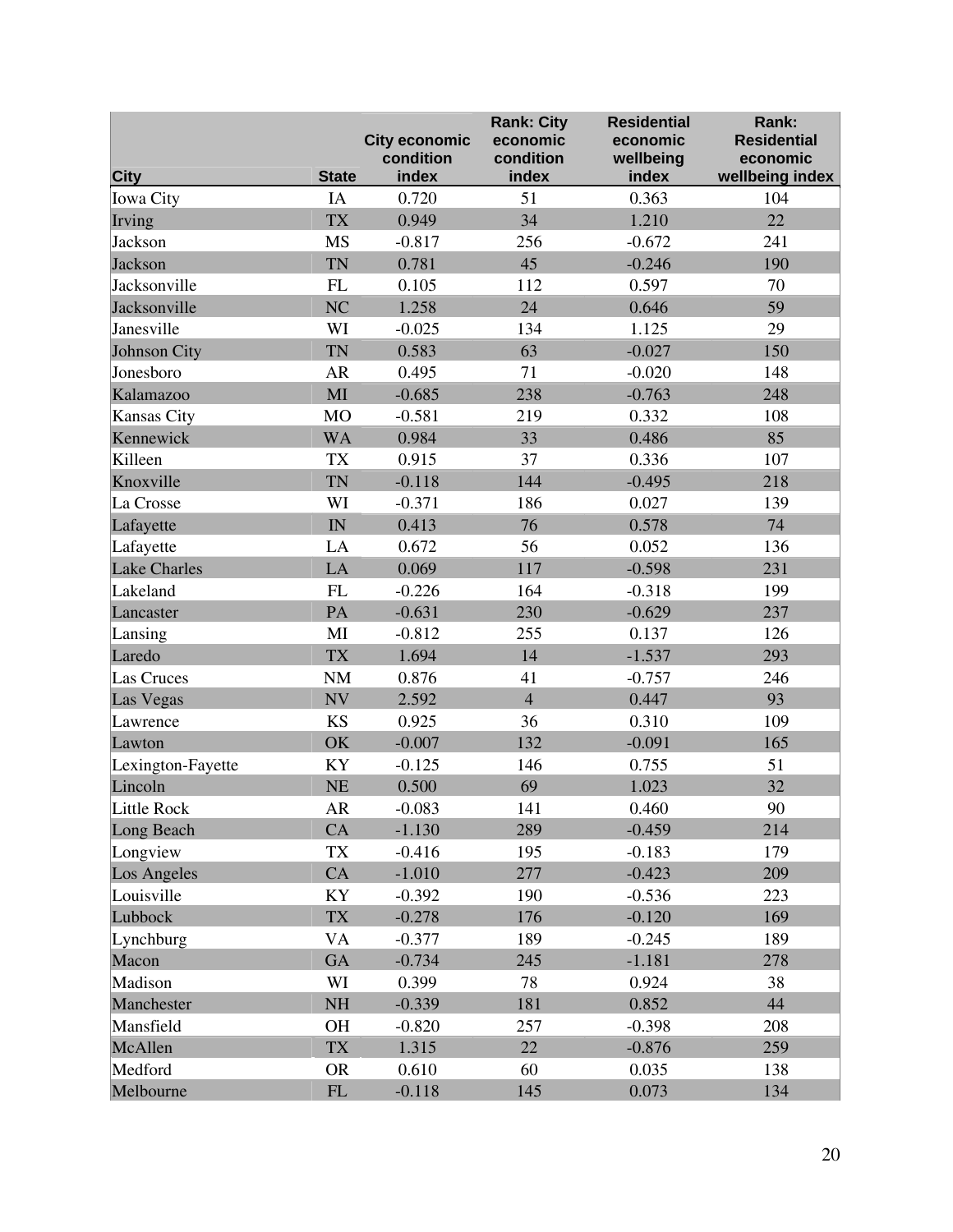|                     |                          | <b>City economic</b><br>condition | <b>Rank: City</b><br>economic<br>condition | <b>Residential</b><br>economic<br>wellbeing | Rank:<br><b>Residential</b><br>economic |
|---------------------|--------------------------|-----------------------------------|--------------------------------------------|---------------------------------------------|-----------------------------------------|
| <b>City</b>         | <b>State</b>             | index                             | index                                      | index                                       | wellbeing index                         |
| Memphis             | <b>TN</b>                | $-0.175$                          | 155                                        | $-0.444$                                    | 211                                     |
| Merced              | CA                       | $-0.620$                          | 229                                        | $-1.498$                                    | 291                                     |
| Mesa                | AZ                       | 1.484                             | 20                                         | 0.683                                       | 54                                      |
| Miami               | ${\rm FL}$               | $-0.822$                          | 258                                        | $-1.777$                                    | 299                                     |
| Midland             | <b>TX</b>                | $-0.290$                          | 177                                        | 0.420                                       | 94                                      |
| Milwaukee           | WI                       | $-0.972$                          | 272                                        | $-0.576$                                    | 229                                     |
| Minneapolis         | <b>MN</b>                | 0.093                             | 114                                        | 0.610                                       | 67                                      |
| Missoula            | MT                       | 1.129                             | 28                                         | $-0.129$                                    | 171                                     |
| Mobile              | AL                       | $-0.429$                          | 198                                        | $-0.617$                                    | 235                                     |
| Modesto             | CA                       | $-0.468$                          | 205                                        | $-0.275$                                    | 192                                     |
| Monroe              | LA                       | $-0.092$                          | 142                                        | $-1.537$                                    | 294                                     |
| Montgomery          | AL                       | $-0.142$                          | 151                                        | $-0.091$                                    | 164                                     |
| Muncie              | $\ensuremath{\text{IN}}$ | $-0.782$                          | 250                                        | $-0.913$                                    | 261                                     |
| Napa                | CA                       | 0.221                             | 97                                         | 0.983                                       | 33                                      |
| Nashua              | NH                       | $-0.275$                          | 175                                        | 1.479                                       | 11                                      |
| Nashville-Davidson  | <b>TN</b>                | $-0.002$                          | 130                                        | 0.589                                       | 71                                      |
| New Bedford         | <b>MA</b>                | $-0.669$                          | 232                                        | $-0.863$                                    | 256                                     |
| New Haven           | <b>CT</b>                | $-1.080$                          | 287                                        | $-1.224$                                    | 281                                     |
| New Orleans         | LA                       | $-0.979$                          | 273                                        | $-1.109$                                    | 274                                     |
| New York            | NY                       | $-0.213$                          | 160                                        | $-0.393$                                    | 207                                     |
| Newark              | NJ                       | $-1.025$                          | 278                                        | $-2.044$                                    | 301                                     |
| <b>Newport News</b> | <b>VA</b>                | $-0.824$                          | 259                                        | 0.371                                       | 100                                     |
| Norfolk             | <b>VA</b>                | $-1.075$                          | 286                                        | $-0.155$                                    | 176                                     |
| North Charleston    | <b>SC</b>                | 0.735                             | 48                                         | $-0.745$                                    | 244                                     |
| Norwalk             | <b>CT</b>                | $-0.373$                          | 188                                        | 1.900                                       | $\overline{7}$                          |
| Oakland             | CA                       | 0.111                             | 110                                        | $-0.067$                                    | 160                                     |
| Odessa              | <b>TX</b>                | $-0.928$                          | 268                                        | $-0.476$                                    | 217                                     |
| Ogden               | UT                       | 0.804                             | 43                                         | $-0.223$                                    | 184                                     |
| Oklahoma City       | OK                       | $-0.160$                          | 152                                        | 0.145                                       | 124                                     |
| Omaha               | NE                       | 0.234                             | 92                                         | 0.811                                       | 48                                      |
| Ontario             | CA                       | 0.300                             | 86                                         | $-0.224$                                    | 185                                     |
| Orem                | UT                       | 2.310                             | $\overline{7}$                             | 0.795                                       | 49                                      |
| Orlando             | ${\rm FL}$               | 0.524                             | 68                                         | 0.448                                       | 92                                      |
| Oshkosh             | WI                       | $-0.674$                          | 234                                        | 0.473                                       | 88                                      |
| Owensboro           | KY                       | $-0.497$                          | 210                                        | $-0.208$                                    | 182                                     |
| Oxnard              | CA                       | $-0.233$                          | 169                                        | 0.094                                       | 133                                     |
| Palm Bay            | FL                       | $-0.372$                          | 187                                        | 0.243                                       | 116                                     |
| Paradise            | <b>NV</b>                | 3.891                             | $\overline{2}$                             | 0.482                                       | 86                                      |
| Pensacola           | FL                       | $-0.462$                          | 204                                        | $-0.026$                                    | 149                                     |
| Peoria              | ${\rm IL}$               | $-0.469$                          | 206                                        | $-0.100$                                    | 166                                     |
| Philadelphia        | PA                       | $-1.211$                          | 295                                        | $-1.077$                                    | 270                                     |
| Phoenix             | $\mathbf{A}\mathbf{Z}$   | 1.192                             | 27                                         | 0.382                                       | 97                                      |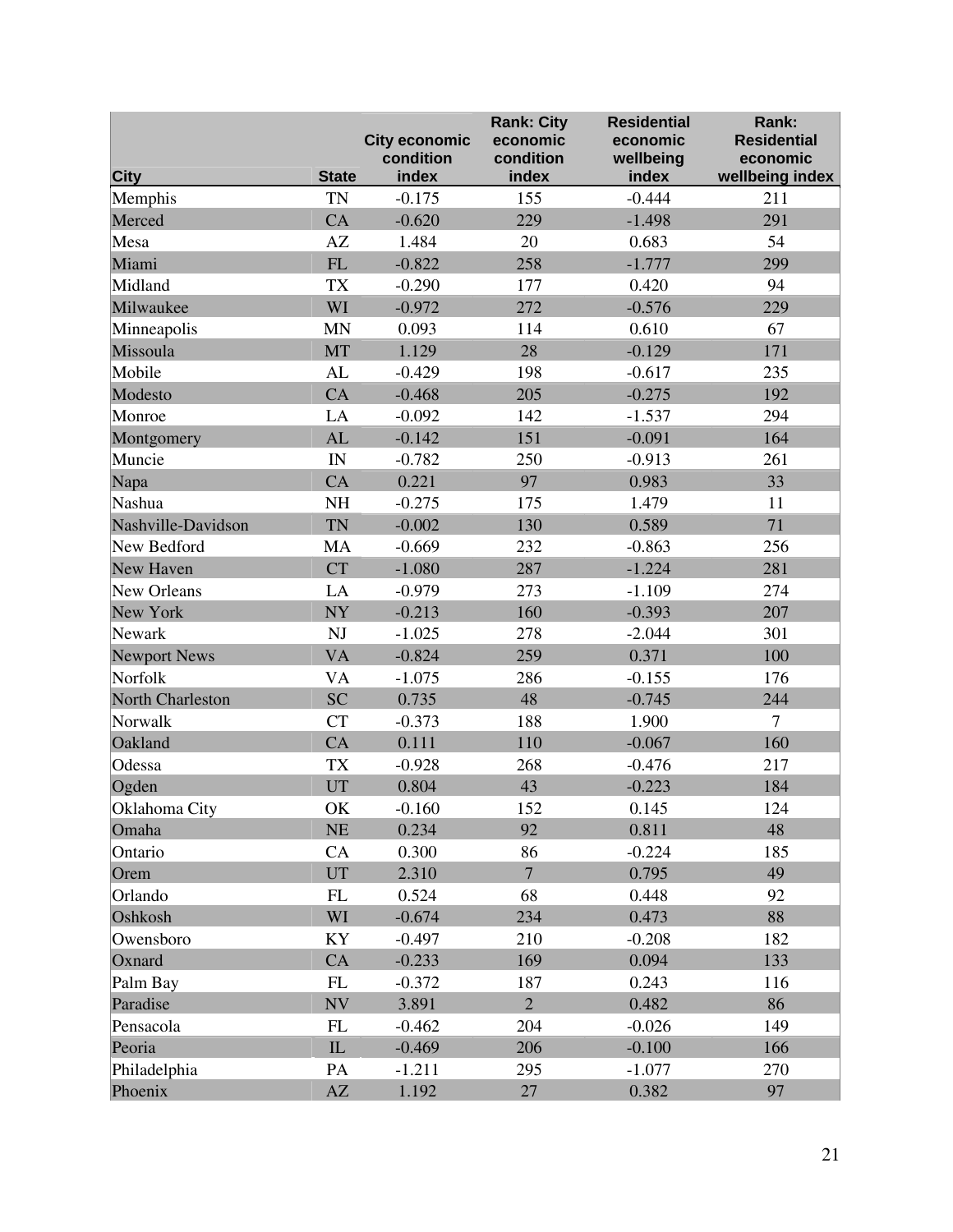|                           |                            | <b>City economic</b><br>condition | <b>Rank: City</b><br>economic<br>condition | <b>Residential</b><br>economic<br>wellbeing | Rank:<br><b>Residential</b><br>economic |
|---------------------------|----------------------------|-----------------------------------|--------------------------------------------|---------------------------------------------|-----------------------------------------|
| <b>City</b><br>Pine Bluff | <b>State</b><br><b>AR</b>  | index                             | index                                      | index<br>$-1.332$                           | wellbeing index                         |
|                           |                            | $-0.909$                          | 266                                        |                                             | 285                                     |
| Pittsburgh                | PA                         | $-0.812$                          | 254                                        | $-0.768$                                    | 250                                     |
| Plano                     | <b>TX</b>                  | 5.219                             | $\mathbf{1}$                               | 2.966                                       | $\mathbf{1}$                            |
| Pocatello                 | ${\rm ID}$                 | 0.213                             | 98                                         | 0.130                                       | 128                                     |
| Port Arthur               | <b>TX</b>                  | $-0.567$                          | 216                                        | $-1.668$                                    | 297                                     |
| Port St. Lucie            | FL                         | 0.685                             | 55                                         | 0.376                                       | 98                                      |
| Portland                  | <b>ME</b>                  | 0.044                             | 120                                        | 0.612                                       | 66                                      |
| Portland                  | <b>OR</b>                  | 0.212                             | 99                                         | 0.602                                       | 69                                      |
| Providence                | RI                         | $-0.911$                          | 267                                        | $-1.228$                                    | 282                                     |
| Provo                     | UT                         | 2.072                             | 9                                          | $-0.538$                                    | 224                                     |
| Pueblo                    | CO                         | 0.228                             | 94                                         | $-0.677$                                    | 242                                     |
| Racine                    | WI                         | $-1.068$                          | 284                                        | 0.044                                       | 137                                     |
| Raleigh                   | $\rm NC$                   | 1.700                             | 13                                         | 1.173                                       | 24                                      |
| <b>Rapid City</b>         | <b>SD</b>                  | 0.702                             | 54                                         | 0.509                                       | 80                                      |
| Reading                   | PA                         | $-1.037$                          | 280                                        | $-1.207$                                    | 280                                     |
| Redding                   | CA                         | $-0.708$                          | 243                                        | $-0.317$                                    | 198                                     |
| Reno                      | $\ensuremath{\text{NV}}$   | 0.591                             | 62                                         | 0.628                                       | 63                                      |
| Richmond                  | <b>VA</b>                  | $-1.390$                          | 298                                        | $-0.359$                                    | 205                                     |
| Riverside                 | CA                         | 0.029                             | 125                                        | $-0.037$                                    | 153                                     |
| Roanoke                   | <b>VA</b>                  | $-0.671$                          | 233                                        | $-0.090$                                    | 163                                     |
| Rochester                 | <b>MN</b>                  | 0.574                             | 66                                         | 1.402                                       | 13                                      |
| Rochester                 | $\bold{NY}$                | $-1.046$                          | 281                                        | $-0.985$                                    | 266                                     |
| Rockford                  | ${\rm IL}$                 | $-0.478$                          | 207                                        | 0.140                                       | 125                                     |
| <b>Rocky Mount</b>        | NC                         | $-0.761$                          | 247                                        | $-0.571$                                    | 228                                     |
| Sacramento                | CA                         | $-0.349$                          | 183                                        | $-0.332$                                    | 200                                     |
| Saginaw                   | MI                         | $-0.783$                          | 251                                        | $-1.549$                                    | 295                                     |
| Salem                     | <b>OR</b>                  | 0.495                             | 70                                         | $-0.039$                                    | 154                                     |
| Salinas                   | CA                         | $-0.270$                          | 174                                        | $-0.664$                                    | 240                                     |
| Salt Lake City            | $\ensuremath{\mathrm{UT}}$ | 0.994                             | 32                                         | 0.403                                       | 96                                      |
| San Angelo                | <b>TX</b>                  | $-0.437$                          | 200                                        | $-0.123$                                    | 170                                     |
| San Antonio               | TX                         | 0.613                             | 59                                         | $-0.074$                                    | 162                                     |
| San Bernardino            | CA                         | $-0.595$                          | 222                                        | $-1.431$                                    | 289                                     |
| San Buenaventura          | CA                         | $-0.308$                          | 179                                        | 1.185                                       | 23                                      |
| San Diego                 | CA                         | 0.019                             | 127                                        | 0.663                                       | 58                                      |
| San Francisco             | CA                         | $-0.302$                          | 178                                        | 1.626                                       | 9                                       |
| San Jose                  | CA                         | 1.102                             | 29                                         | 1.737                                       | 8                                       |
| Santa Ana                 | CA                         | $-0.402$                          | 192                                        | $-0.520$                                    | 221                                     |
| Santa Barbara             | CA                         | $-0.583$                          | 221                                        | 0.928                                       | 37                                      |
| Santa Cruz                | CA                         | $-0.435$                          | 199                                        | 0.907                                       | 39                                      |
| Santa Fe                  | NM                         | 0.899                             | 40                                         | 0.844                                       | 45                                      |
| Santa Maria               | CA                         | $-0.457$                          | 203                                        | $-0.600$                                    | 232                                     |
| Santa Rosa                | CA                         | 0.190                             | 103                                        | 1.127                                       | 28                                      |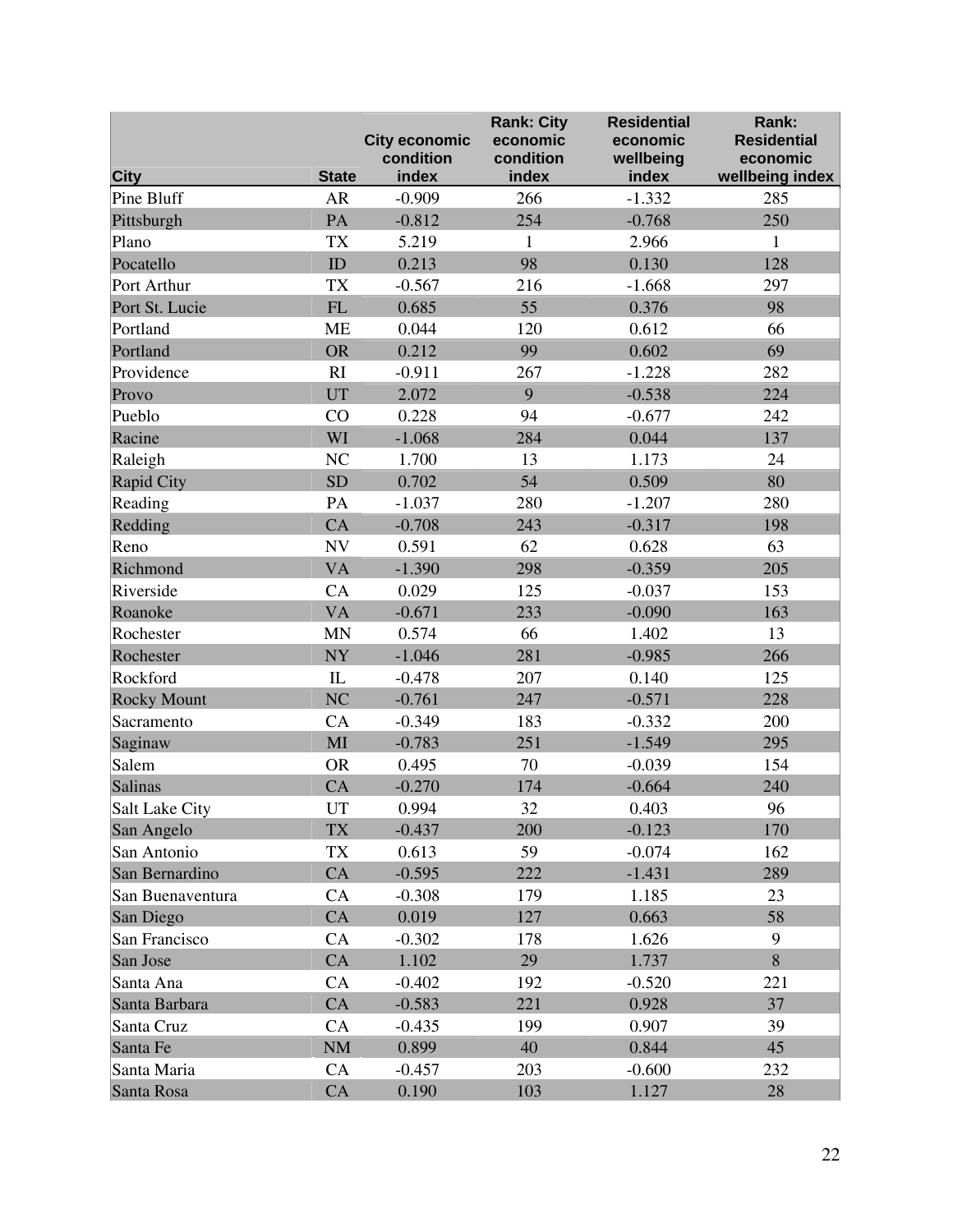|                      |                        | <b>City economic</b><br>condition | <b>Rank: City</b><br>economic<br>condition | <b>Residential</b><br>economic<br>wellbeing | Rank:<br><b>Residential</b><br>economic |
|----------------------|------------------------|-----------------------------------|--------------------------------------------|---------------------------------------------|-----------------------------------------|
| <b>City</b>          | <b>State</b>           | index                             | index                                      | index                                       | wellbeing index                         |
| Sarasota             | FL                     | 0.033                             | 121                                        | $-0.066$                                    | 159                                     |
| Savannah             | <b>GA</b>              | $-0.181$                          | 156                                        | $-0.639$                                    | 238                                     |
| Schenectady          | ${\bf NY}$             | $-1.468$                          | 300                                        | $-0.558$                                    | 226                                     |
| Scottsdale           | AZ                     | 1.956                             | 10                                         | 2.092                                       | 5                                       |
| Scranton             | PA                     | $-0.792$                          | 252                                        | $-0.563$                                    | 227                                     |
| Seattle              | <b>WA</b>              | 0.490                             | 72                                         | 1.296                                       | 17                                      |
| Sheboygan            | WI                     | $-0.183$                          | 157                                        | 0.788                                       | 50                                      |
| Shreveport           | LA                     | $-0.614$                          | 225                                        | $-0.760$                                    | 247                                     |
| Sioux City           | IA                     | $-0.412$                          | 194                                        | 0.562                                       | 75                                      |
| Sioux Falls          | <b>SD</b>              | 0.711                             | 52                                         | 1.222                                       | 20                                      |
| South Bend           | IN                     | $-0.667$                          | 231                                        | $-0.292$                                    | 196                                     |
| Spokane              | <b>WA</b>              | 0.389                             | 79                                         | $-0.237$                                    | 188                                     |
| Springfield          | $\mathbf{L}$           | $-0.227$                          | 165                                        | 0.748                                       | 52                                      |
| Springfield          | <b>MA</b>              | $-0.952$                          | 270                                        | $-0.849$                                    | 255                                     |
| Springfield          | M <sub>O</sub>         | 0.326                             | 85                                         | $-0.146$                                    | 173                                     |
| Springfield          | <b>OH</b>              | $-0.849$                          | 262                                        | $-0.468$                                    | 216                                     |
| St. Cloud            | <b>MN</b>              | 0.577                             | 65                                         | 0.672                                       | 57                                      |
| St. Joseph           | <b>MO</b>              | $-0.342$                          | 182                                        | $-0.115$                                    | 168                                     |
| St. Louis            | MO                     | $-0.993$                          | 276                                        | $-1.082$                                    | 271                                     |
| St. Paul             | <b>MN</b>              | $-0.216$                          | 162                                        | 0.451                                       | 91                                      |
| St. Petersburg       | FL                     | $-0.009$                          | 133                                        | 0.253                                       | 114                                     |
| Stamford             | <b>CT</b>              | $-0.232$                          | 167                                        | 1.970                                       | 6                                       |
| Stockton             | CA                     | $-0.617$                          | 227                                        | $-1.049$                                    | 269                                     |
| Syracuse             | NY                     | $-1.286$                          | 297                                        | $-1.187$                                    | 279                                     |
| Tacoma               | <b>WA</b>              | 0.268                             | 89                                         | 0.023                                       | 140                                     |
| Tallahassee          | FL                     | 0.368                             | 80                                         | $-0.606$                                    | 233                                     |
| Tampa                | <b>FL</b>              | 0.188                             | 104                                        | $-0.074$                                    | 161                                     |
| Tempe                | AZ                     | 1.628                             | 15                                         | 0.931                                       | 36                                      |
| Terre Haute          | $\mathbf{IN}$          | $-0.688$                          | 240                                        | $-0.765$                                    | 249                                     |
| <b>Thousand Oaks</b> | CA                     | 0.268                             | 88                                         | 2.474                                       | $\overline{3}$                          |
| Toledo               | <b>OH</b>              | $-0.841$                          | 261                                        | $-0.285$                                    | 194                                     |
| Topeka               | <b>KS</b>              | $-0.488$                          | 208                                        | 0.370                                       | 102                                     |
| Trenton              | $\mathbf{N}\mathbf{J}$ | $-0.600$                          | 224                                        | $-1.033$                                    | 268                                     |
| Tucson               | AZ                     | 0.485                             | 74                                         | $-0.310$                                    | 197                                     |
| Tulsa                | OK                     | $-0.232$                          | 168                                        | 0.376                                       | 99                                      |
| Tuscaloosa           | $\mathbf{AL}$          | 0.453                             | 75                                         | $-0.722$                                    | 243                                     |
| Tyler                | <b>TX</b>              | 0.160                             | 107                                        | $-0.020$                                    | 147                                     |
| Utica                | <b>NY</b>              | $-1.159$                          | 292                                        | $-1.126$                                    | 275                                     |
| Vallejo              | CA                     | $-0.693$                          | 241                                        | 0.534                                       | 76                                      |
| Victoria             | <b>TX</b>              | $-0.051$                          | 136                                        | 0.279                                       | 113                                     |
| Vineland             | NJ                     | $-1.035$                          | 279                                        | $-0.138$                                    | 172                                     |
| Virginia Beach       | <b>VA</b>              | 0.332                             | 83                                         | 1.401                                       | 14                                      |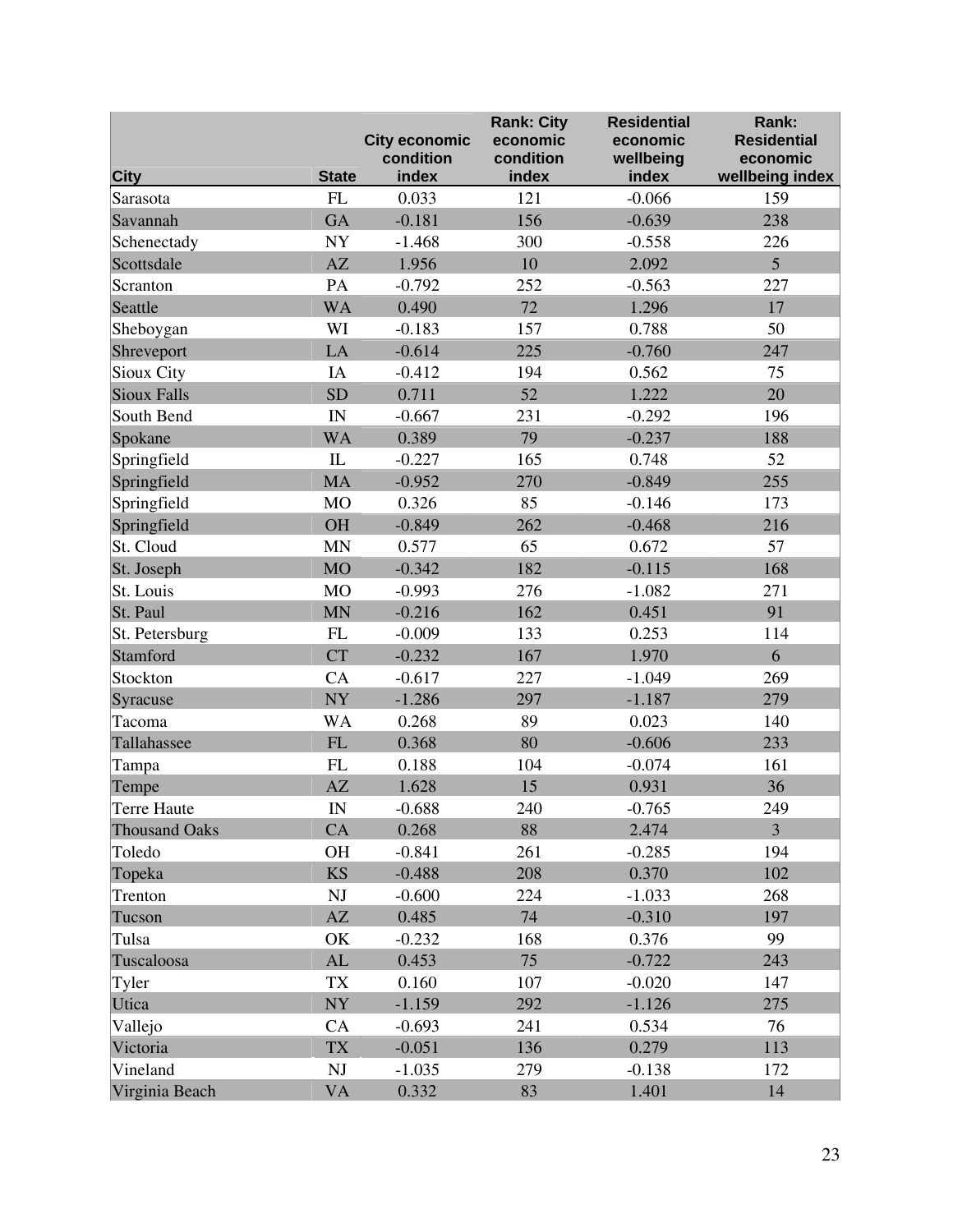| <b>City</b>   | <b>State</b> | <b>City economic</b><br>condition<br>index | <b>Rank: City</b><br>economic<br>condition<br>index | <b>Residential</b><br>economic<br>wellbeing<br>index | Rank:<br><b>Residential</b><br>economic<br>wellbeing index |
|---------------|--------------|--------------------------------------------|-----------------------------------------------------|------------------------------------------------------|------------------------------------------------------------|
| Visalia       | CA           | $-0.616$                                   | 226                                                 | $-0.032$                                             | 151                                                        |
| Waco          | TX           | $-0.137$                                   | 150                                                 | $-1.327$                                             | 284                                                        |
| Warren        | <b>OH</b>    | $-1.203$                                   | 294                                                 | $-0.818$                                             | 252                                                        |
| Warwick       | RI           | $-0.444$                                   | 201                                                 | 1.123                                                | 30                                                         |
| Washington    | DC           | $-0.800$                                   | 253                                                 | 0.120                                                | 130                                                        |
| Waterloo      | IA           | $-0.426$                                   | 197                                                 | 0.102                                                | 132                                                        |
| West Hartford | <b>CT</b>    | $-0.982$                                   | 275                                                 | 1.220                                                | 21                                                         |
| Wichita       | <b>KS</b>    | $-0.355$                                   | 184                                                 | 0.623                                                | 64                                                         |
| Wichita Falls | TX           | $-0.712$                                   | 244                                                 | 0.000                                                | 146                                                        |
| Wilmington    | NC           | 1.216                                      | 26                                                  | $-0.229$                                             | 186                                                        |
| Winston-Salem | NC           | $-0.065$                                   | 139                                                 | 0.287                                                | 112                                                        |
| Worcester     | MA           | $-0.619$                                   | 228                                                 | $-0.149$                                             | 174                                                        |
| Yakima        | WA           | 0.105                                      | 113                                                 | $-1.149$                                             | 276                                                        |
| Youngstown    | <b>OH</b>    | $-1.061$                                   | 282                                                 | $-1.658$                                             | 296                                                        |
| Yuma          | AZ           | 0.764                                      | 46                                                  | $-0.335$                                             | 201                                                        |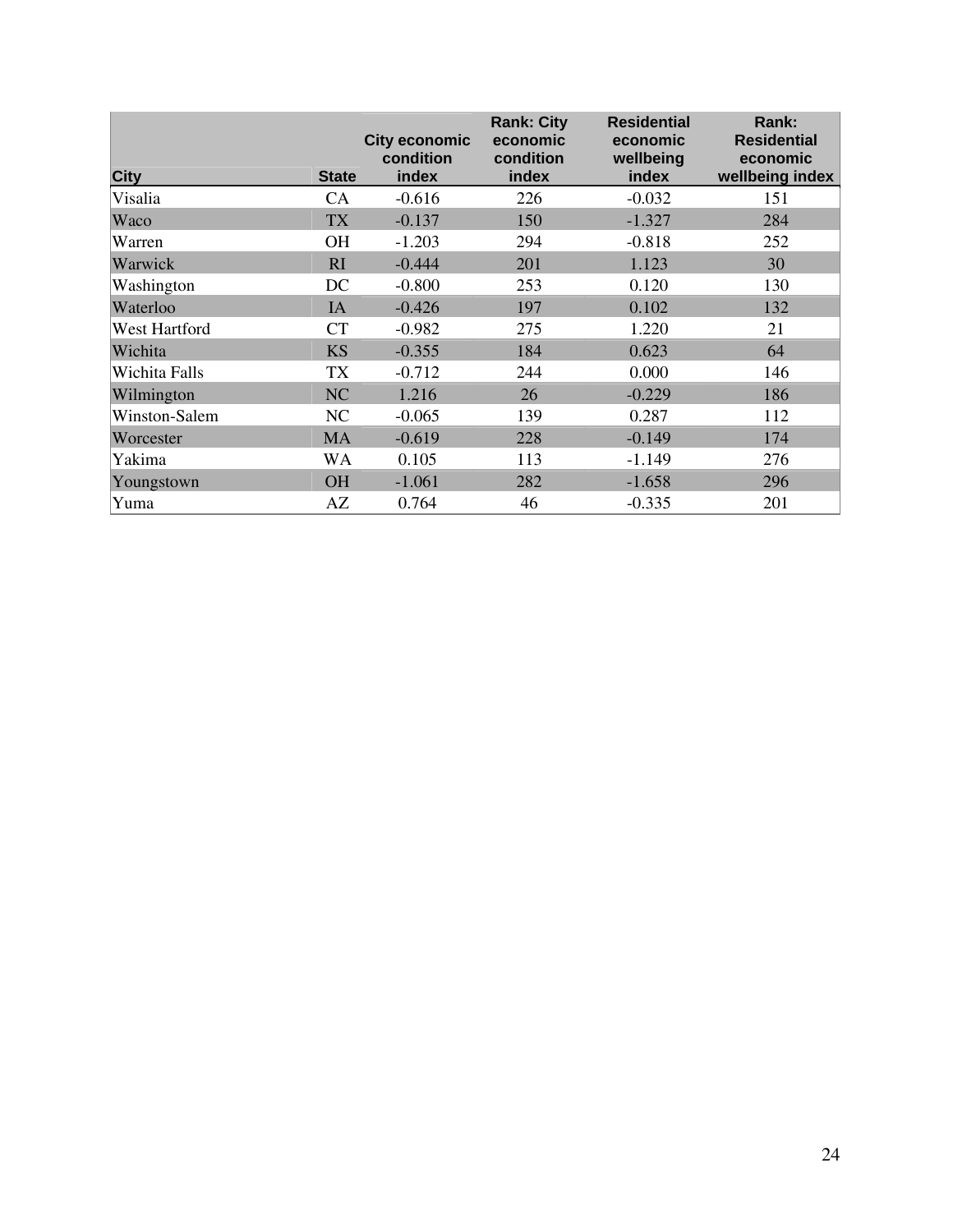## **TABLE 3: Typology of Central Cities**

| Appleton, WI         | Denver, CO       | Lafayette, IN      | Raleigh, NC        |
|----------------------|------------------|--------------------|--------------------|
| Arlington, TX        | Durham, NC       | Las Vegas, NV      | Rapid City, SD     |
| Aurora, CO           | Eau Claire, WI   | Lincoln, NE        | Reno, NV           |
| Austin, TX           | Fargo, ND        | Madison, WI        | Rochester, MN      |
| Bend, OR             | Flagstaff, AZ    | Mesa, AZ           | Salt Lake City, UT |
| Billings, MT         | Fort Collins, CO | Napa, CA           | San Jose, CA       |
| Bismarck, ND         | Fremont, CA      | Omaha, NE          | Santa Fe, NM       |
| Bloomington, IL      | Green Bay, WI    | Orem, UT           | Scottsdale, AZ     |
| Boise, ID            | Greensboro, NC   | Orlando, FL        | Seattle, WA        |
| Boulder, CO          | Huntsville, AL   | Paradise, NV       | Sioux Falls, SD    |
| Cape Coral, FL       | Idaho Falls, ID  | Phoenix, AZ        | St. Cloud, MN      |
| Cedar Rapids, IA     | Irving, TX       | Plano, TX          | Tempe, AZ          |
| Charlotte, NC        | Jacksonville, NC | Port St. Lucie, FL | Thousand Oaks, CA  |
| Clarksville, TN      | Kennewick, WA    | Portland, OR       | Virginia Beach, VA |
| Colorado Springs, CO |                  |                    |                    |

**Table 3a**: STRONG Residential Economic Wellbeing, STRONG City Economic Condition (n=57)

**Table 3b**: MODERATE Residential Economic Wellbeing, STRONG City Economic Condition (n=28)

| Asheville, NC       | Gulfport, MS     | Lawrence, KS  | San Antonio, TX |
|---------------------|------------------|---------------|-----------------|
| Bryan, TX           | Iowa City, IA    | Medford, OR   | Spokane, WA     |
| Columbia, MO        | Jackson, TN      | Missoula, MT  | Springfield, MO |
| Deltona, FL         | Johnson City, TN | Ogden, UT     | Tacoma, WA      |
| Fort Lauderdale, FL | Jonesboro, AR    | Ontario, CA   | Tucson, AZ      |
| Fort Worth, TX      | Killeen, TX      | Pocatello, ID | Wilmington, NC  |
| Greeley, CO         | Lafayette, LA    | Salem, OR     | Yuma, AZ        |

**Table 3c**: WEAK Residential Economic Wellbeing, STRONG City Economic Condition (n=16)

| Athens-Clarke County, GA    | Brownsville, TX     | Laredo, TX           | Provo, UT       |
|-----------------------------|---------------------|----------------------|-----------------|
| Atlanta, GA                 | College Station, TX | Las Cruces, NM       | Pueblo, CO      |
| Augusta-Richmond County, GA | Fayetteville, AR    | McAllen, TX          | Tallahassee, FL |
| Bellingham, WA              | Greenville, NC      | North Charleston, SC | Tuscaloosa, AL  |

**Table 3d**: STRONG Residential Economic Wellbeing, MODERATE City Economic Condition (n=36)

| Albuquerque, NM | Dubuque, IA           | Minneapolis, MN        | Santa Rosa, CA  |
|-----------------|-----------------------|------------------------|-----------------|
| Anaheim, CA     | Fairfield, CA         | Nashua, NH             | Sheboygan, WI   |
| Anchorage, AK   | Indianapolis, IN      | Nashville-Davidson, TN | Sioux City, IA  |
| Ann Arbor, MI   | Jacksonville, FL      | Norwalk, CT            | Springfield, IL |
| Arlington, VA   | Janesville, WI        | Portland, ME           | St. Paul, MN    |
| Cheyenne, WY    | Lexington-Fayette, KY | San Buenaventura, CA   | Stamford, CT    |
| Columbus, OH    | Little Rock, AR       | San Diego, CA          | Tulsa, OK       |
| Danbury, CT     | Manchester, NH        | San Francisco, CA      | Warwick, RI     |
| Des Moines, IA  | Midland, TX           | Santa Cruz, CA         | Wichita, KS     |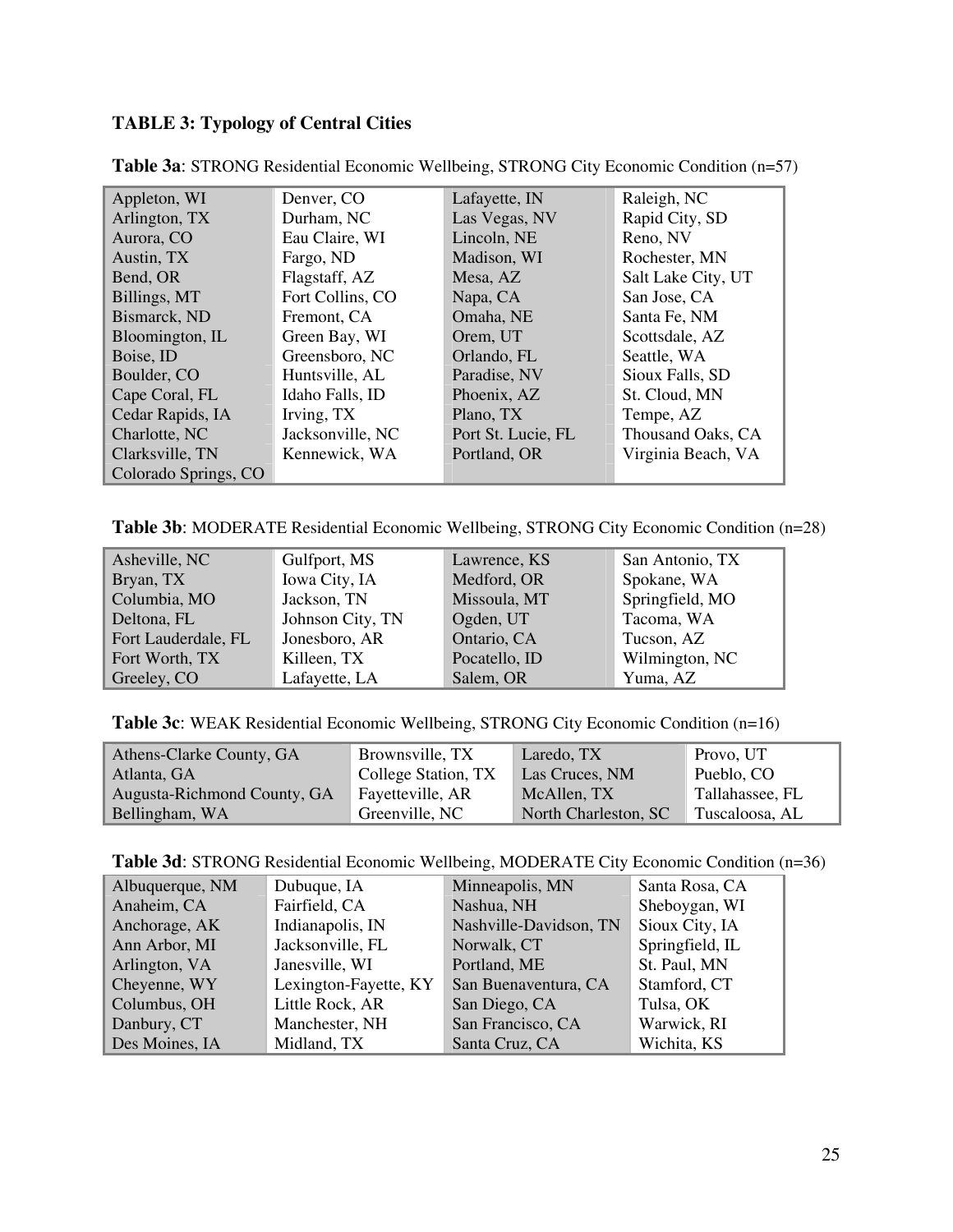| Abilene, TX        | Dothan, AL       | Lakeland, FL      | Riverside, CA      |
|--------------------|------------------|-------------------|--------------------|
| Amarillo, TX       | Duluth, MN       | Lawton, OK        | Sacramento, CA     |
| Ames, IA           | Elkhart, IN      | Longview, TX      | San Angelo, TX     |
| Boston, MA         | Eugene, OR       | Lubbock, TX       | Sarasota, FL       |
| Champaign, IL      | Fayetteville, NC | Lynchburg, VA     | St. Joseph, MO     |
| Charleston, SC     | Fort Smith, AR   | Melbourne, FL     | St. Petersburg, FL |
| Chattanooga, TN    | Grand Rapids, MI | Montgomery, AL    | Tampa, FL          |
| Columbus, GA       | Great Falls, MT  | Oakland, CA       | Tyler, TX          |
| Corpus Christi, TX | Greenville, SC   | Oklahoma City, OK | Victoria, TX       |
| Dallas, TX         | Houston, TX      | Oxnard, CA        | Waterloo, IA       |
| Davenport, IA      | La Crosse, WI    | Palm Bay, FL      | Winston-Salem, NC  |
| Decatur, AL        |                  |                   |                    |

**Table 3e**: MODERATE Residential Economic Wellbeing, MODERATE City Economic Condition (n=45)

**Table 3f**: WEAK Residential Economic Wellbeing, MODERATE City Economic Condition (n=19)

| Baton Rouge, LA   | El Paso, TX      | Memphis, TN  | Santa Ana, CA |
|-------------------|------------------|--------------|---------------|
| Bloomington, IN   | Gainesville, FL  | Mobile, AL   | Savannah, GA  |
| Chico, CA         | Knoxville, TN    | Monroe, LA   | Waco, TX      |
| Columbia, SC      | Lake Charles, LA | New York, NY | Yakima, WA    |
| Daytona Beach, FL | Louisville, KY   | Salinas, CA  |               |

**Table 3g**: STRONG Residential Economic Wellbeing, WEAK City Economic Condition (n=7)

| Glendale, CA | Newport News, VA | Santa Barbara, CA | West Hartford, CT |
|--------------|------------------|-------------------|-------------------|
| Honolulu, HI | Oshkosh, WI      | Vallejo, CA       |                   |

| Table 3h: MODERATE Residential Economic Wellbeing, WEAK City Economic Condition (n=28) |  |  |  |
|----------------------------------------------------------------------------------------|--|--|--|
|----------------------------------------------------------------------------------------|--|--|--|

| Akron, OH               | Evansville, IN  | Pensacola, FL  | Toledo, OH        |
|-------------------------|-----------------|----------------|-------------------|
| Anderson, IN            | Fort Wayne, IN  | Peoria, IL     | Topeka, KS        |
| Bakersfield, CA         | Kansas City, MO | Racine, WI     | Vineland, NJ      |
| <b>Battle Creek, MI</b> | Lansing, MI     | Redding, CA    | Visalia, CA       |
| Bethlehem, PA           | Modesto, CA     | Roanoke, VA    | Washington, DC    |
| Charleston, WV          | Norfolk, VA     | Rockford, IL   | Wichita Falls, TX |
| Chicago, IL             | Owensboro, KY   | South Bend, IN | Worcester, MA     |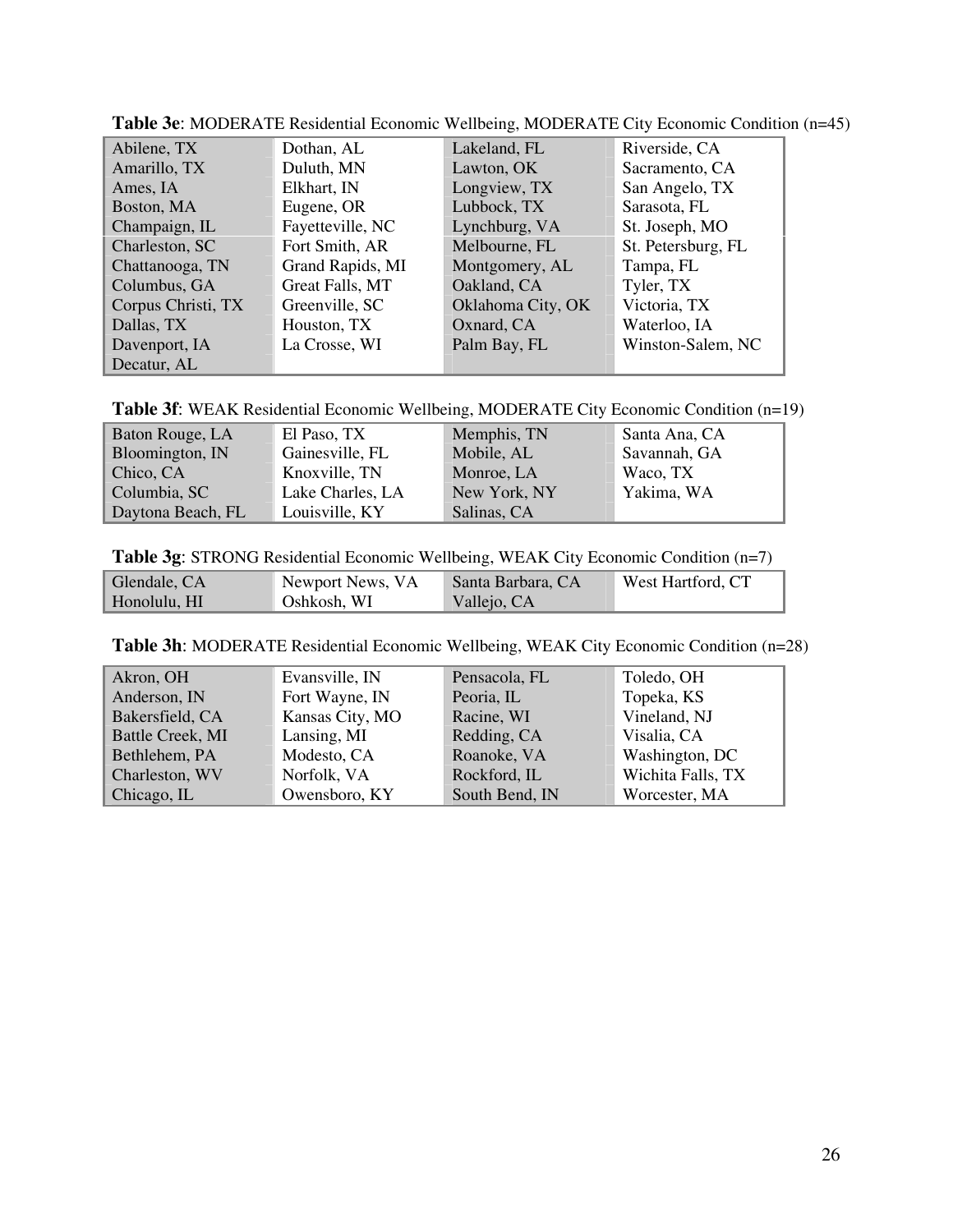| Albany, GA     | Erie, PA        | Milwaukee, WI    | Saginaw, MI        |
|----------------|-----------------|------------------|--------------------|
| Albany, NY     | Fall River, MA  | Muncie, IN       | San Bernardino, CA |
| Allentown, PA  | Flint, MI       | New Bedford, MA  | Santa Maria, CA    |
| Altoona, PA    | Fresno, CA      | New Haven, CT    | Schenectady, NY    |
| Baltimore, MD  | Harrisburg, PA  | New Orleans, LA  | Scranton, PA       |
| Beaumont, TX   | Hartford, CT    | Newark, NJ       | Shreveport, LA     |
| Binghamton, NY | Huntington, WV  | Odessa, TX       | Springfield, MA    |
| Birmingham, AL | Jackson, MS     | Philadelphia, PA | Springfield, OH    |
| Bridgeport, CT | Kalamazoo, MI   | Pine Bluff, AR   | St. Louis, MO      |
| Buffalo, NY    | Lancaster, PA   | Pittsburgh, PA   | Stockton, CA       |
| Canton, OH     | Long Beach, CA  | Port Arthur, TX  | Syracuse, NY       |
| Cincinnati, OH | Los Angeles, CA | Providence, RI   | Terre Haute, IN    |
| Cleveland, OH  | Macon, GA       | Reading, PA      | Trenton, NJ        |
| Danville, VA   | Mansfield, OH   | Richmond, VA     | Utica, NY          |
| Dayton, OH     | Merced, CA      | Rochester, NY    | Warren, OH         |
| Decatur, IL    | Miami, FL       | Rocky Mount, NC  | Youngstown, OH     |
| Detroit, MI    |                 |                  |                    |

**Table 3i**: WEAK Residential Economic Wellbeing, WEAK City Economic Condition (n=65) **WEAK MARKET CITIES**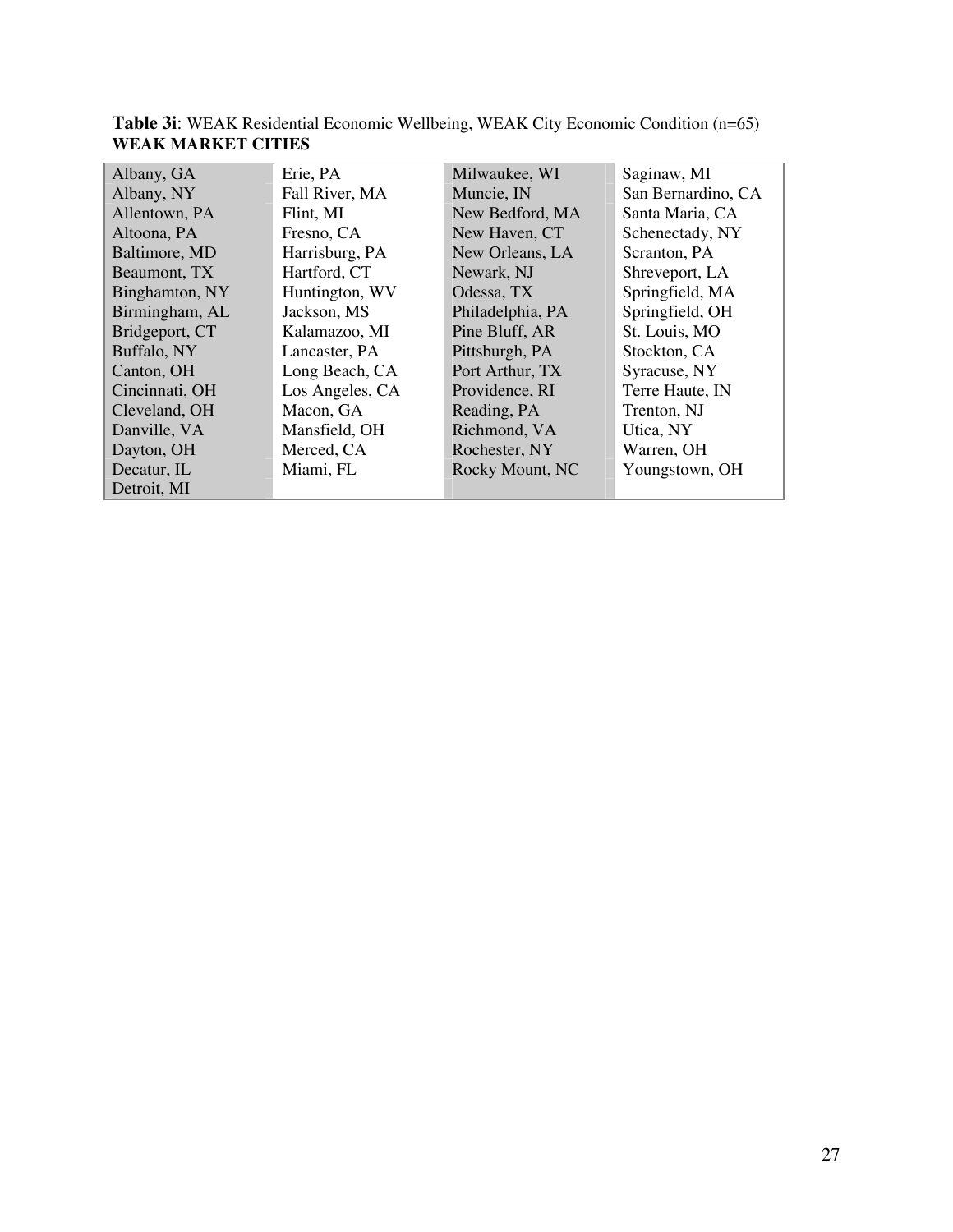## **TABLE 4: Summary statistics of Weak Market cities compared to other cities**

*The Weak Market cities are those listed in Table 3i. Each cell shows the mean value, with the standard deviation in parentheses.* 

|                                      | <b>Weak Market</b> | <b>Non-Weak Market</b> | <b>All Central</b> |
|--------------------------------------|--------------------|------------------------|--------------------|
|                                      | <b>Cities</b>      | <b>Cities</b>          | <b>Cities</b>      |
| <b>City Economic Condition Index</b> | $-0.888$           | 0.243                  | $-0.001$           |
|                                      | (0.25)             | (0.84)                 | (0.89)             |
| Change in Employment                 | $-8.29%$           | 17.95%                 | 12.30%             |
|                                      | (9.58)             | (20.03)                | (21.23)            |
| Change in Annual Payroll             | 50.19%             | 91.19%                 | 82.34%             |
|                                      | (12.92)            | (36.44)                | (36.90)            |
| Change in Establishments             | 1.43%              | 17.99%                 | 14.42%             |
|                                      | (6.15)             | (15.82)                | (15.84)            |
|                                      |                    |                        |                    |
| <b>Residential Economic</b>          | $-0.960$           | 0.263                  | $-0.0001$          |
| <b>Wellbeing Index</b>               | (0.42)             | (0.74)                 | (0.85)             |
| Median Household Income              | \$29138            | \$38510                | \$36493            |
|                                      | (3134.1)           | (8532.3)               | (8605.6)           |
| Per Capita Income                    | \$16019            | \$20424                | \$19476            |
|                                      | (1756.1)           | (4249.5)               | (4254.7)           |
| <b>Unemployment Rate</b>             | 10.04%             | 6.46%                  | 7.23%              |
|                                      | (2.14)             | (2.12)                 | (2.58)             |
| Poverty Rate                         | 22.98%             | 15.22%                 | 16.89%             |
|                                      | (3.64)             | (5.42)                 | (6.01)             |
| Labor Force Participation Rate       | 58.83%             | 65.48%                 | 64.05%             |
|                                      | (3.11)             | (4.59)                 | (5.11)             |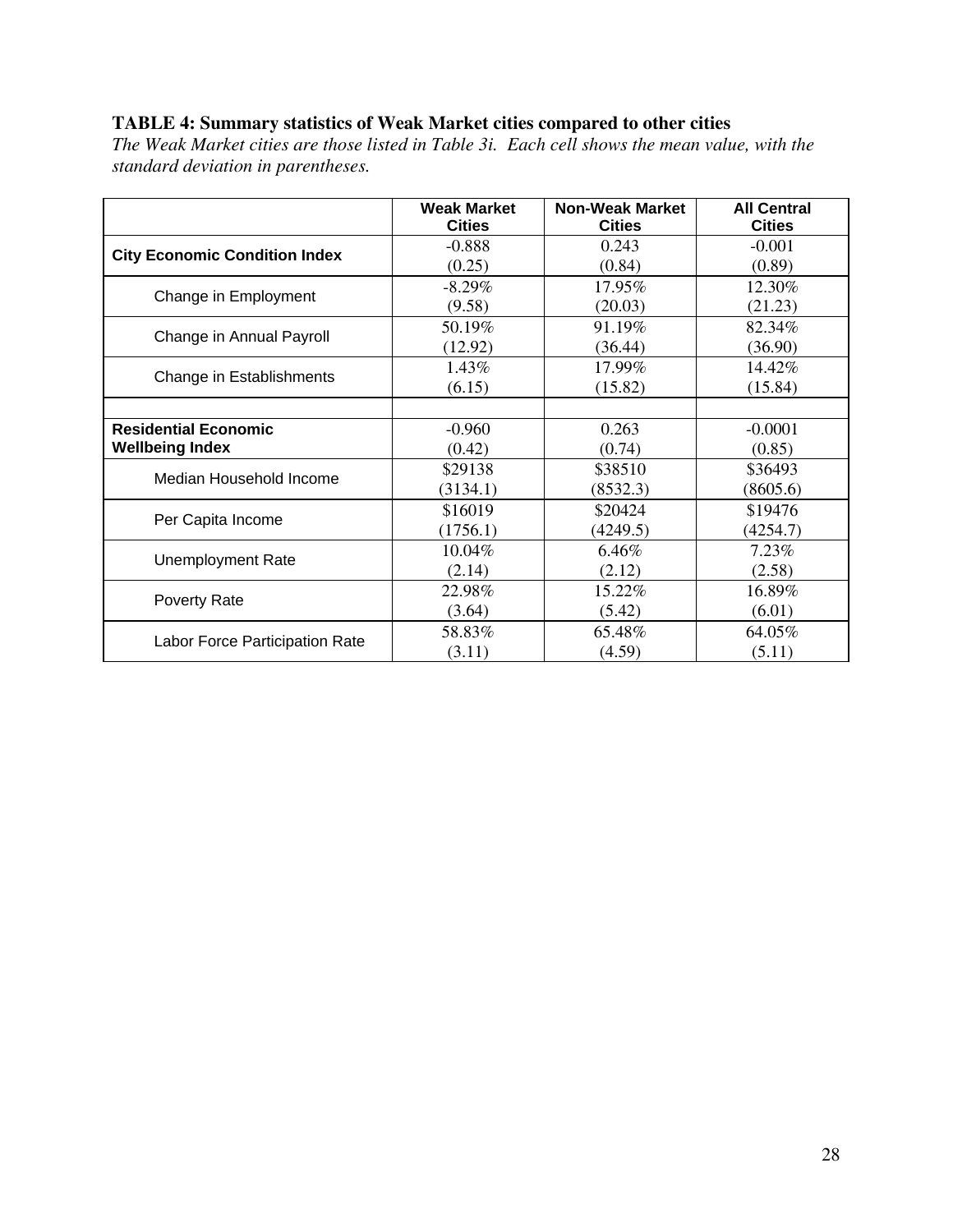## **TABLE 5: Cluster groupings for all central cities**

*Cities were clustered on the two index score variables using hierarchical agglomerative clustering.*

| <b>Table 5a:</b> High Economic Distress (n=74)          |  |
|---------------------------------------------------------|--|
| Mean City Economic Condition index score: -0.612        |  |
| Mean Residential Economic Wellbeing index score: -0.380 |  |

| Abilene, TX             | Erie, PA        | Memphis, TN     | Salinas, CA       |
|-------------------------|-----------------|-----------------|-------------------|
| Akron, OH               | Evansville, IN  | Milwaukee, WI   | San Angelo, TX    |
| Albany, NY              | Fall River, MA  | Mobile, AL      | Santa Ana, CA     |
| Allentown, PA           | Great Falls, MT | Modesto, CA     | Santa Maria, CA   |
| Altoona, PA             | Harrisburg, PA  | Muncie, IN      | Savannah, GA      |
| Anderson, IN            | Jackson, MS     | New Bedford, MA | Scranton, PA      |
| Bakersfield, CA         | Kalamazoo, MI   | New York, NY    | Shreveport, LA    |
| Baton Rouge, LA         | Knoxville, TN   | Norfolk, VA     | South Bend, IN    |
| <b>Battle Creek, MI</b> | La Crosse, WI   | Odessa, TX      | Springfield, MA   |
| Beaumont, TX            | Lakeland, FL    | Owensboro, KY   | Springfield, OH   |
| Bethlehem, PA           | Lancaster, PA   | Pensacola, FL   | St. Joseph, MO    |
| Bridgeport, CT          | Lansing, MI     | Peoria, IL      | Terre Haute, IN   |
| Canton, OH              | Long Beach, CA  | Pittsburgh, PA  | Toledo, OH        |
| Chicago, IL             | Longview, TX    | Racine, WI      | Vineland, NJ      |
| Cincinnati, OH          | Los Angeles, CA | Redding, CA     | Visalia, CA       |
| Columbia, SC            | Louisville, KY  | Roanoke, VA     | Washington, DC    |
| Columbus, GA            | Lubbock, TX     | Rocky Mount, NC | Wichita Falls, TX |
| Corpus Christi, TX      | Lynchburg, VA   | Sacramento, CA  | Worcester, MA     |
| Decatur, IL             | Mansfield, OH   |                 |                   |

**Table 5b**: Highest Economic Distress (n=36) Mean City Economic Condition index score: -0.983 Mean Residential Economic Wellbeing index score: -1.234

| Albany, GA     | Flint, MI       | Newark, NJ       | San Bernardino, CA |
|----------------|-----------------|------------------|--------------------|
| Baltimore, MD  | Fresno, CA      | Philadelphia, PA | Schenectady, NY    |
| Binghamton, NY | Hartford, CT    | Pine Bluff, AR   | St. Louis, MO      |
| Birmingham, AL | Huntington, WV  | Port Arthur, TX  | Stockton, CA       |
| Buffalo, NY    | Macon, GA       | Providence, RI   | Syracuse, NY       |
| Cleveland, OH  | Merced, CA      | Reading, PA      | Trenton, NJ        |
| Danville, VA   | Miami, FL       | Richmond, VA     | Utica, NY          |
| Dayton, OH     | New Haven, CT   | Rochester, NY    | Warren, OH         |
| Detroit, MI    | New Orleans, LA | Saginaw, MI      | Youngstown, OH     |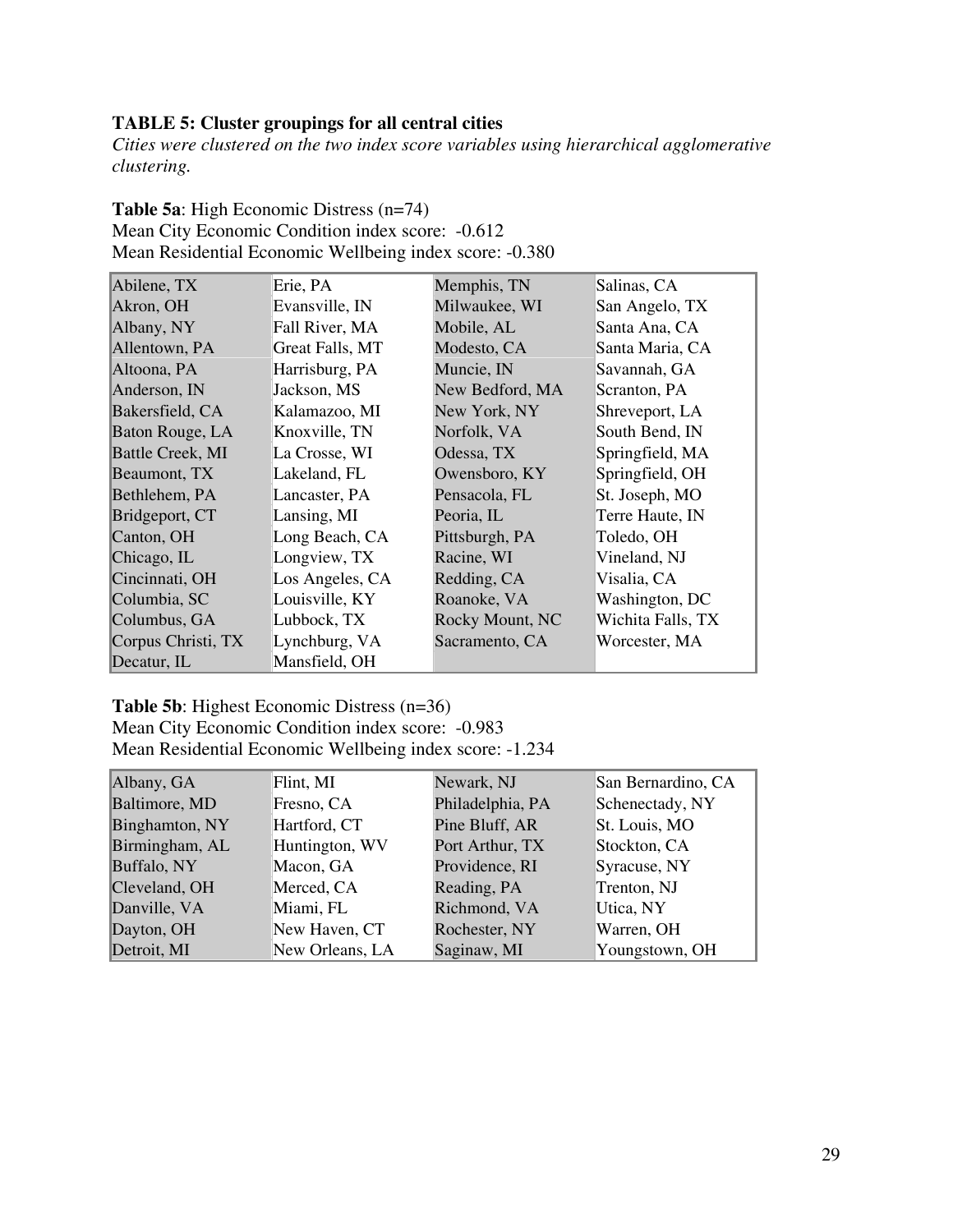**Table 5c**: Strong Economic Health (n=32) Mean City Economic Condition index score: 0.279 Mean Residential Economic Wellbeing index score: 0.716

| Albuquerque, NM  | Denver, CO          | Janesville, WI                        | Orlando, FL   |
|------------------|---------------------|---------------------------------------|---------------|
| Ann Arbor, MI    | Fargo, ND           | Lafayette, IN                         | Portland, ME  |
| Billings, MT     | Fort Lauderdale, FL | Lincoln, NE                           | Portland, OR  |
| Bismarck, ND     | Green Bay, WI       | Madison, WI                           | Reno, NV      |
| Cape Coral, FL   | Greensboro, NC      | Minneapolis, MN                       | San Diego, CA |
| Cedar Rapids, IA | Huntsville, AL      | Napa, CA                              | Santa Fe, NM  |
| Cheyenne, WY     | Idaho Falls, ID     | Nashville-Davidson, TN Santa Rosa, CA |               |
| Columbus, OH     | Jacksonville, FL    | Omaha, NE                             | St. Cloud, MN |

**Table 5d**: Strongest Economic Health (n=14) Mean City Economic Condition index score: 0.970 Mean Residential Economic Wellbeing index score: 2.188

| Aurora, CO | Boulder, CO                   | Mesa, AZ     | Raleigh, NC    |
|------------|-------------------------------|--------------|----------------|
| Austin, TX | Colorado Springs, CO Orem, UT |              | Scottsdale, AZ |
| Bend, OR   | Fort Collins, CO              | Paradise, NV | Tempe, AZ      |
| Boise, ID  | Las Vegas, NV                 |              |                |

**Table 5e**: Low Residential Wellbeing (n=17)

Mean City Economic Condition index score: 0.327 Mean Residential Economic Wellbeing index score: -1.095

| Athens-Clarke County, GA Daytona Beach, FL |                  | Laredo, TX  | Tallahassee, FL |
|--------------------------------------------|------------------|-------------|-----------------|
| Bloomington, IN                            | El Paso, TX      | McAllen, TX | Tuscaloosa, AL  |
| Brownsville, TX                            | Gainesville, FL  | Monroe, LA  | Waco, TX        |
| Chico, CA                                  | Lake Charles, LA | Pueblo, CO  | Yakima, WA      |
| College Station, TX                        |                  |             |                 |

**Table 5f**: High Residential Wellbeing (n=19) Mean City Economic Condition index score: 0.337 Mean Residential Economic Wellbeing index score: 1.626

| Anchorage, AK   | Charlotte, NC | Norwalk, CT       | Sioux Falls, SD    |
|-----------------|---------------|-------------------|--------------------|
| Appleton, WI    | Danbury, CT   | Rochester, MN     | Stamford, CT       |
| Arlington, TX   | Fremont, CA   | San Francisco, CA | Thousand Oaks, CA  |
| Arlington, VA   | Irving, TX    | San Jose, CA      | Virginia Beach, VA |
| Bloomington, IL | Nashua, NH    | Seattle, WA       |                    |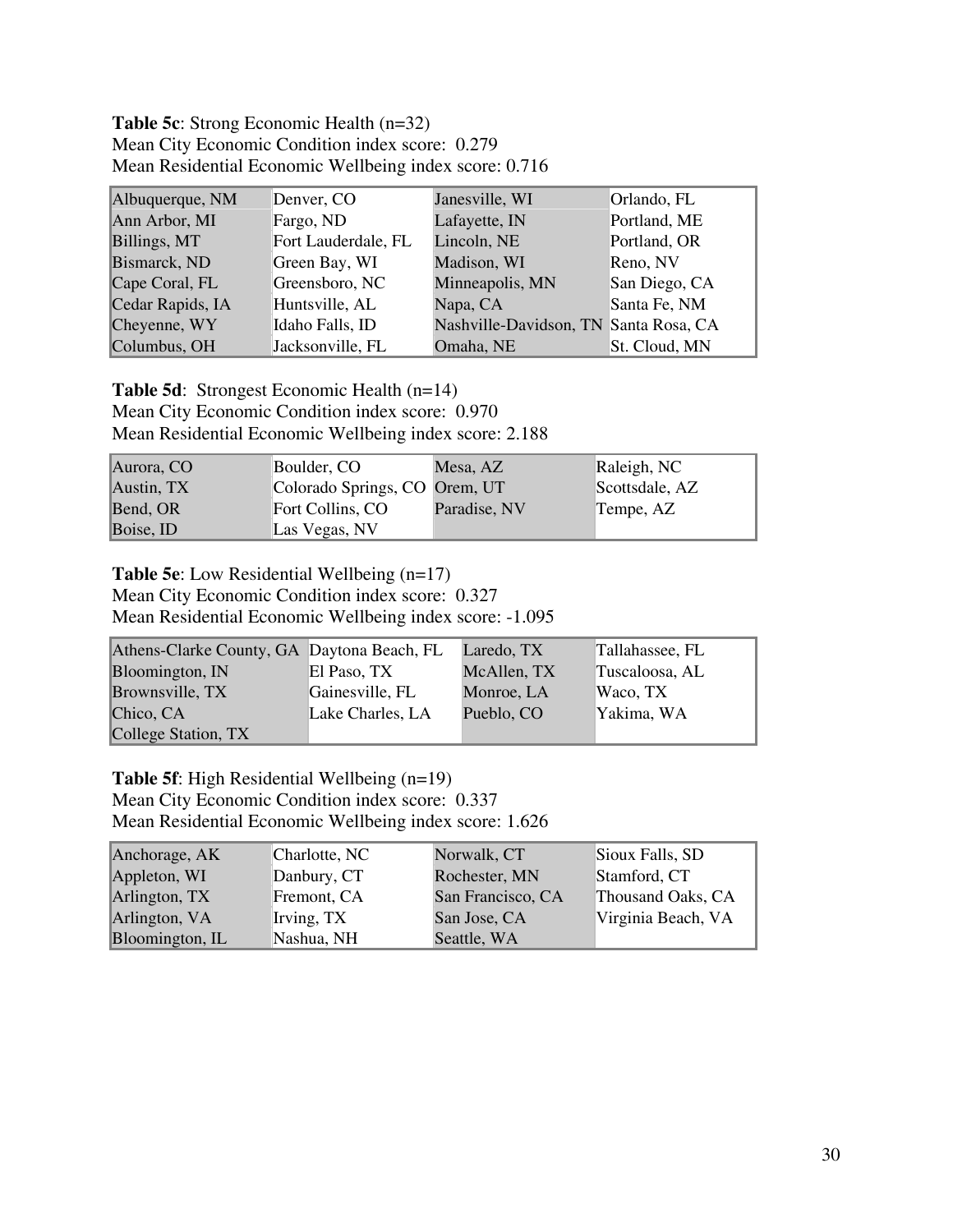**Table 5g**: Strong City Economic Condition (n=41) Mean City Economic Condition index score: 0.898 Mean Residential Economic Wellbeing index score: -0.016

| Atlanta, GA                 | Greeley, CO      | Lafayette, LA        | Provo, UT          |
|-----------------------------|------------------|----------------------|--------------------|
| Augusta-Richmond County, GA | Greenville, NC   | Las Cruces, NM       | Rapid City, SD     |
| Bellingham, WA              | Gulfport, MS     | Lawrence, KS         | Salem, OR          |
| Bryan, TX                   | Iowa City, IA    | Medford, OR          | Salt Lake City, UT |
| Clarksville, TN             | Jackson, TN      | Missoula, MT         | San Antonio, TX    |
| Columbia, MO                | Jacksonville, NC | North Charleston, SC | Spokane, WA        |
| Deltona, FL                 | Johnson City, TN | Ogden, UT            | Springfield, MO    |
| Durham, NC                  | Jonesboro, AR    | Ontario, CA          | Tucson, AZ         |
| Eau Claire, WI              | Kennewick, WA    | Phoenix, AZ          | Wilmington, NC     |
| Fayetteville, AR            | Killeen, TX      | Port St. Lucie, FL   | Yuma, AZ           |
| Flagstaff, AZ               |                  |                      |                    |

### **Table 5h**: Average Levels of Distress (n=67)

Mean City Economic Condition index score: -0.197 Mean Residential Economic Wellbeing index score: 0.314

| Amarillo, TX    | Eugene, OR            | Melbourne, FL        | Sioux City, IA     |
|-----------------|-----------------------|----------------------|--------------------|
| Ames, IA        | Fairfield, CA         | Midland, TX          | Springfield, IL    |
| Anaheim, CA     | Fayetteville, NC      | Montgomery, AL       | St. Paul, MN       |
| Asheville, NC   | Fort Smith, AR        | Newport News, VA     | St. Petersburg, FL |
| Boston, MA      | Fort Wayne, IN        | Oakland, CA          | Tacoma, WA         |
| Champaign, IL   | Fort Worth, TX        | Oklahoma City, OK    | Tampa, FL          |
| Charleston, SC  | Glendale, CA          | Oshkosh, WI          | Topeka, KS         |
| Charleston, WV  | Grand Rapids, MI      | Oxnard, CA           | Tulsa, OK          |
| Chattanooga, TN | Greenville, SC        | Palm Bay, FL         | Tyler, TX          |
| Dallas, TX      | Honolulu, HI          | Pocatello, ID        | Vallejo, CA        |
| Davenport, IA   | Houston, TX           | Riverside, CA        | Victoria, TX       |
| Decatur, AL     | Indianapolis, IN      | Rockford, IL         | Warwick, RI        |
| Des Moines, IA  | Kansas City, MO       | San Buenaventura, CA | Waterloo, IA       |
| Dothan, AL      | Lawton, OK            | Santa Barbara, CA    | West Hartford, CT  |
| Dubuque, IA     | Lexington-Fayette, KY | Santa Cruz, CA       | Wichita, KS        |
| Duluth, MN      | Little Rock, AR       | Sarasota, FL         | Winston-Salem, NC  |
| Elkhart, IN     | Manchester, NH        | Sheboygan, WI        |                    |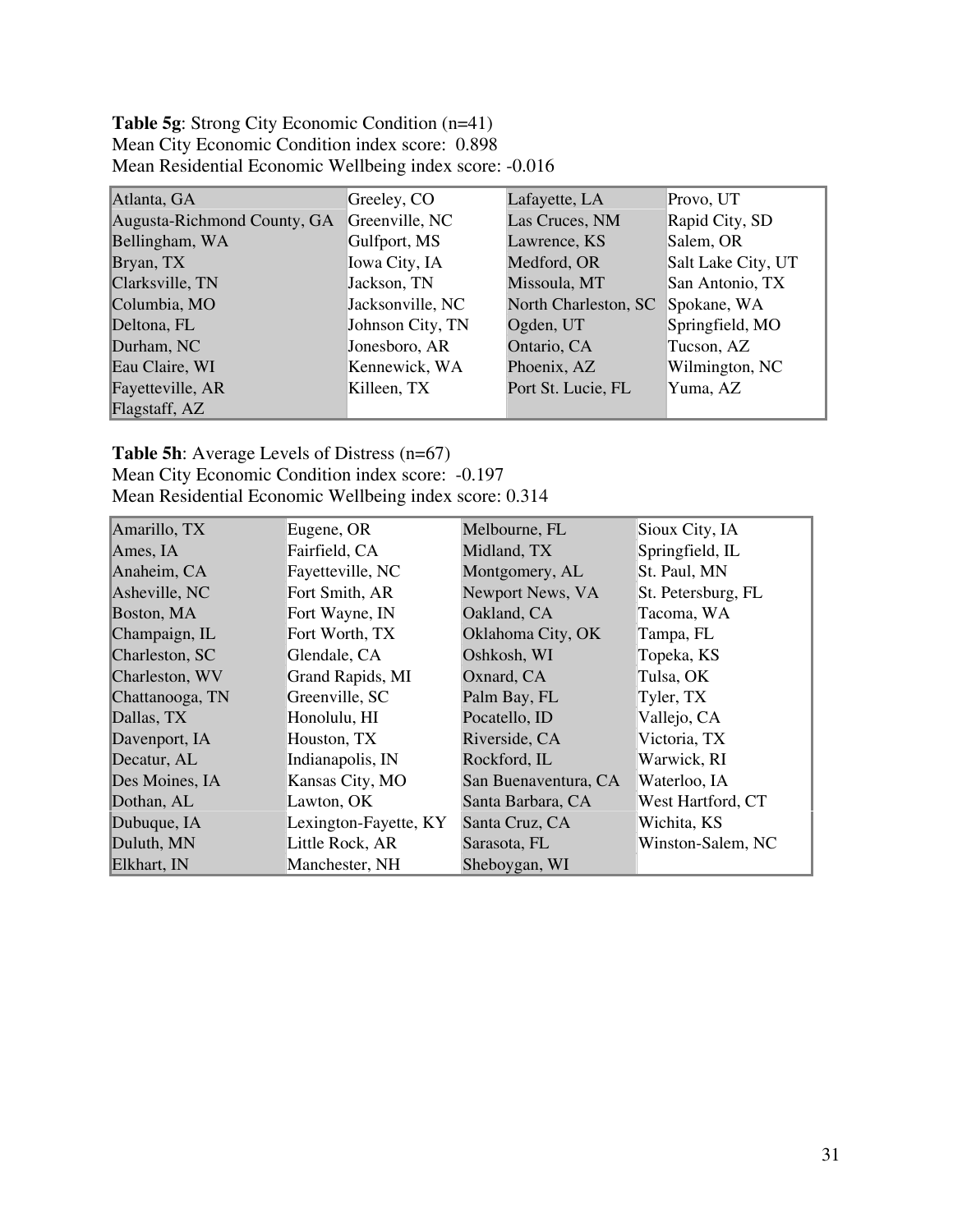## **TABLE 6: Cluster groupings for weak market cities**

*Cities were clustered on the indicators in the economic health indexes using hierarchical agglomerative cluster analysis.* 

| Altoona, PA    | Harrisburg, PA  | Scranton, PA    |
|----------------|-----------------|-----------------|
| Canton, OH     | Lancaster, PA   | Springfield, MA |
| Erie, PA       | Mansfield, OH   | Terre Haute, IN |
| Fall River, MA | New Bedford, MA | Warren, OH      |

**Table 6a**: Least Economically Distressed (n=12)

**Table 6b**: High Residential Wellbeing (n=15)

| Albany, NY     | Kalamazoo, MI   | Odessa, TX      |
|----------------|-----------------|-----------------|
| Beaumont, TX   | Long Beach, CA  | Pittsburgh, PA  |
| Cincinnati, OH | Los Angeles, CA | Rocky Mount, NC |
| Decatur, IL    | Milwaukee, WI   | Shreveport, LA  |
| Jackson, MS    | Newark, NJ      | Springfield, OH |

## **Table 6c**: Worst Residential Wellbeing (n=13)

| Buffalo, NY   | Huntington, WV | Port Arthur, TX |
|---------------|----------------|-----------------|
| Cleveland, OH | Miami, FL      | Reading, PA     |
| Detroit, MI   | New Haven, CT  | Saginaw, MI     |
| Flint, MI     | Pine Bluff, AR | Youngstown, OH  |
| Hartford, CT  |                |                 |

**Table 6d**: Worst City Economic Condition (n=15)

| Baltimore, MD  | Muncie, IN       | Rochester, NY   |
|----------------|------------------|-----------------|
| Binghamton, NY | New Orleans, LA  | Schenectady, NY |
| Birmingham, AL | Philadelphia, PA | St. Louis, MO   |
| Danville, VA   | Providence, RI   | Syracuse, NY    |
| Dayton, OH     | Richmond, VA     | Utica, NY       |

**Table 6e**: Mixed Economic Picture (n=8)

| Albany, GA | Merced, CA                     | Stockton, CA |
|------------|--------------------------------|--------------|
| Fresno, CA | San Bernardino, CA Trenton, NJ |              |
| Macon, GA  | Santa Maria, CA                |              |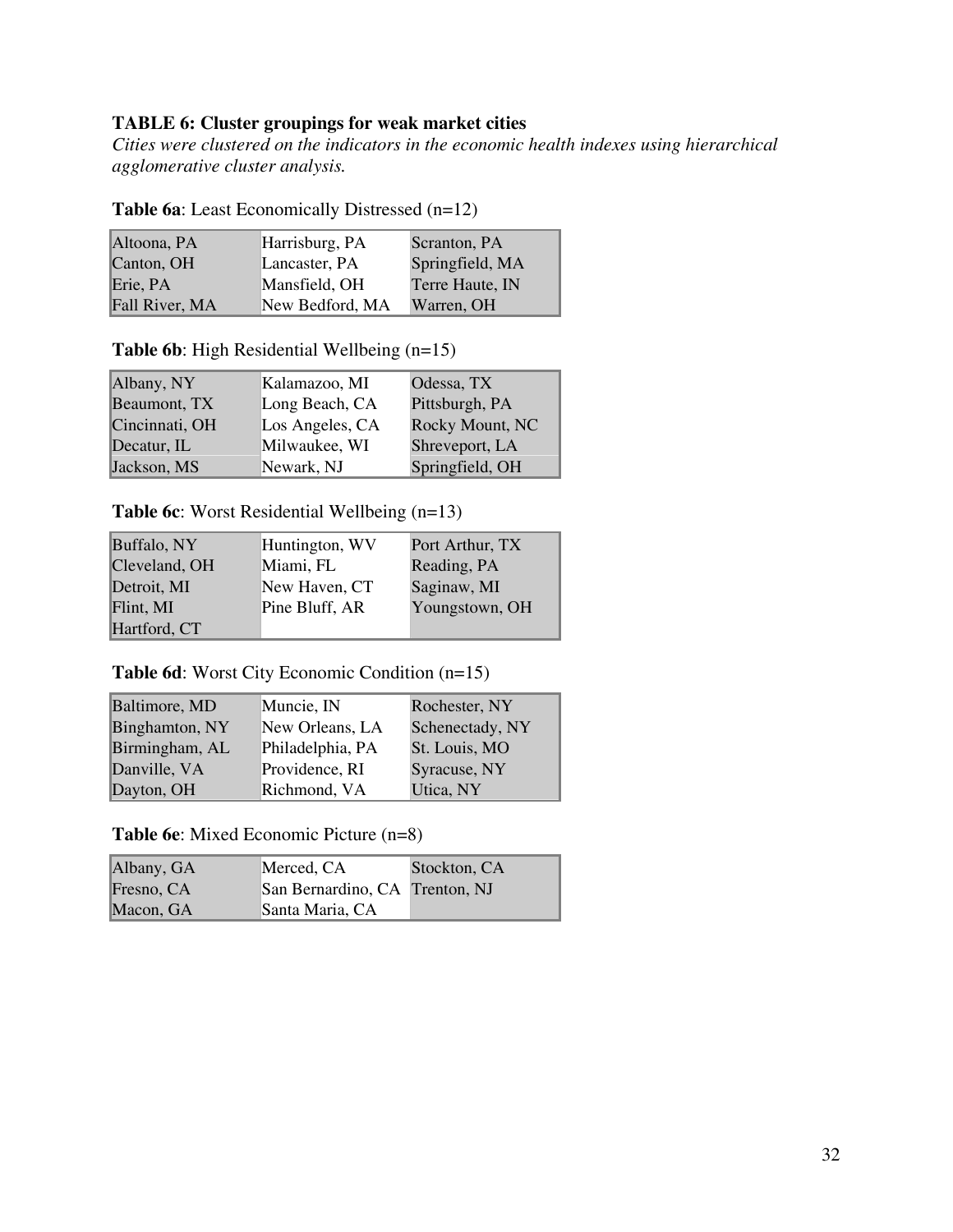## **TABLE 7: Summary statistics by Weak Market clusters**

|                             | Least<br><b>Economically</b><br><b>Distressed</b> | High<br><b>Residential</b><br>Wellbeing | <b>Worst</b><br><b>Residential</b><br>Wellbeing | <b>Worst City</b><br><b>Economic</b><br><b>Condition</b> | <b>Mixed</b><br><b>Economic</b><br><b>Picture</b> |
|-----------------------------|---------------------------------------------------|-----------------------------------------|-------------------------------------------------|----------------------------------------------------------|---------------------------------------------------|
| <b>City Economic</b>        | $-0.751$                                          | $-0.860$                                | $-0.964$                                        | $-1.141$                                                 | $-0.596$                                          |
| <b>Condition Index</b>      | (0.06)                                            | (0.14)                                  | (0.22)                                          | (0.21)                                                   | (0.08)                                            |
| Change in                   | $-8.34\%$                                         | $-4.37\%$                               | $-12.72%$                                       | $-10.72%$                                                | $-0.52%$                                          |
| Employment                  | (6.59)                                            | (7.97)                                  | (13.03)                                         | 5.62                                                     | (9.18)                                            |
| Change in Annual            | 49.50%                                            | 49.73%                                  | 49.22%                                          | 41.34%                                                   | 61.47%                                            |
| Payroll                     | (11.54)                                           | (9.40)                                  | (9.35)                                          | (10.45)                                                  | (8.06)                                            |
| Change in                   | 8.30%                                             | 0.07%                                   | 1.59%                                           | $-4.93\%$                                                | 4.69%                                             |
| Establishments              | (2.74)                                            | (4.60)                                  | (5.15)                                          | (4.99)                                                   | (3.30)                                            |
|                             |                                                   |                                         |                                                 |                                                          |                                                   |
| <b>Residential Economic</b> | $-0.692$                                          | $-0.662$                                | $-1.492$                                        | $-0.970$                                                 | $-1.141$                                          |
| <b>Wellbeing Index</b>      | (0.15)                                            | (0.41)                                  | (0.22)                                          | (0.24)                                                   | (0.28)                                            |
| Median Household            | \$28850                                           | \$32430                                 | \$26172                                         | \$27524                                                  | \$31615                                           |
| Income                      | (1104.6)                                          | (2883.1)                                | (2088.6)                                        | (1939.1)                                                 | (3114.2)                                          |
| Per Capita Income           | \$15738                                           | \$18355                                 | \$14647                                         | \$16469                                                  | \$14553                                           |
|                             | (943.3)                                           | (1743.1)                                | (1142.2)                                        | (1307.8)                                                 | (1162.6)                                          |
| <b>Unemployment Rate</b>    | 8.13%                                             | 9.43%                                   | 12.27%                                          | 9.43%                                                    | 11.03%                                            |
|                             | (0.97)                                            | (1.52)                                  | (1.82)                                          | (1.32)                                                   | (1.40)                                            |
|                             | 19.31%                                            | 20.93%                                  | 26.42%                                          | 24.12%                                                   | 24.86%                                            |
| Poverty Rate                | (2.73)                                            | (2.27)                                  | (1.80)                                          | (2.61)                                                   | (3.05)                                            |
| Labor Force                 | 59.28%                                            | 61.51%                                  | 55.99%                                          | 58.77%                                                   | 58.05%                                            |
| <b>Participation Rate</b>   | (2.43)                                            | (2.37)                                  | (3.10)                                          | (2.33)                                                   | (1.69)                                            |

*Each cell shows the mean value, with the standard deviation in parentheses.*

## **TABLE 8: ANOVA results for Weak Market clusters**

|                                             | <b>F-statistic</b> | p-value |
|---------------------------------------------|--------------------|---------|
| <b>City Economic Condition Index</b>        | $13.02$ ***        | 0.0006  |
| Change in Employment                        | 0.01               | 0.9238  |
| Change in Annual Payroll                    | $5.70**$           | 0.0200  |
| Change in Establishments                    | $26.39$ ***        | 0.0000  |
|                                             |                    |         |
| <b>Residential Economic Wellbeing Index</b> | $10.28$ ***        | 0.0021  |
| Median Household Income                     | $5.96**$           | 0.0175  |
| Per Capita Income                           | 1.41               | 0.2398  |
| <b>Unemployment Rate</b>                    | $4.67**$           | 0.0346  |
| Poverty Rate                                | 28.49 ***          | 0.0000  |
| Labor Force Participation Rate              | $3.70*$            | 0.0589  |

\*\*\* = significant at the 0.01 level; \*\* = significant at the 0.05 level; \* = significant at the 0.10 level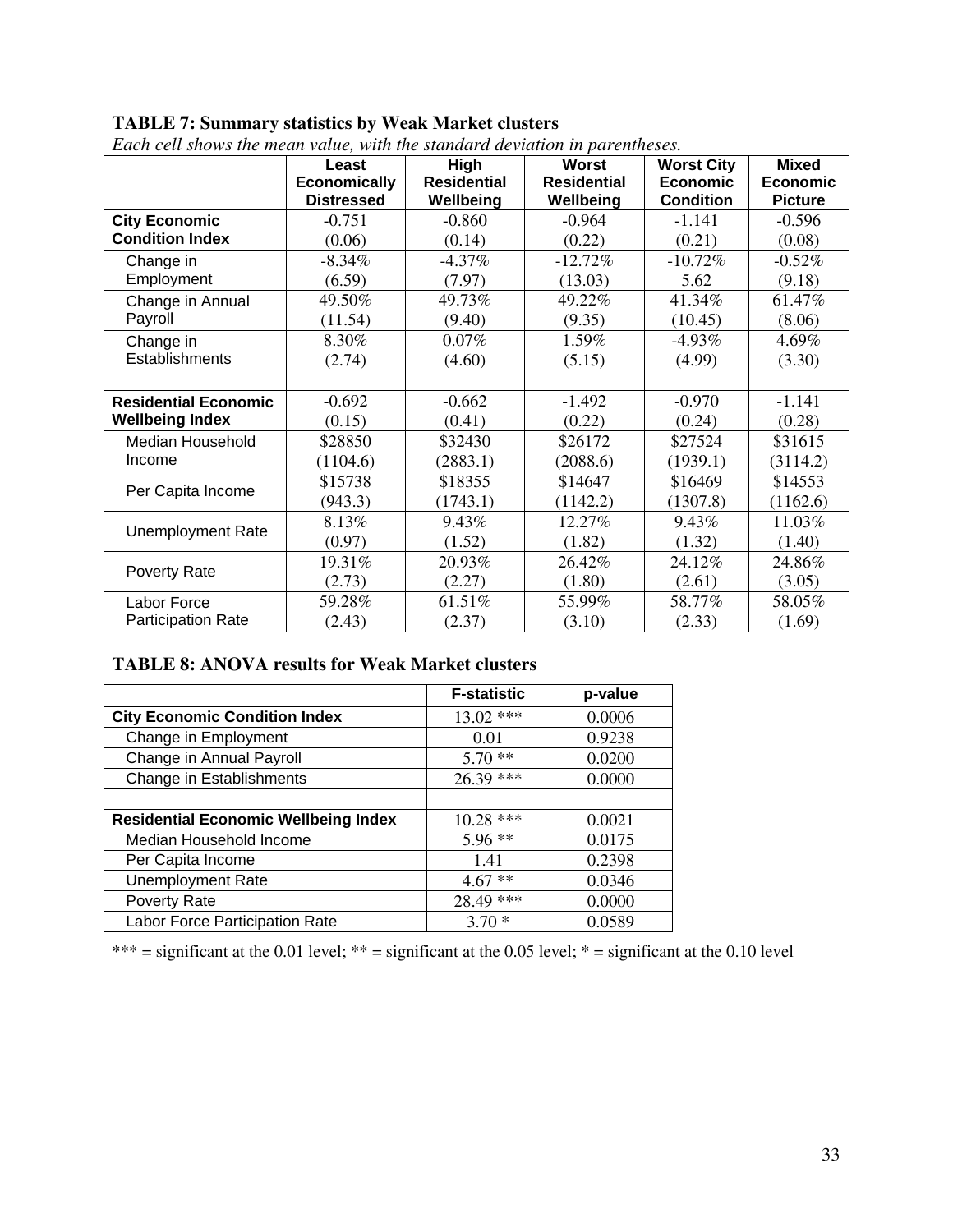## **TABLE 9: Indicators used to measure MSA economic health**

*All variables are measured at the metropolitan area level unless otherwise indicated. MSAs are defined using OMB's 2003 metro area definitions.*

|                                          | <b>Definition</b>                                                            | <b>Source</b>                                                     |  |  |
|------------------------------------------|------------------------------------------------------------------------------|-------------------------------------------------------------------|--|--|
| <b>MSA Economic Condition Indicators</b> |                                                                              |                                                                   |  |  |
| <b>Employment Growth</b>                 | Change in the number of jobs by place of<br>work, 1990-2000                  | State of the Cities Data<br>Systems, Census Data 1990<br>and 2000 |  |  |
| Earnings Growth                          | Change in total earnings, 1990-2000                                          |                                                                   |  |  |
| <b>GMP</b> Growth                        | Change in Gross Metropolitan Product,<br>1990-2000                           | Economy.com                                                       |  |  |
| GMP per job                              | Gross Metropolitan Product per job, in<br>thousands of current dollars, 2000 |                                                                   |  |  |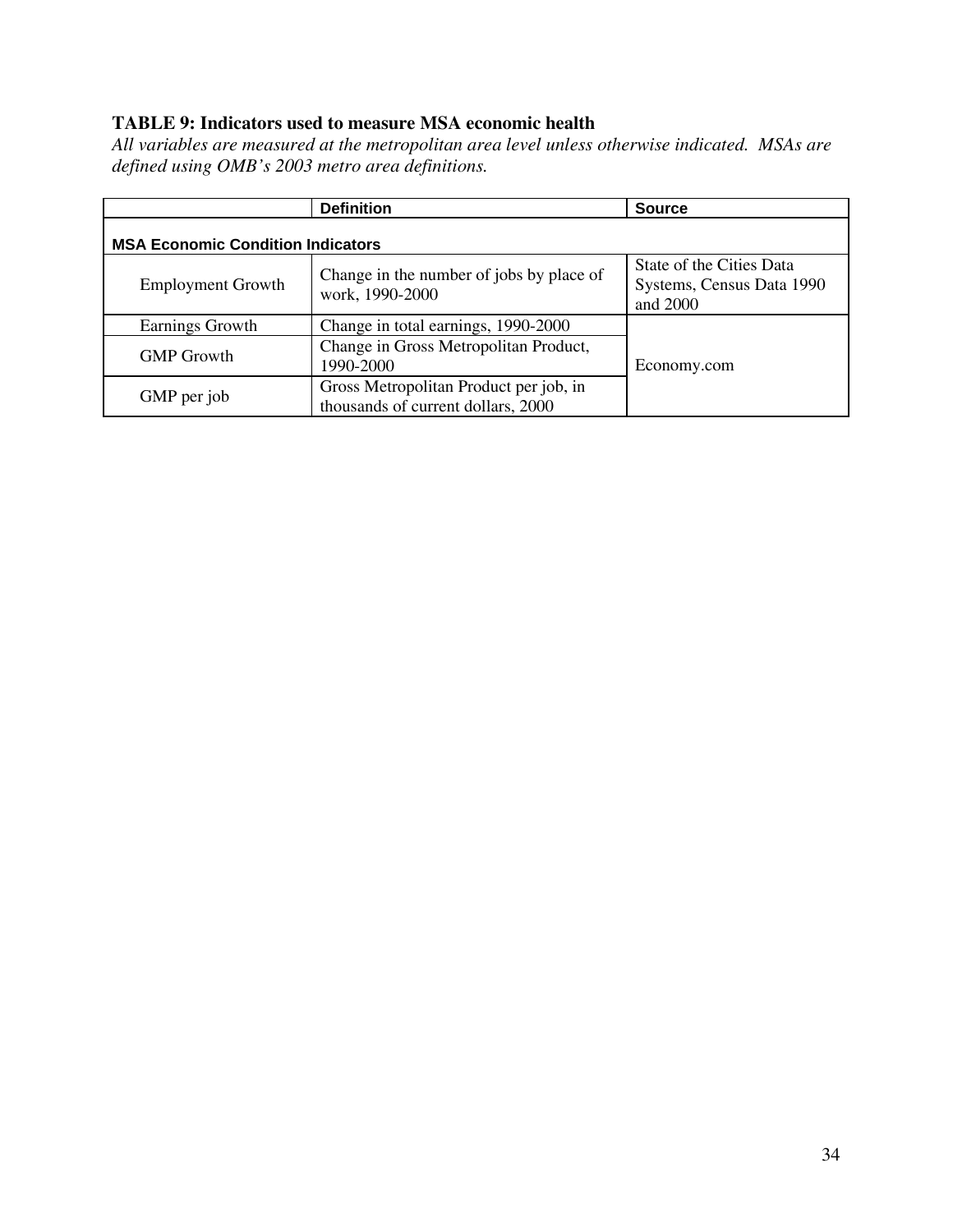#### **TABLE 10: MSA Economic Condition index scores and rankings**

*Rankings are out of 255 MSAs.11*

| <b>MSA/PMSA</b>                    | <b>MSA Economic</b><br><b>Condition Index</b> | <b>Rank: MSA</b><br><b>Economic</b><br><b>Condition Index</b> |
|------------------------------------|-----------------------------------------------|---------------------------------------------------------------|
| Abilene, TX                        | $-0.607$                                      | 214                                                           |
| Akron, OH                          | $-0.279$                                      | 149                                                           |
| Albany, GA                         | $-0.422$                                      | 181                                                           |
| Albany-Schenectady-Troy, NY        | $-0.545$                                      | 198                                                           |
| Albuquerque, NM                    | 0.619                                         | 42                                                            |
| Allentown-Bethlehem-Easton, PA-NJ  | $-0.318$                                      | 161                                                           |
| Altoona, PA                        | $-0.602$                                      | 212                                                           |
| Amarillo, TX                       | 0.119                                         | 91                                                            |
| Ames, IA                           | $-0.554$                                      | 201                                                           |
| Anchorage, AK                      | $-0.320$                                      | 162                                                           |
| Anderson, IN                       | $-1.438$                                      | 253                                                           |
| Ann Arbor, MI                      | $-0.029$                                      | 115                                                           |
| Appleton, WI                       | 0.119                                         | 92                                                            |
| Asheville, NC                      | $-0.027$                                      | 114                                                           |
| Athens-Clarke County, GA           | 0.121                                         | 90                                                            |
| Atlanta-Sandy Springs-Marietta, GA | 1.546                                         | 12                                                            |
| Augusta-Richmond County, GA        | $-0.591$                                      | 211                                                           |
| Austin-Round Rock, TX              | 2.966                                         | 2                                                             |
| Bakersfield, CA                    | $-0.104$                                      | 121                                                           |
| Baltimore-Towson, MD               | $-0.546$                                      | 199                                                           |
| Baton Rouge, LA                    | $-0.332$                                      | 168                                                           |
| Battle Creek, MI                   | $-0.663$                                      | 224                                                           |
| Beaumont-Port Arthur, TX           | $-0.630$                                      | 219                                                           |
| Bellingham, WA                     | 0.432                                         | 55                                                            |
| Bend, OR                           | 1.870                                         | 6                                                             |
| Billings, MT                       | $-0.294$                                      | 155                                                           |
| Binghamton, NY                     | $-1.120$                                      | 249                                                           |
| Birmingham-Hoover, AL              | $-0.409$                                      | 178                                                           |
| Bismarck, ND                       | $-0.581$                                      | 207                                                           |
| Bloomington, IN                    | $-0.198$                                      | 138                                                           |
| Bloomington-Normal, IL             | 0.850                                         | 29                                                            |
| Boise City-Nampa, ID               | 1.953                                         | 5                                                             |
| Boston-Cambridge-Quincy, MA-NH     | 0.409                                         | 59                                                            |
| Boulder, CO                        | 2.659                                         | $\overline{3}$                                                |
| Bridgeport-Stamford-Norwalk, CT    | 0.681                                         | 37                                                            |
| Brownsville-Harlingen, TX          | 0.415                                         | 58                                                            |
| Buffalo-Niagara Falls, NY          | $-0.730$                                      | 234                                                           |
| Canton-Massillon, OH               | $-0.739$                                      | 235                                                           |

 $11$  The Danville, VA MSA is not ranked due to missing data.

 $\overline{a}$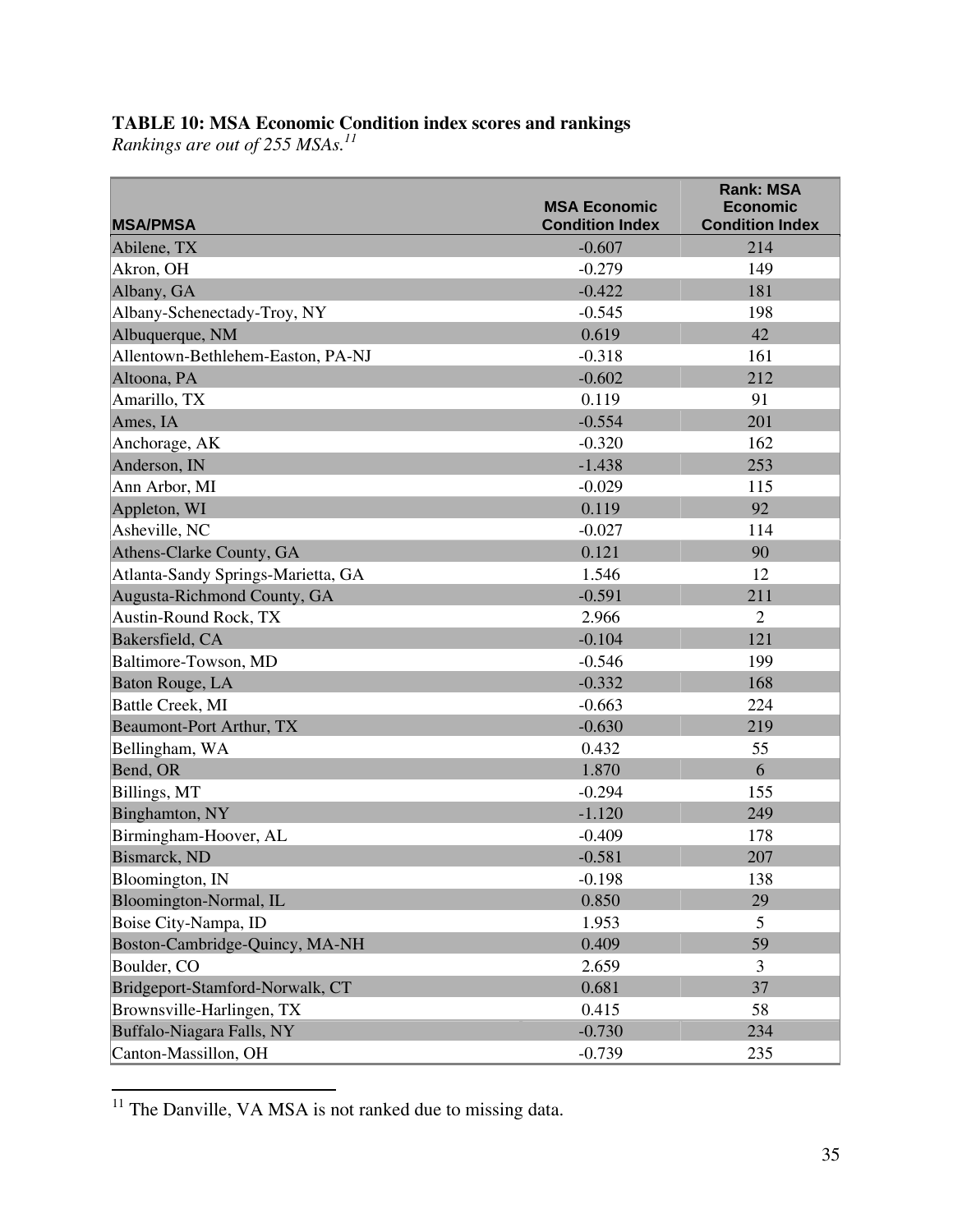|                                        |                                               | <b>Rank: MSA</b>                          |
|----------------------------------------|-----------------------------------------------|-------------------------------------------|
| <b>MSA/PMSA</b>                        | <b>MSA Economic</b><br><b>Condition Index</b> | <b>Economic</b><br><b>Condition Index</b> |
| Cape Coral-Ft. Myers, FL               | 0.391                                         | 61                                        |
| Carson City, NV                        | 1.037                                         | 22                                        |
| Cedar Rapids, IA                       | 0.163                                         | 83                                        |
| Champaign-Urbana, IL                   | $-0.256$                                      | 148                                       |
| Charleston, WV                         | $-0.628$                                      | 218                                       |
| Charleston-North Charleston, SC        | $-0.890$                                      | 241                                       |
| Charlotte-Gastonia-Concord, NC-SC      | 0.985                                         | 24                                        |
| Chattanooga, TN-GA                     | $-0.166$                                      | 128                                       |
| Cheyenne, WY                           | $-0.857$                                      | 239                                       |
|                                        |                                               |                                           |
| Chicago-Naperville-Joliet, IL-IN-WI    | $-0.002$<br>0.081                             | 109<br>97                                 |
| Chico, CA                              |                                               | 130                                       |
| Cincinnati-Middletown, OH-KY-IN        | $-0.168$                                      |                                           |
| Clarksville, TN-KY                     | 0.545                                         | 47                                        |
| Cleveland-Elyria-Mentor, OH            | $-0.506$                                      | 192                                       |
| College Station-Bryan, TX              | 0.431                                         | 56                                        |
| Colorado Springs, CO                   | 1.524                                         | 13                                        |
| Columbia, MO                           | 0.144                                         | 85                                        |
| Columbia, SC                           | $-0.331$                                      | 167                                       |
| Columbus, GA                           | $-0.176$                                      | 134                                       |
| Columbus, OH                           | 0.224                                         | 79                                        |
| Corpus Christi, TX                     | $-0.323$                                      | 165                                       |
| Dallas-Fort Worth-Arlington, TX        | 1.117                                         | 20                                        |
| Davenport-Moline-Rock Island, IA-IL    | $-0.524$                                      | 193                                       |
| Dayton, OH                             | $-0.837$                                      | 238                                       |
| Decatur, AL                            | $-0.574$                                      | 205                                       |
| Decatur, IL                            | $-0.387$                                      | 173                                       |
| Deltona-Daytona Beach-Ormond Beach, FL | $-0.191$                                      | 137                                       |
| Denver-Aurora, CO                      | 1.679                                         | 11                                        |
| Des Moines, IA                         | 0.268                                         | 75                                        |
| Detroit-Warren-Livonia, MI             | 0.074                                         | 98                                        |
| Dothan, AL                             | $-0.981$                                      | 246                                       |
| Dubuque, IA                            | $-0.781$                                      | 236                                       |
| Duluth, MN-WI                          | $-0.297$                                      | 156                                       |
| Durham, NC                             | 0.793                                         | 32                                        |
| Eau Claire, WI                         | 0.140                                         | 86                                        |
| El Paso, TX                            | $-0.234$                                      | 143                                       |
| Elkhart-Goshen, IN                     | 0.345                                         | 67                                        |
| Erie, PA                               | $-0.620$                                      | 215                                       |
| Eugene-Springfield, OR                 | 0.057                                         | 100                                       |
| Evansville, IN-KY                      | $-0.137$                                      | 125                                       |
| Fargo, ND-MN                           | $-0.025$                                      | 113                                       |
| Fayetteville, NC                       | $-0.129$                                      | 124                                       |
| Fayetteville-Springdale-Rogers, AR-MO  | 1.237                                         | 17                                        |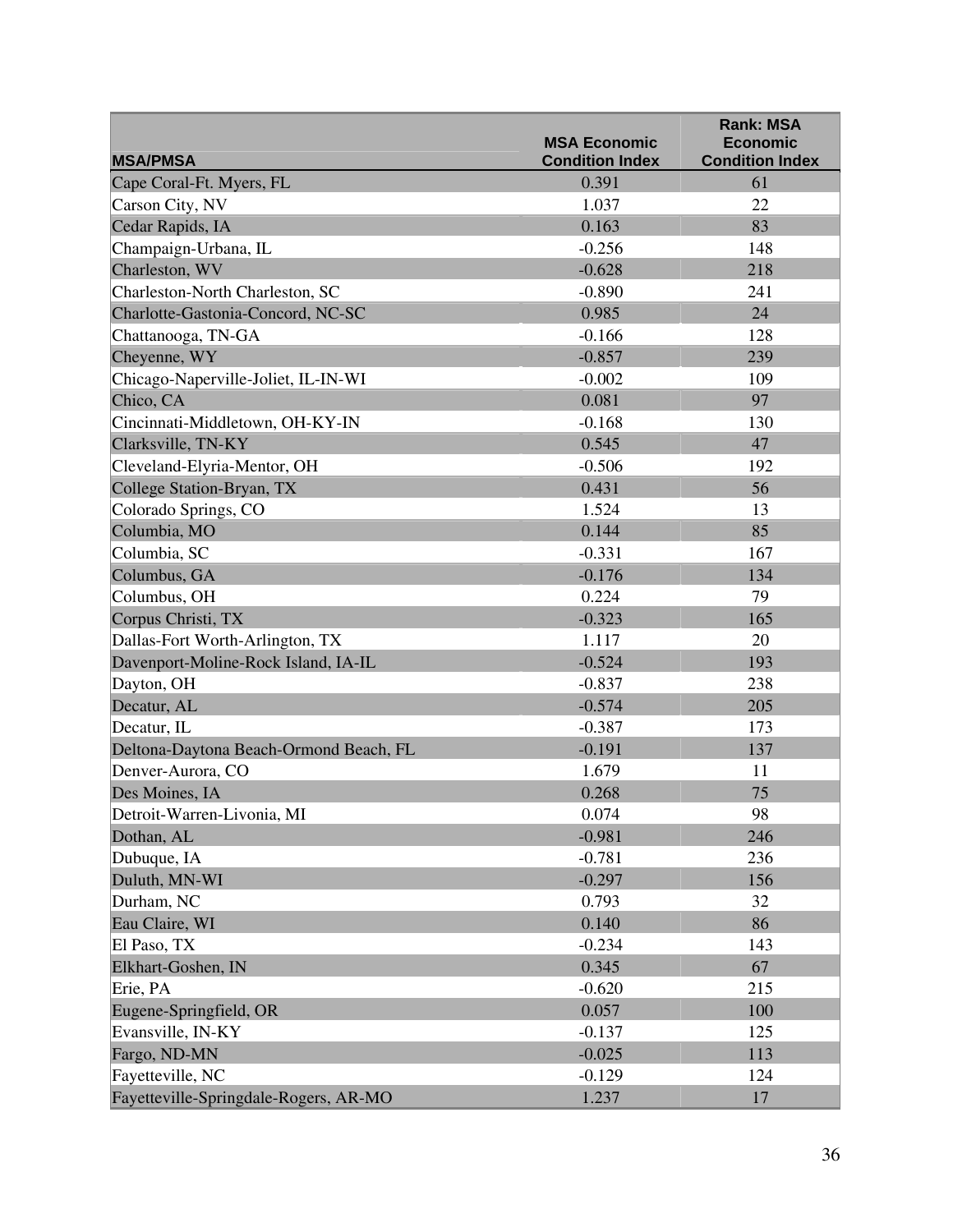|                                          | <b>MSA Economic</b>    | <b>Rank: MSA</b><br><b>Economic</b> |
|------------------------------------------|------------------------|-------------------------------------|
| <b>MSA/PMSA</b>                          | <b>Condition Index</b> | <b>Condition Index</b>              |
| Flagstaff, AZ                            | 0.925                  | 26                                  |
| Flint, MI                                | $-0.868$               | 240                                 |
| Fort Collins-Loveland, CO                | 1.742                  | 9                                   |
| Fort Smith, AR-OK                        | $-0.394$               | 175                                 |
| Fort Wayne, IN                           | $-0.539$               | 196                                 |
| Fresno, CA                               | $-0.313$               | 159                                 |
| Gainesville, FL                          | 0.002                  | 108                                 |
| Grand Rapids-Wyoming, MI                 | 0.567                  | 44                                  |
| Great Falls, MT                          | $-1.203$               | 250                                 |
| Greeley, CO                              | 0.810                  | 31                                  |
| Green Bay, WI                            | 0.608                  | 43                                  |
| Greensboro-High Point, NC                | 0.146                  | 84                                  |
| Greenville, NC                           | 0.189                  | 80                                  |
| Greenville, SC                           | $-0.137$               | 126                                 |
| Gulfport-Biloxi, MS                      | 0.712                  | 35                                  |
| Harrisburg-Carlisle, PA                  | $-0.415$               | 180                                 |
| Hartford-West Hartford-East Hartford, CT | $-0.185$               | 136                                 |
| Honolulu, HI                             | $-1.308$               | 251                                 |
| Houston-Baytown-Sugar Land, TX           | 0.669                  | 40                                  |
| Huntington-Ashland, WV-KY-OH             | $-1.434$               | 252                                 |
| Huntsville, AL                           | $-0.681$               | 226                                 |
| Idaho Falls, ID                          | 0.229                  | 77                                  |
| Indianapolis, IN                         | 0.367                  | 64                                  |
| Iowa City, IA                            | $-0.174$               | 133                                 |
| Jackson, MS                              | $-0.318$               | 160                                 |
| Jackson, TN                              | 0.846                  | 30                                  |
| Jacksonville, FL                         | 0.127                  | 89                                  |
| Jacksonville, NC                         | $-0.179$               | 135                                 |
| Janesville, WI                           | $-0.168$               | 129                                 |
| Johnson City, TN                         | $-0.170$               | 132                                 |
| Jonesboro, AR                            | $-0.123$               | 123                                 |
| Kalamazoo-Portage, MI                    | $-0.302$               | 157                                 |
| Kansas City, MO-KS                       | 0.013                  | 104                                 |
| Kennewick-Richland-Pasco, WA             | 0.449                  | 54                                  |
| Killeen-Temple-Fort Hood, TX             | $-0.024$               | 112                                 |
| Knoxville, TN                            | 0.015                  | 103                                 |
| La Crosse, WI-MN                         | $-0.249$               | 147                                 |
| Lafayette, IN                            | $-0.023$               | 111                                 |
| Lafayette, LA                            | 0.680                  | 38                                  |
| Lake Charles, LA                         | $-0.585$               | 208                                 |
| Lakeland, FL                             | $-0.378$               | 172                                 |
| Lancaster, PA                            | $-0.304$               | 158                                 |
| Lansing-East Lansing, MI                 | $-0.395$               | 176                                 |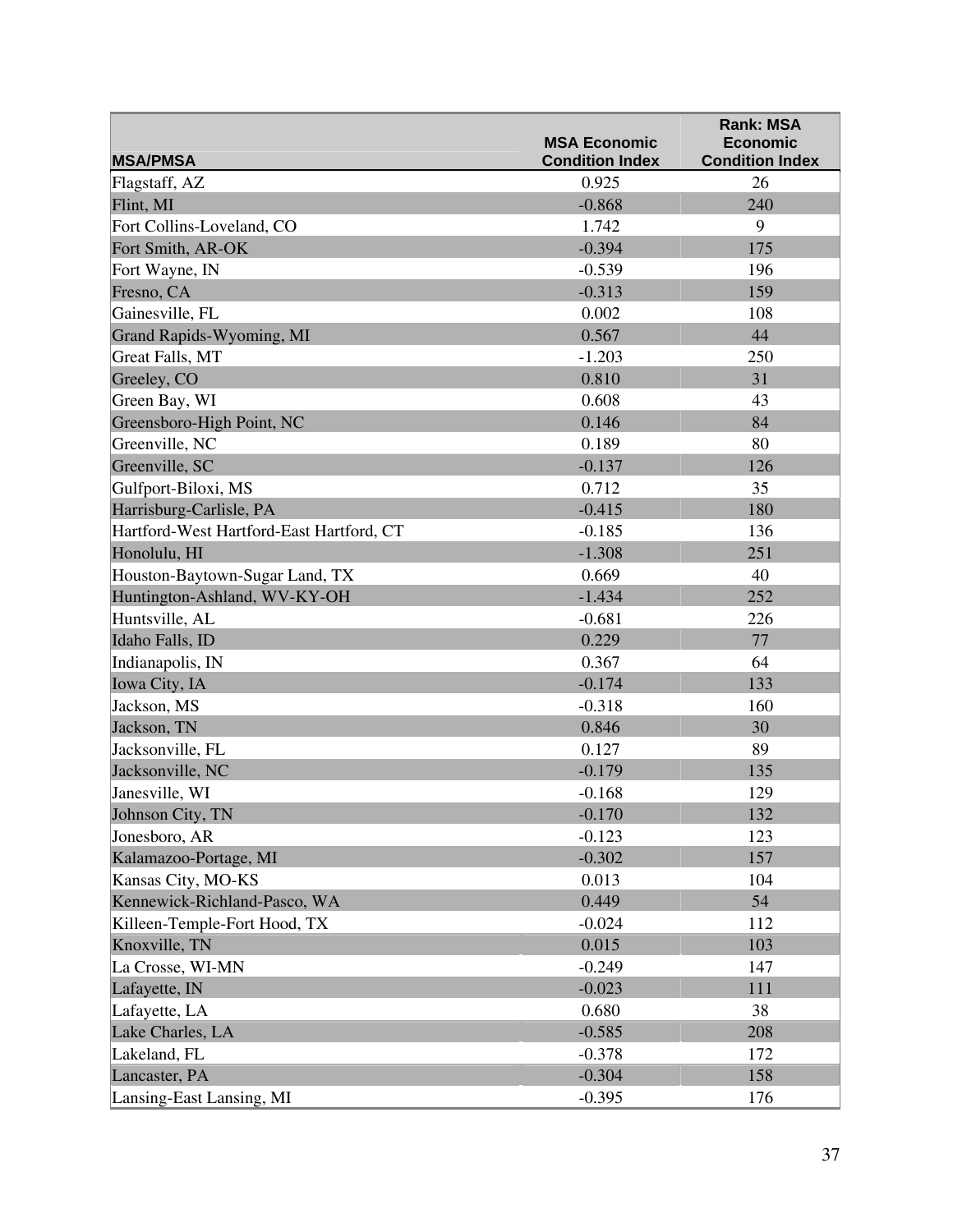|                                                    | <b>MSA Economic</b>    | <b>Rank: MSA</b><br><b>Economic</b> |
|----------------------------------------------------|------------------------|-------------------------------------|
| <b>MSA/PMSA</b>                                    | <b>Condition Index</b> | <b>Condition Index</b>              |
| Laredo, TX                                         | 1.262                  | 15                                  |
| Las Cruces, NM                                     | 0.009                  | 105                                 |
| Las Vegas-Paradise, NV                             | 2.984                  | 1                                   |
| Lawrence, KS                                       | 0.307                  | 73                                  |
| Lawton, OK                                         | $-1.536$               | 255                                 |
| Lexington-Fayette, KY                              | 0.026                  | 102                                 |
| Lincoln, NE                                        | $-0.236$               | 145                                 |
| Little Rock-North Little Rock, AR                  | $-0.282$               | 151                                 |
| Longview, TX                                       | $-0.230$               | 142                                 |
| Los Angeles-Long Beach-Santa Ana, CA               | $-0.475$               | 190                                 |
| Louisville, KY-IN                                  | $-0.111$               | 122                                 |
| Lubbock, TX                                        | $-0.236$               | 144                                 |
| Lynchburg, VA                                      | $-0.673$               | 225                                 |
| Macon, GA                                          | $-0.222$               | 141                                 |
| Madison, WI                                        | 0.311                  | 71                                  |
| Manchester-Nashua, NH                              | 0.134                  | 87                                  |
| Mansfield, OH                                      | $-1.089$               | 248                                 |
| McAllen-Edinburg-Pharr, TX                         | 1.237                  | 16                                  |
| Medford, OR                                        | 0.422                  | 57                                  |
| Memphis, TN-MS-AR                                  | 0.086                  | 96                                  |
| Merced, CA                                         | $-0.651$               | 222                                 |
| Miami-Fort Lauderdale-Miami Beach, FL              | 0.043                  | 101                                 |
| Midland, TX                                        | $-0.076$               | 119                                 |
| Milwaukee-Waukesha-West Allis, WI                  | $-0.388$               | 174                                 |
| Minneapolis-St. Paul-Bloomington, MN-WI            | 0.488                  | 52                                  |
| Missoula, MT                                       | 0.350                  | 66                                  |
| Mobile, AL                                         | $-0.473$               | 189                                 |
| Modesto, CA                                        | $-0.220$               | 140                                 |
| Monroe, LA                                         | $-0.564$               | 204                                 |
| Montgomery, AL                                     | $-0.440$               | 184                                 |
| Muncie, IN                                         | $-0.961$               | 245                                 |
| Napa, CA                                           | 0.931                  | 25                                  |
| Nashville-Davidson--Murfreesboro, TN               | 0.679                  | 39                                  |
| New Haven-Milford, CT                              | $-0.320$               | 164                                 |
| New Orleans-Metairie-Kenner, LA                    | $-0.711$               | 230                                 |
| New York-Northern New Jersey-Long Island, NY-NJ-PA | 0.096                  |                                     |
| Odessa, TX                                         | $-0.439$               | 183                                 |
| Ogden-Clearfield, UT                               | 0.552                  | 46                                  |
| Oklahoma City, OK                                  | $-0.476$               | 191                                 |
| Omaha-Council Bluffs, NE-IA                        | $-0.169$               | 131                                 |
| Orlando, FL                                        | 0.908                  | 27                                  |
| Oshkosh-Neenah, WI                                 | 0.225                  | 78                                  |
| Owensboro, KY                                      | $-0.640$               | 220                                 |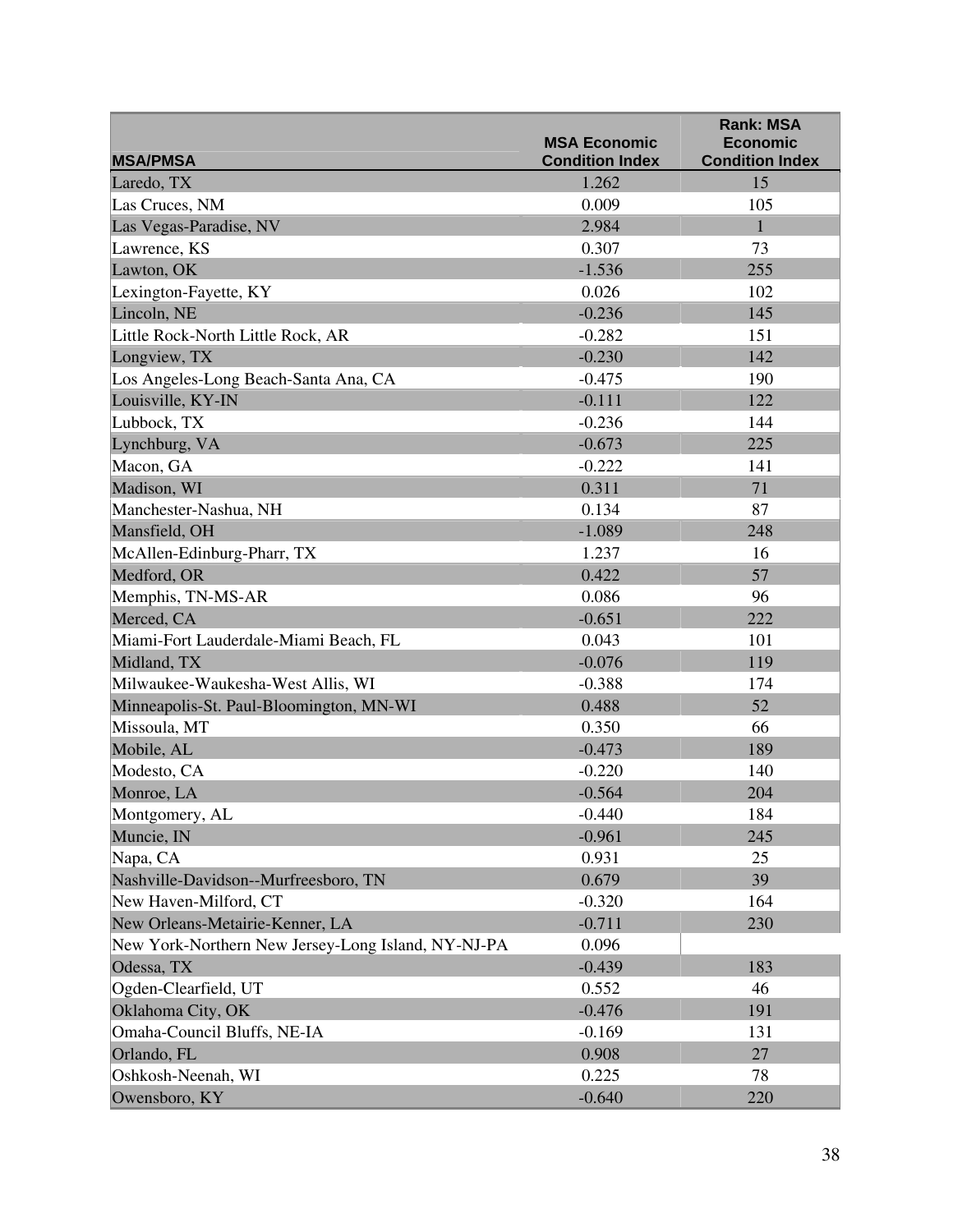|                                             | <b>MSA Economic</b>    | <b>Rank: MSA</b><br><b>Economic</b> |
|---------------------------------------------|------------------------|-------------------------------------|
| <b>MSA/PMSA</b>                             | <b>Condition Index</b> | <b>Condition Index</b>              |
| Oxnard-Thousand Oaks-Ventura, CA            | 0.106                  | 93                                  |
| Palm Bay-Melbourne-Titusville, FL           | $-0.702$               | 229                                 |
| Pensacola-Ferry Pass-Brent, FL              | $-0.414$               | 179                                 |
| Peoria, IL                                  | $-0.209$               | 139                                 |
| Philadelphia-Camden-Wilmington, PA-NJ-DE-MD | $-0.289$               | 153                                 |
| Phoenix-Mesa-Scottsdale, AZ                 | 1.798                  | 8                                   |
| Pine Bluff, AR                              | $-1.522$               | 254                                 |
| Pittsburgh, PA                              | $-0.545$               | 197                                 |
| Pocatello, ID                               | 0.393                  | 60                                  |
| Port St. Lucie-Fort Pierce, FL              | $-0.149$               | 127                                 |
| Portland-South Portland-Biddeford, ME       | $-0.585$               | 210                                 |
| Portland-Vancouver-Beaverton, OR-WA         | 1.096                  | 21                                  |
| Providence-New Bedford-Fall River, RI-MA    | $-0.550$               | 200                                 |
| Provo-Orem, UT                              | 1.693                  | 10                                  |
| Pueblo, CO                                  | 0.131                  | 88                                  |
| Racine, WI                                  | $-0.782$               | 237                                 |
| Raleigh-Cary, NC                            | 1.836                  | 7                                   |
| Rapid City, SD                              | $-0.281$               | 150                                 |
| Reading, PA                                 | $-0.687$               | 227                                 |
| Redding, CA                                 | $-0.375$               | 171                                 |
| Reno-Sparks, NV                             | 0.768                  | 33                                  |
| Richmond, VA                                | 0.474                  | 53                                  |
| Riverside-San Bernardino-Ontario, CA        | 0.311                  | 72                                  |
| Roanoke, VA                                 | 1.120                  | 19                                  |
| Rochester, MN                               | 0.064                  | 99                                  |
| Rochester, NY                               | $-0.627$               | 217                                 |
| Rockford, IL                                | $-0.293$               | 154                                 |
| Rocky Mount, NC                             | $-0.585$               | 209                                 |
| Sacramento--Arden-Arcade--Roseville, CA     | 0.492                  | 50                                  |
| Saginaw-Saginaw Township North, MI          | $-0.423$               | 182                                 |
| Salem, OR                                   | 0.340                  | 69                                  |
| Salinas, CA                                 | $-0.718$               | 232                                 |
| Salt Lake City, UT                          | 1.329                  | 14                                  |
| San Angelo, TX                              | $-0.353$               | 170                                 |
| San Antonio, TX                             | 0.528                  | 48                                  |
| San Diego-Carlsbad-San Marcos, CA           | 0.257                  | 76                                  |
| San Francisco-Oakland-Fremont, CA           | 0.634                  | 41                                  |
| San Jose-Sunnyvale-Santa Clara, CA          | 1.960                  | $\overline{4}$                      |
| Santa Barbara-Santa Maria-Goleta, CA        | $-0.288$               | 152                                 |
| Santa Cruz-Watsonville, CA                  | 0.174                  | 82                                  |
| Santa Fe, NM                                | 0.379                  | 63                                  |
| Santa Rosa-Petaluma, CA                     | 0.880                  | 28                                  |
| Sarasota-Bradenton-Venice, FL               | 0.491                  | 51                                  |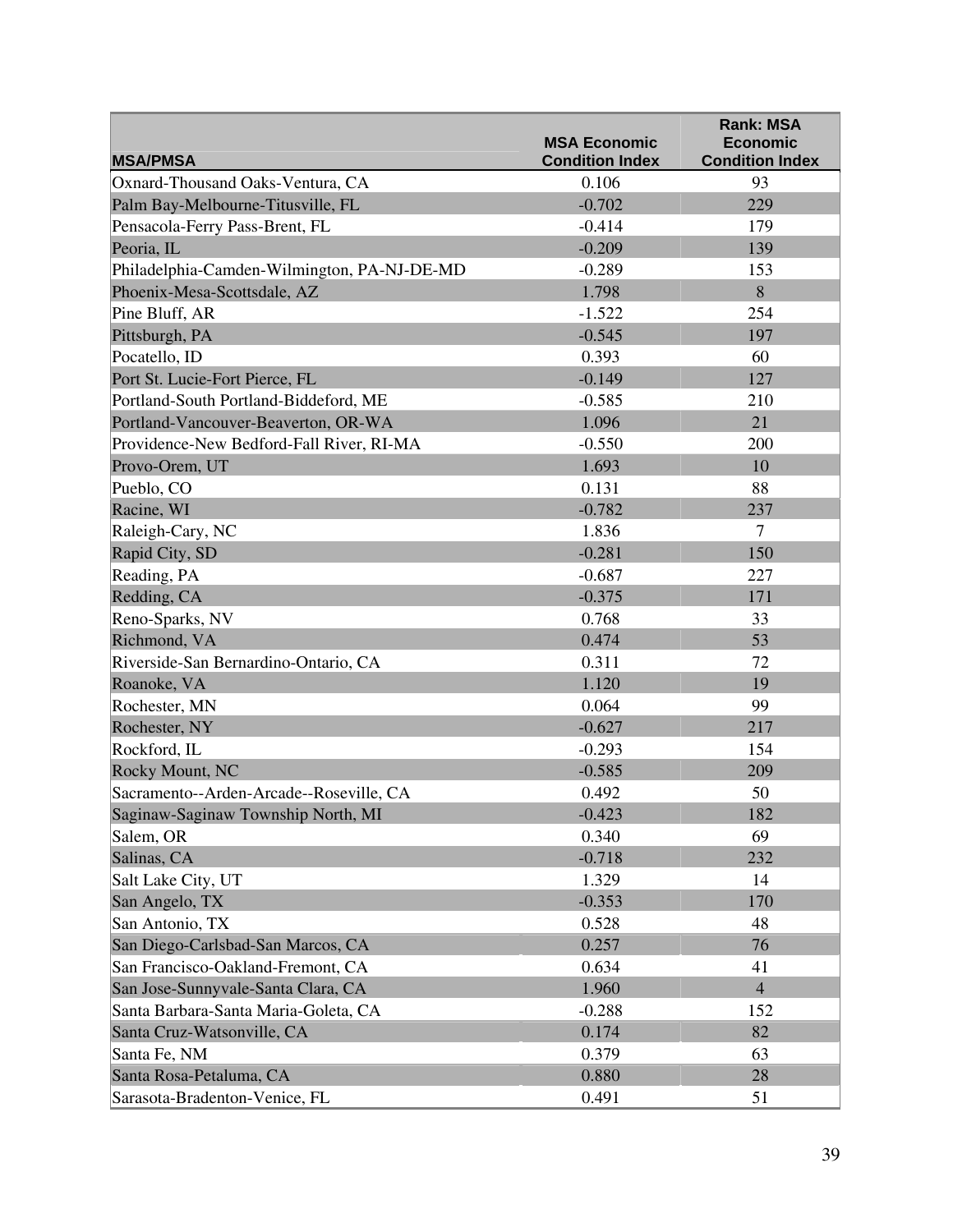| <b>MSA/PMSA</b>                              | <b>MSA Economic</b><br><b>Condition Index</b> | <b>Rank: MSA</b><br><b>Economic</b><br><b>Condition Index</b> |
|----------------------------------------------|-----------------------------------------------|---------------------------------------------------------------|
| Savannah, GA                                 | 0.004                                         | 107                                                           |
| Scranton--Wilkes-Barre, PA                   | $-0.658$                                      | 223                                                           |
| Seattle-Tacoma-Bellevue, WA                  | 1.030                                         | 23                                                            |
| Sheboygan, WI                                | $-0.245$                                      | 146                                                           |
| Shreveport-Bossier City, LA                  | $-0.579$                                      | 206                                                           |
| Sioux City, IA-NE-SD                         | $-0.057$                                      | 117                                                           |
| Sioux Falls, SD                              | 0.740                                         | 34                                                            |
| South Bend-Mishawaka, IN-MI                  | $-0.397$                                      | 177                                                           |
| Spokane, WA                                  | 0.513                                         | 49                                                            |
| Springfield, IL                              | $-0.336$                                      | 169                                                           |
| Springfield, MA                              | $-0.558$                                      | 203                                                           |
| Springfield, MO                              | 0.380                                         | 62                                                            |
| Springfield, OH                              | $-0.951$                                      | 244                                                           |
| St. Cloud, MN                                | 0.331                                         | 70                                                            |
| St. Joseph, MO-KS                            | $-0.641$                                      | 221                                                           |
| St. Louis, MO-IL                             | $-0.453$                                      | 187                                                           |
| Stockton, CA                                 | $-0.327$                                      | 166                                                           |
| Syracuse, NY                                 | $-0.902$                                      | 242                                                           |
| Tallahassee, FL                              | 0.006                                         | 106                                                           |
| Tampa-St. Petersburg-Clearwater, FL          | 0.341                                         | 68                                                            |
| Terre Haute, IN                              | $-0.700$                                      | 228                                                           |
| Toledo, OH                                   | $-0.535$                                      | 195                                                           |
| Topeka, KS                                   | $-0.730$                                      | 233                                                           |
| Trenton-Ewing, NJ                            | $-0.451$                                      | 186                                                           |
| Tucson, AZ                                   | 0.701                                         | 36                                                            |
| Tulsa, OK                                    | $-0.450$                                      | 185                                                           |
| Tuscaloosa, AL                               | $-0.555$                                      | 202                                                           |
| Tyler, TX                                    | 0.356                                         | 65                                                            |
| Utica-Rome, NY                               | $-0.943$                                      | 243                                                           |
| Vallejo-Fairfield, CA                        | $-0.533$                                      | 194                                                           |
| Victoria, TX                                 | 0.183                                         | 81                                                            |
| Vineland-Millville-Bridgeton, NJ             | $-0.712$                                      | 231                                                           |
| Virginia Beach-Norfolk-Newport News, VA-NC   | $-0.020$                                      | 110                                                           |
| Visalia-Porterville, CA                      | $-0.320$                                      | 163                                                           |
| Waco, TX                                     | 0.099                                         | 94                                                            |
| Washington-Arlington-Alexandria, DC-VA-MD-WV | 0.557                                         | 45                                                            |
| Waterloo-Cedar Falls, IA                     | $-0.627$                                      | 216                                                           |
| Wichita Falls, TX                            | $-0.602$                                      | 213                                                           |
| Wichita, KS                                  | $-0.456$                                      | 188                                                           |
| Wilmington, NC                               | 1.212                                         | 18                                                            |
| Winston-Salem, NC                            | $-0.036$                                      | 116                                                           |
| Worcester, MA                                | $-0.076$                                      | 118                                                           |
| Yakima, WA                                   | $-0.095$                                      | 120                                                           |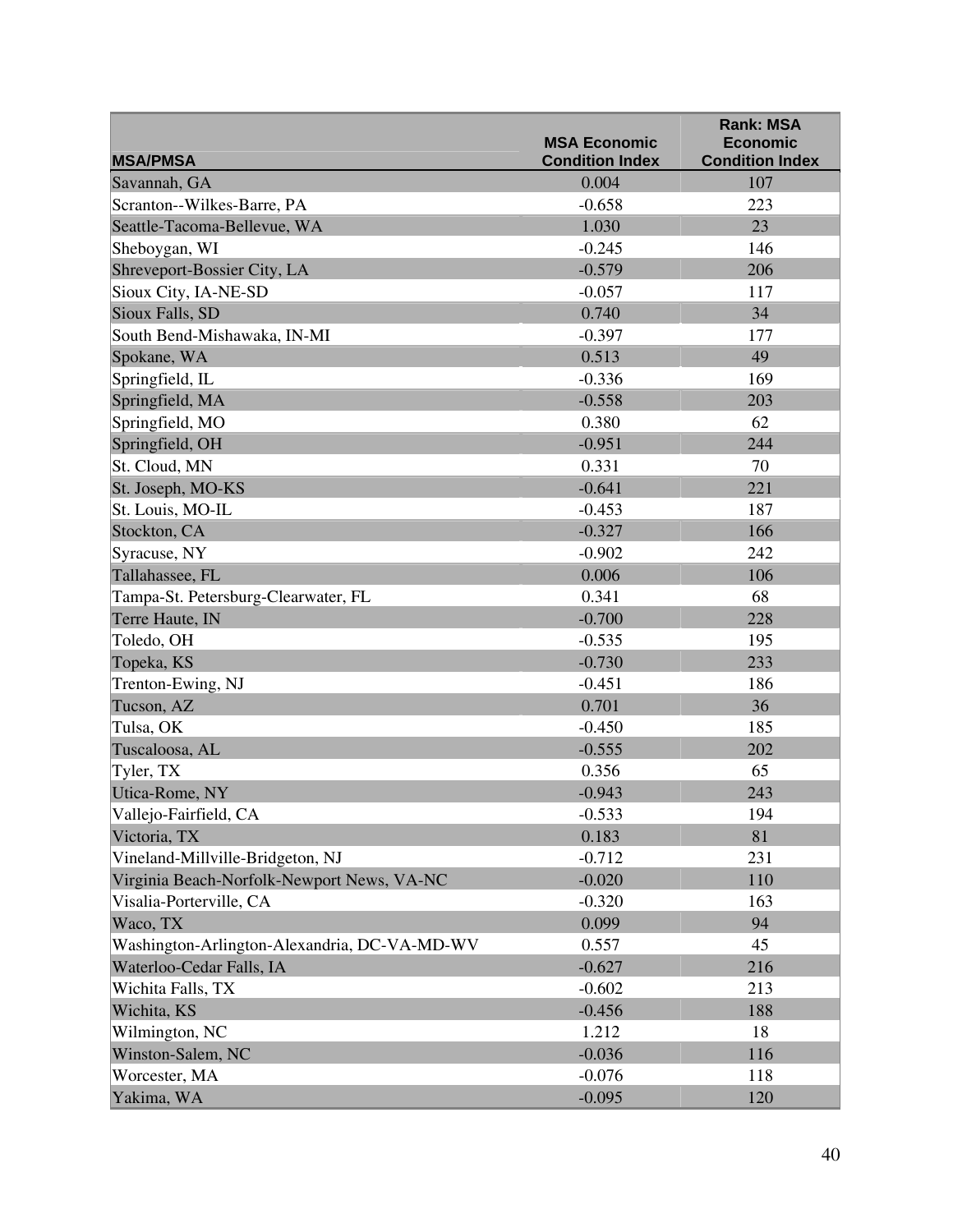| <b>MSA/PMSA</b>                   | <b>MSA Economic</b><br><b>Condition Index</b> | <b>Rank: MSA</b><br><b>Economic</b><br><b>Condition Index</b> |
|-----------------------------------|-----------------------------------------------|---------------------------------------------------------------|
| Youngstown-Warren-Boardman, OH-PA | $-0.997$                                      | 247                                                           |
| Yuma, AZ                          | 0.287                                         | 74                                                            |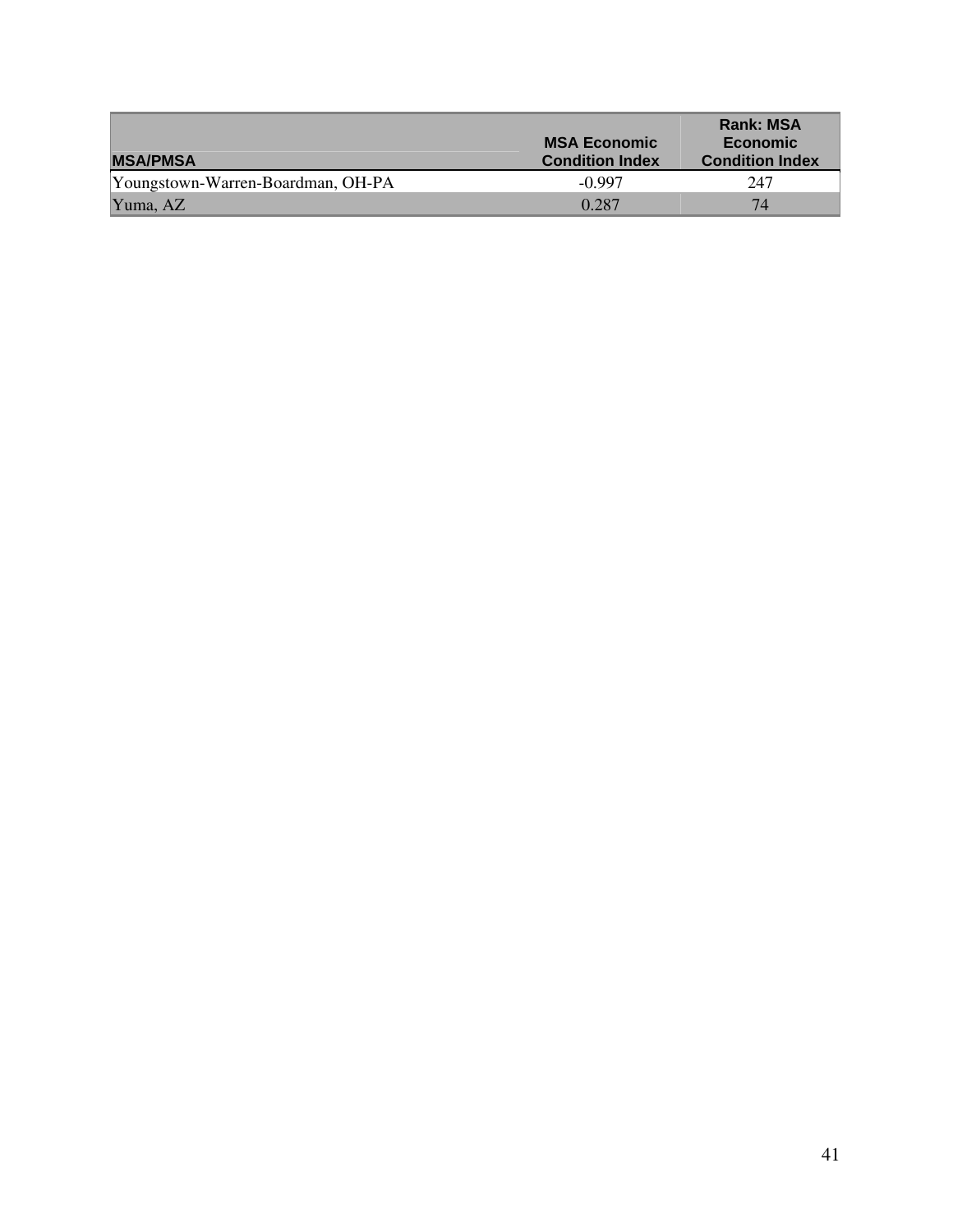**TABLE 11: Cluster groupings of weak market cities, with MSA economic health indicators**  *Cities were clustered on the indicators in the City Economic Condition, MSA Economic Condition, and Residential Economic Wellbeing indexes using hierarchical agglomerative cluster analysis.* 

| <b>City</b>    | <b>MSA</b>                 | City               | <b>MSA</b>                  |
|----------------|----------------------------|--------------------|-----------------------------|
| Bridgeport, CT | Bridgeport-Stamford-       | Miami, FL          | Miami-Fort Lauderdale-Miami |
|                | Norwalk, CT                |                    | Beach, FL                   |
| Detroit, MI    | Detroit-Warren-Livonia, MI | San Bernardino, CA | Riverside-San Bernardino-   |
|                |                            |                    | Ontario, CA                 |

**Table 11a**: Least Economically Distressed (n=4)

### **Table 11b**: Most Economically Distressed (n=7)

| <b>City</b>     | <b>MSA</b>                       | <b>City</b>    | <b>MSA</b>                            |
|-----------------|----------------------------------|----------------|---------------------------------------|
| Binghamton, NY  | Binghamton, NY                   | Syracuse, NY   | Syracuse, NY                          |
| Huntington, WV  | Huntington-Ashland, WV-<br>KY-OH | Utica, NY      | Utica-Rome, NY                        |
| Pine Bluff, AR  | Pine Bluff, AR                   | Youngstown, OH | Youngstown-Warren-<br>Boardman, OH-PA |
| Port Arthur, TX | Beaumont-Port Arthur, TX         |                |                                       |

### **Table 11c**: Worst City Economic Condition (n=6)

| <b>City</b> | <b>MSA</b>                  | City          | <b>MSA</b>                  |
|-------------|-----------------------------|---------------|-----------------------------|
| Albany, NY  | Albany-Schenectady-Troy, NY | Hartford, CT  | Hartford-West Hartford-East |
|             |                             |               | Hartford, CT                |
| Buffalo, NY | Buffalo-Niagara Falls, NY   | New Haven, CT | New Haven-Milford, CT       |
| Flint, MI   | Flint, MI                   | Rochester, NY | Rochester, NY               |

## **Table 11d**: Strong City, Weak MSA (n=10)

| <b>City</b>    | <b>MSA</b>                  | <b>City</b>     | <b>MSA</b>                  |
|----------------|-----------------------------|-----------------|-----------------------------|
| Altoona, PA    | Altoona, PA                 | New Bedford, MA | Providence-New Bedford-Fall |
|                |                             |                 | River, RI-MA                |
| Canton, OH     | Canton-Massillon, OH        | Scranton, PA    | Scranton--Wilkes-Barre, PA  |
| Erie, PA       | Erie, PA                    | Springfield, MA | Springfield, MA             |
| Fall River, MA | Providence-New Bedford-Fall | Terre Haute, IN | Terre Haute, IN             |
|                | River, RI-MA                |                 |                             |
| Mansfield, OH  | Mansfield, OH               | Warren, OH      | Youngstown-Warren-          |
|                |                             |                 | Boardman, OH-PA             |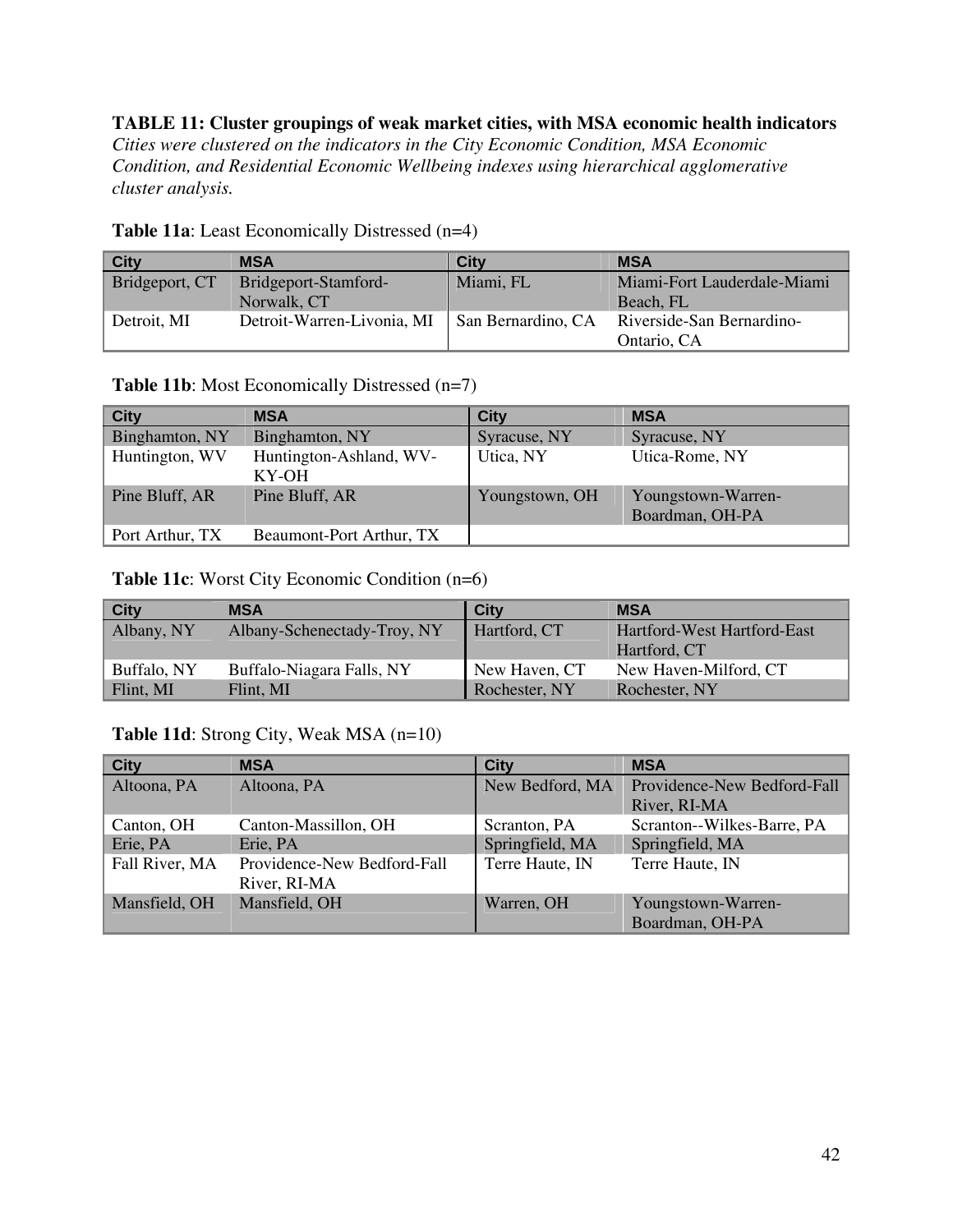| <b>City</b>     | <b>MSA</b>               | <b>City</b>     | <b>MSA</b>                    |
|-----------------|--------------------------|-----------------|-------------------------------|
| Beaumont, TX    | Beaumont-Port Arthur, TX | Newark, NJ      | New York-Northern New Jersey- |
|                 |                          |                 | Long Island, NY-NJ-PA         |
| Cincinnati, OH  | Cincinnati-Middletown,   | Odessa, TX      | Odessa, TX                    |
|                 | <b>OH-KY-IN</b>          |                 |                               |
| Decatur, IL     | Decatur, IL              | Richmond, VA    | Richmond, VA                  |
| Jackson, MS     | Jackson, MS              | Rocky Mount, NC | Rocky Mount, NC               |
| Long Beach, CA  | Los Angeles-Long Beach-  | Schenectady, NY | Albany-Schenectady-Troy, NY   |
|                 | Santa Ana, CA            |                 |                               |
| Los Angeles, CA | Los Angeles-Long Beach-  | Shreveport, LA  | Shreveport-Bossier City, LA   |
|                 | Santa Ana, CA            |                 |                               |
| Milwaukee, WI   | Milwaukee-Waukesha-West  | Springfield, OH | Springfield, OH               |
|                 | Allis, WI                |                 |                               |

**Table 11e**: Strong MSA, Weak City (n=14)

**Table 11f**: Average Levels of Distress (n=23)

| <b>City</b>    | <b>MSA</b>               | <b>City</b>      | <b>MSA</b>                            |
|----------------|--------------------------|------------------|---------------------------------------|
| Albany, GA     | Albany, GA               | Muncie, IN       | Muncie, IN                            |
| Allentown, PA  | Allentown-Bethlehem-     | New Orleans, LA  | New Orleans-Metairie-Kenner,          |
|                | Easton, PA-NJ            |                  | LA                                    |
| Baltimore, MD  | Baltimore-Towson, MD     | Philadelphia, PA | Philadelphia-Camden-                  |
|                |                          |                  | Wilmington, PA-NJ-DE-MD               |
| Birmingham, AL | Birmingham-Hoover, AL    | Pittsburgh, PA   | Pittsburgh, PA                        |
| Cleveland, OH  | Cleveland-Elyria-Mentor, | Providence, RI   | Providence-New Bedford-Fall           |
|                | OH                       |                  | River, RI-MA                          |
| Dayton, OH     | Dayton, OH               | Reading, PA      | Reading, PA                           |
| Fresno, CA     | Fresno, CA               | Saginaw, MI      | Saginaw-Saginaw Township<br>North, MI |
| Harrisburg, PA | Harrisburg-Carlisle, PA  | Santa Maria, CA  | Santa Barbara-Santa Maria-            |
|                |                          |                  | Goleta, CA                            |
| Kalamazoo, MI  | Kalamazoo-Portage, MI    | St. Louis, MO    | St. Louis, MO-IL                      |
| Lancaster, PA  | Lancaster, PA            | Stockton, CA     | Stockton, CA                          |
| Macon, GA      | Macon, GA                | Trenton, NJ      | Trenton-Ewing, NJ                     |
| Merced, CA     | Merced, CA               |                  |                                       |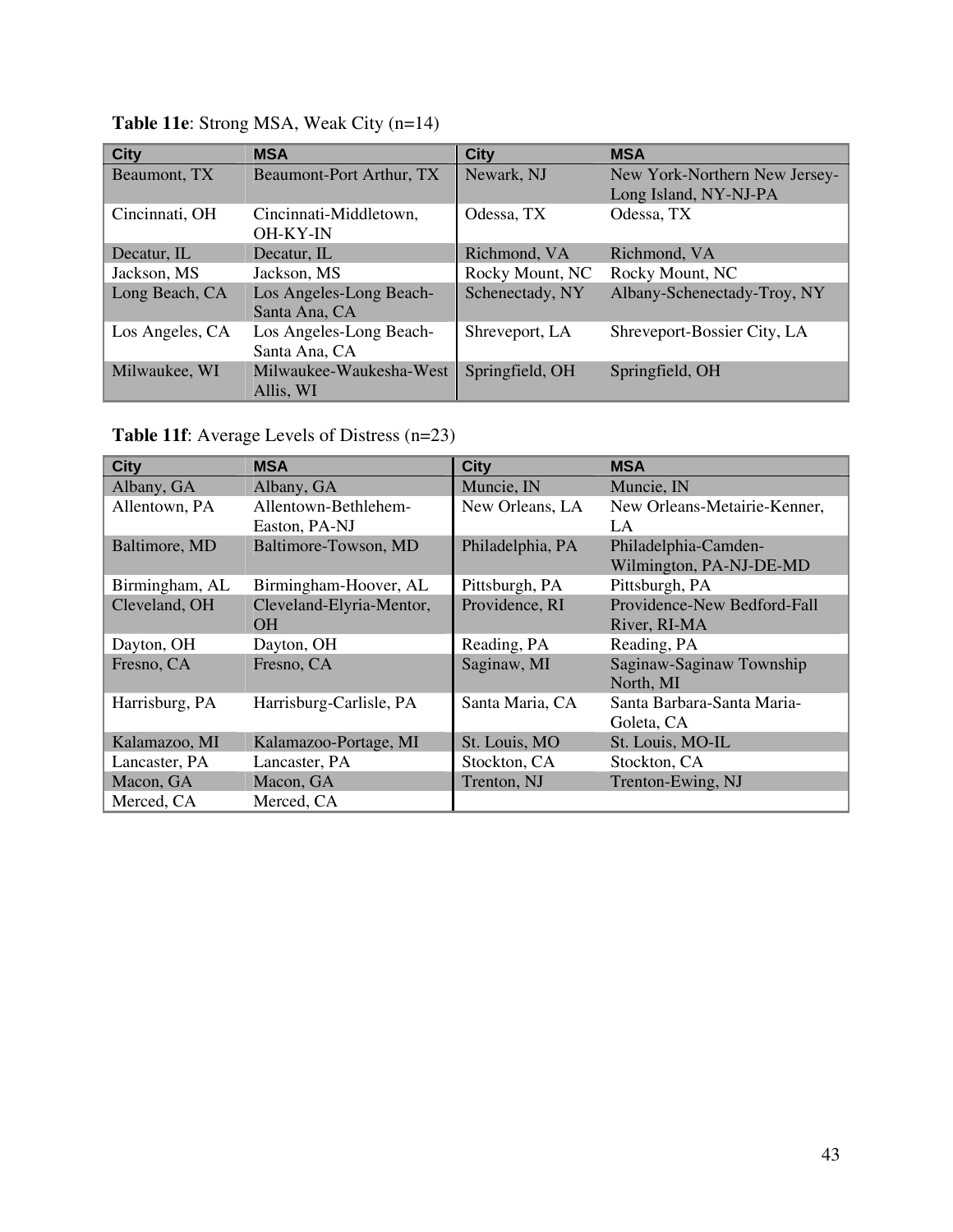# **TABLE 12: Summary statistics by Weak Market clusters (MSA-level indicators added)**

|                            | Least<br><b>Economically</b> | <b>Most</b><br><b>Economically</b> | <b>Worst City</b><br><b>Economic</b> | <b>Strong</b> | <b>Strong</b><br>City, Weak MSA, Weak | Average<br>Levels of |
|----------------------------|------------------------------|------------------------------------|--------------------------------------|---------------|---------------------------------------|----------------------|
|                            | <b>Distressed</b>            | <b>Distressed</b>                  | <b>Condition</b>                     | <b>MSA</b>    | City                                  | <b>Distress</b>      |
| <b>City Economic</b>       | $-0.765$                     | $-1.031$                           | $-1.116$                             | $-0.769$      | $-0.959$                              | $-0.806$             |
| <b>Condition Index</b>     | (0.16)                       | (0.33)                             | (0.19)                               | (0.19)        | (0.24)                                | (0.21)               |
| Change in                  | $-17.99%$                    | $-4.97\%$                          | $-18.79%$                            | $-7.52%$      | $-4.48%$                              | $-7.75%$             |
| Employment                 | (7.75)                       | (12.19)                            | (8.75)                               | (6.96)        | (8.53)                                | (8.75)               |
| Change in Annual           | 70.15%                       | 41.11%                             | 45.88%                               | 47.23%        | 45.53%                                | 55.68%               |
| Payroll                    | (19.91)                      | (10.13)                            | (11.94)                              | (11.26)       | (10.92)                               | (8.60)               |
| Change in                  | 5.99%                        | $-3.89%$                           | 0.32%                                | 7.79%         | $-2.76%$                              | 2.60%                |
| Establishments             | (4.43)                       | (4.73)                             | (4.66)                               | (2.53)        | (5.68)                                | (5.47)               |
|                            |                              |                                    |                                      |               |                                       |                      |
| <b>MSA Economic</b>        | 0.277                        | $-1.078$                           | $-0.546$                             | $-0.706$      | $-0.384$                              | $-0.475$             |
| <b>Condition Index</b>     | (0.30)                       | (0.31)                             | (0.26)                               | (0.19)        | (0.34)                                | (0.19)               |
| Change in                  | 11.40%                       | $-0.01%$                           | $-1.35%$                             | 4.18%         | 4.40%                                 | 5.71%                |
| Employment                 | (7.58)                       | (4.09)                             | (3.09)                               | (2.75)        | (6.75)                                | (3.36)               |
| Change in Total            | 79.11%                       | 36.72%                             | 43.75%                               | 50.00%        | 58.46%                                | 55.94%               |
| Wages                      | (7.13)                       | (9.25)                             | (6.27)                               | (7.14)        | (13.01)                               | (8.11)               |
| Change in GMP              | 76.42%                       | 38.57%                             | 50.71%                               | 56.20%        | 54.65%                                | 60.44%               |
|                            | (3.78)                       | (6.43)                             | (6.36)                               | (6.76)        | (10.63)                               | (10.27)              |
| GMP per job (in            | 80.53                        | 65.49                              | 81.37                                | 64.84         | 75.90                                 | 69.24                |
| thousands)                 | (15.45)                      | (11.11)                            | (8.85)                               | (5.30)        | (11.99)                               | (5.19)               |
|                            |                              |                                    |                                      |               |                                       |                      |
| <b>Residential</b>         | $-1.331$                     | $-1.311$                           | $-1.296$                             | $-0.680$      | $-0.608$                              | $-1.037$             |
| <b>Economic</b>            | (0.50)                       | (0.29)                             | (0.40)                               | (0.16)        | (0.43)                                | (0.27)               |
| <b>Wellbeing Index</b>     |                              |                                    |                                      |               |                                       |                      |
| Median Household<br>Income | \$29702                      | \$25245                            | \$27357                              | \$28951       | \$32652                               | \$29223              |
|                            | (4666.8)                     | (1351.0)                           | (2329.6)                             | (985.8)       | (2837.9)                              | (2906.6)             |
| Per Capita Income          | \$14769                      | \$15188                            | \$15736                              | \$15912       | \$18482                               | \$15471              |
|                            | (1401.7)                     | (1340.2)                           | (1600.8)                             | (837.0)       | (1871.5)                              | (1396.9)             |
| Unemployment<br>Rate       | 11.85%                       | 9.94%                              | 13.00%                               | 8.00%         | 8.70%                                 | 10.40%               |
|                            | (1.42)                       | (2.12)                             | (1.87)                               | (0.89)        | (0.89)                                | (1.54)               |
| Poverty Rate               | 25.12%                       | 25.09%                             | 25.94%                               | 18.59%        | 20.69%                                | 24.32%               |
|                            | (4.61)                       | (1.13)                             | (2.92)                               | (2.25)        | (2.13)                                | (2.90)               |
| Labor Force                | 55.90%                       | 54.79%                             | 60.01%                               | 58.44%        | 61.16%                                | 59.31%               |
| <b>Participation Rate</b>  | (4.43)                       | (2.44)                             | (2.63)                               | (1.59)        | (1.49)                                | (2.68)               |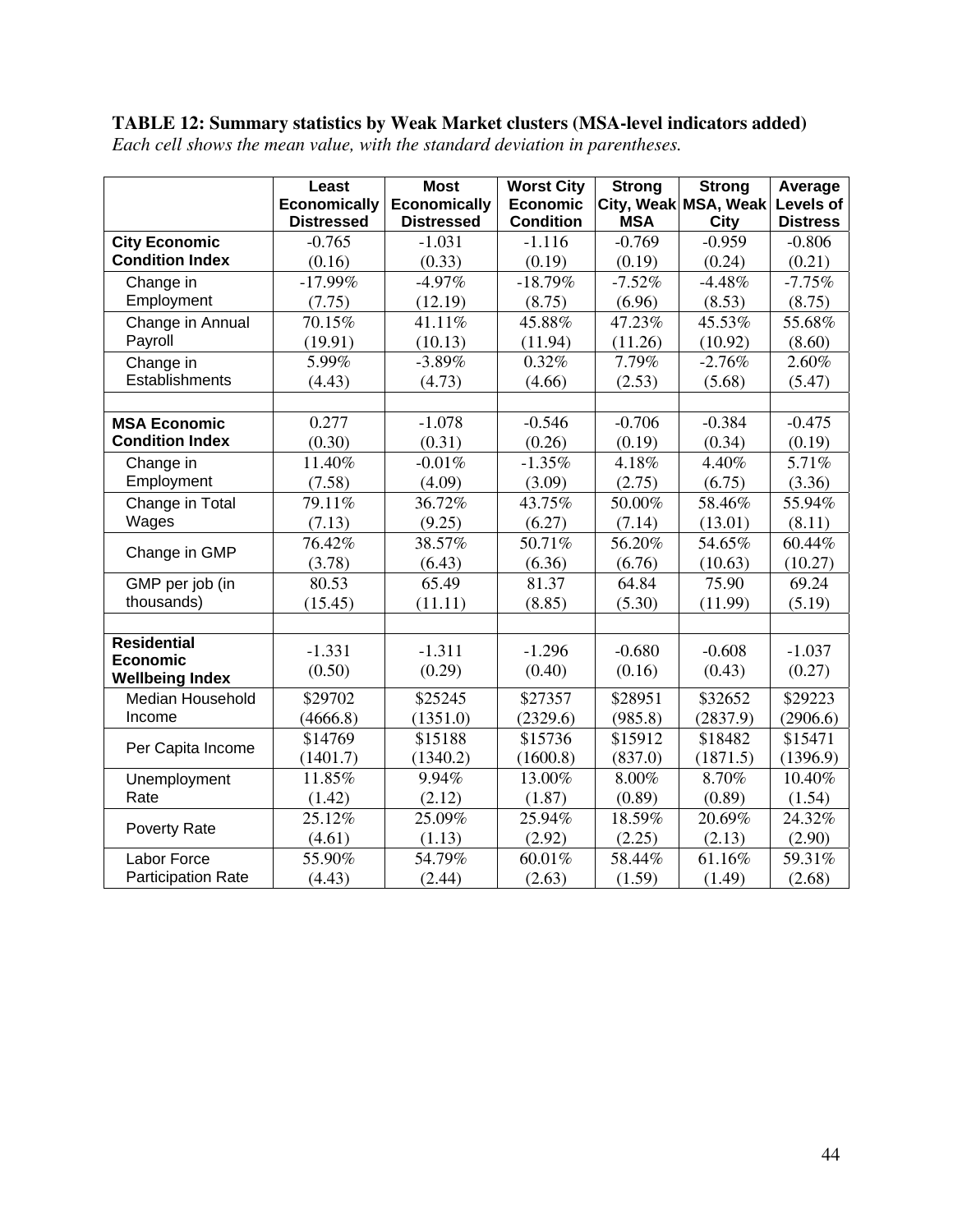|                                             | <b>F-statistic</b> | p-value |
|---------------------------------------------|--------------------|---------|
| <b>City Economic Condition Index</b>        | $13.14$ ***        | 0.0006  |
| Change in Employment                        | 0.32               | 0.5753  |
| Change in Annual Payroll                    | 14.04 ***          | 0.0004  |
| Change in Establishments                    | $7.71$ ***         | 0.0073  |
|                                             |                    |         |
| <b>MSA Economic Condition Index</b>         | 5.13<br>$***$      | 0.0270  |
| Change in Employment                        | ***<br>14.27       | 0.0004  |
| Change in Total Wages                       | $10.90$ ***        | 0.0016  |
| Change in GMP                               | $19.19$ ***        | 0.0000  |
| GMP per job (in thousands)                  | 2.55               | 0.1155  |
|                                             |                    |         |
| <b>Residential Economic Wellbeing Index</b> | 0.03               | 0.8633  |
| Median Household Income                     | 0.85               | 0.3593  |
| Per Capita Income                           | $3.54*$            | 0.0645  |
| <b>Unemployment Rate</b>                    | 0.10               | 0.7479  |
| Poverty Rate                                | 0.15               | 0.6952  |
| Labor Force Participation Rate              | 0.09               | 0.7660  |

# **TABLE 13: ANOVA results for Weak Market clusters (MSA-level indicators added)**

\*\*\* = significant at the 0.01 level; \*\* = significant at the 0.05 level; \* = significant at the 0.10 level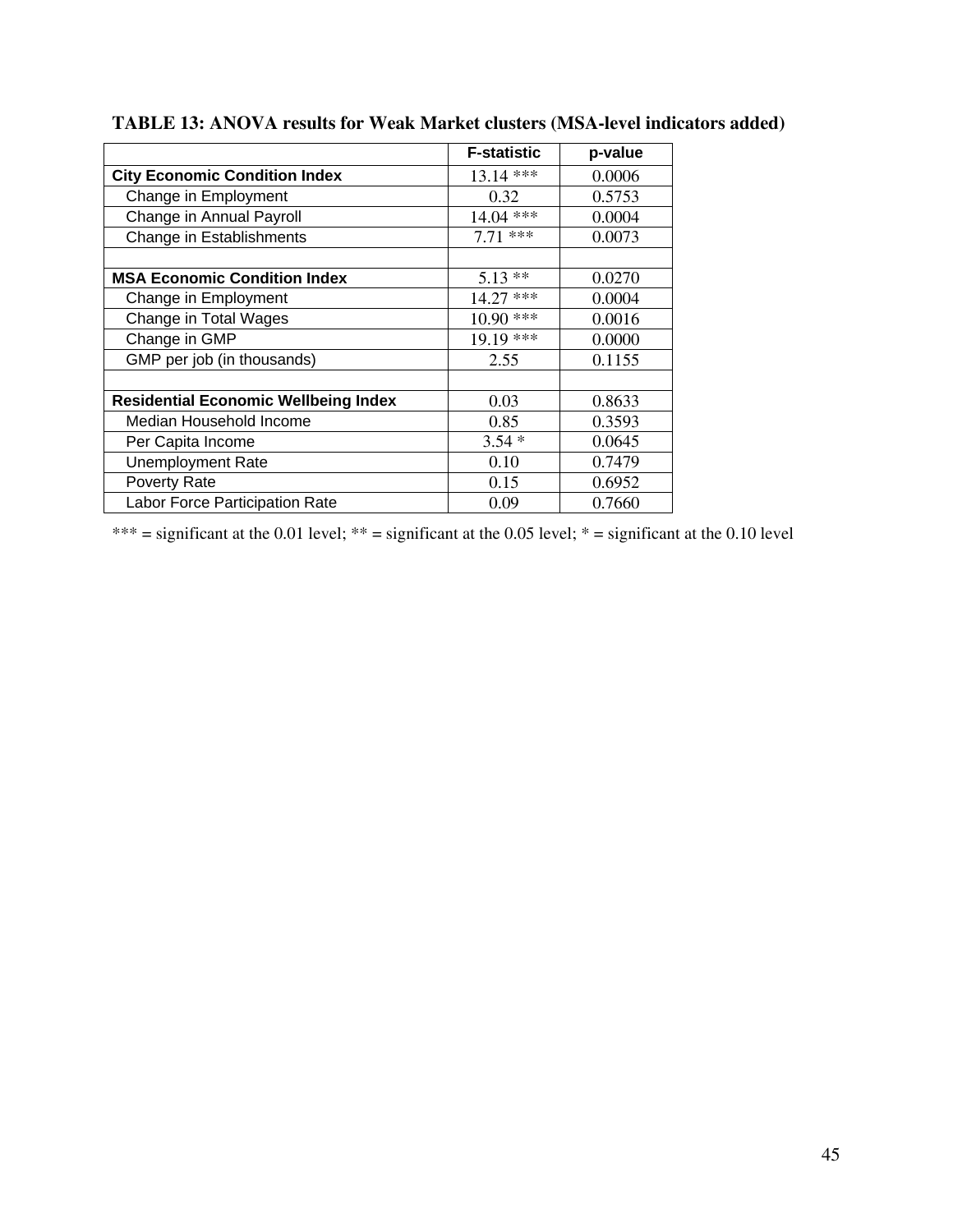#### APPENDIX: Cluster Analysis

 Cluster analysis is a mathematical technique that groups cases into homogenous groups. There are several cluster analysis methods that will provide a variety of different cluster solutions, all of which would be legitimate groupings of the cases. The choice of which clustering method to use is ultimately a subjective one – the researcher must decide which cluster solution best achieves the research objectives. For this research, we attempted to maximize the differences among the clusters of cities in such a way so that each would be distinct and with easily interpretable characteristics.

 We ultimately chose cluster solutions created with Ward's method, or Ward's linkage clustering, in which cities were grouped in order to minimize within-cluster variance (Aldenderfer & Blashfield, 1984). The variables in the cluster analysis were standardized in order to keep the indicators with the highest degree of variance from dominating the clustering (StataCorp, 2003). Ward's method is one of several hierarchical agglomerative clustering methods, which begin with the same number of clusters as there are cases. Each step groups the two clusters that are most similar until all cases are grouped together in one cluster (Hill, Brennan, & Wolman, 1998). Ward's method uses squared Euclidean distances as the dissimilarity measure by which the distance between the clusters are measured.